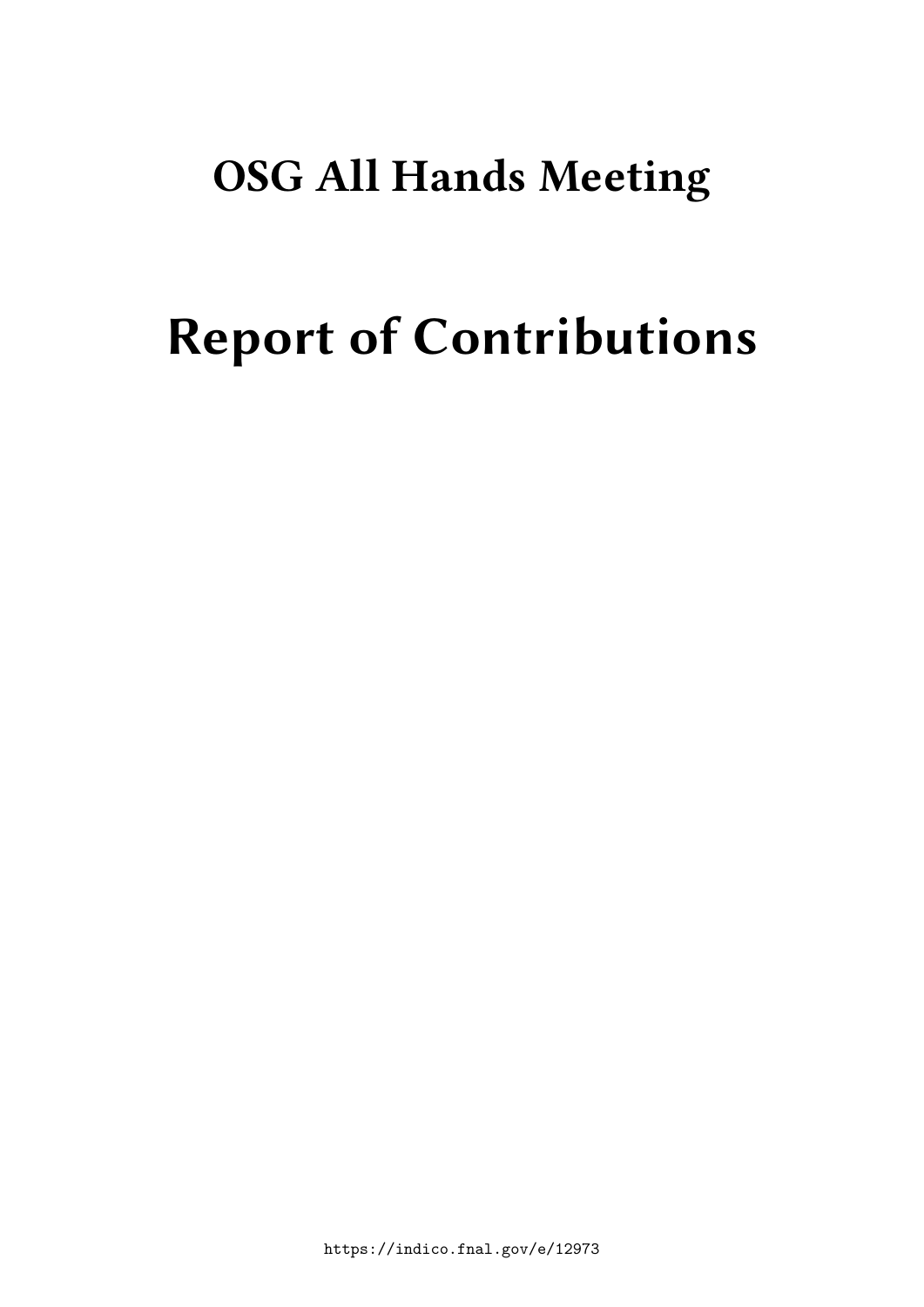Contribution ID: 0 Type: **not specified** 

## **Connecting Resources to Science via HTCondor-CE**

*Tuesday, March 7, 2017 9:10 AM (20 minutes)*

**Presenter:** LIN, Brian (University of Wisconsin-Madison)

**Session Classification:** Services for OSG Resource Providers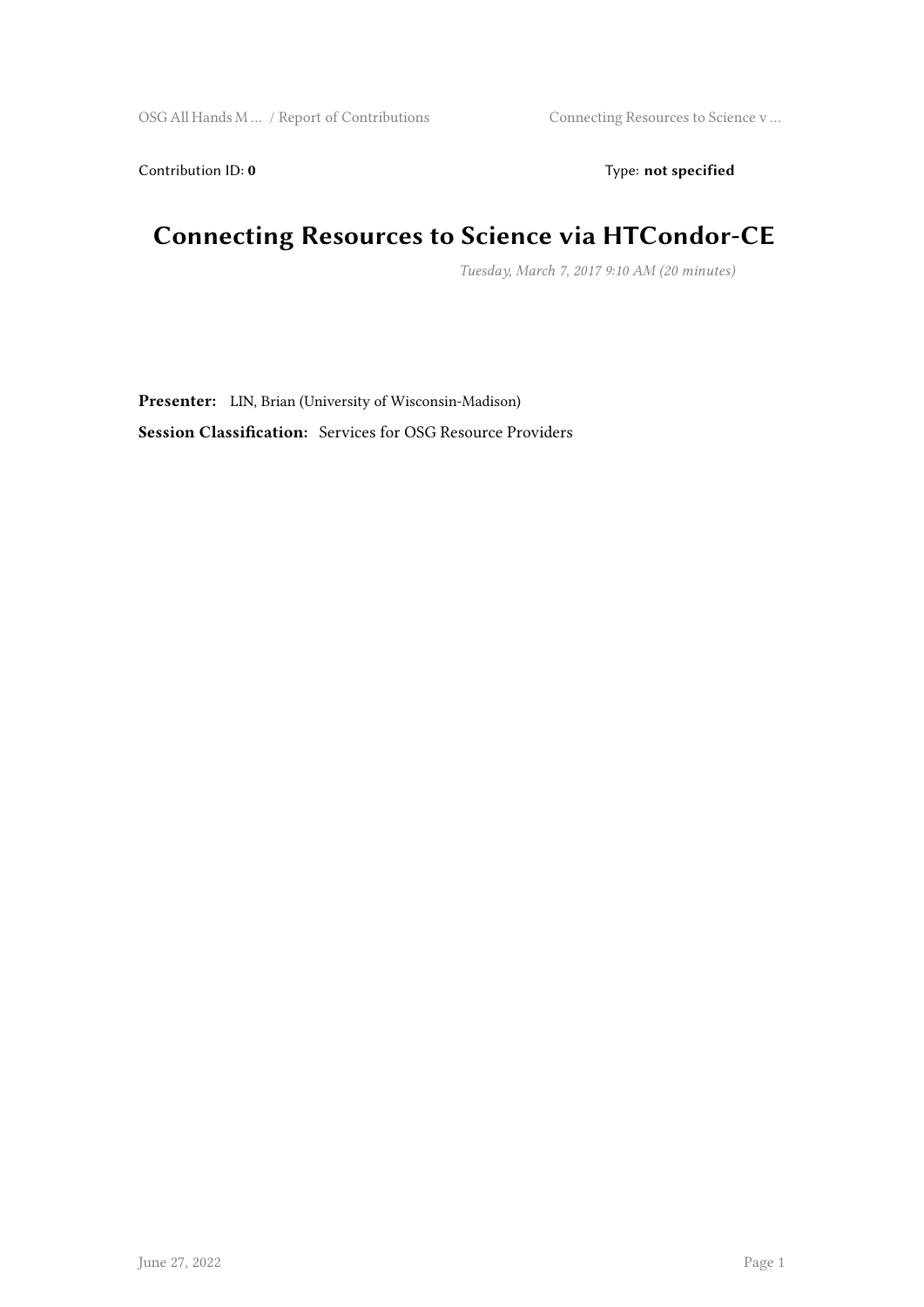Contribution ID: 1 Type: **not specified** 

## **OSG Managed Services and CE-Bosco**

*Tuesday, March 7, 2017 9:30 AM (20 minutes)*

**Presenters:** Dr WEITZEL, Derek (University of Nebraska - Lincoln); Mr THAPA, Suchandra (Computation Institute / University of Chicago)

**Session Classification:** Services for OSG Resource Providers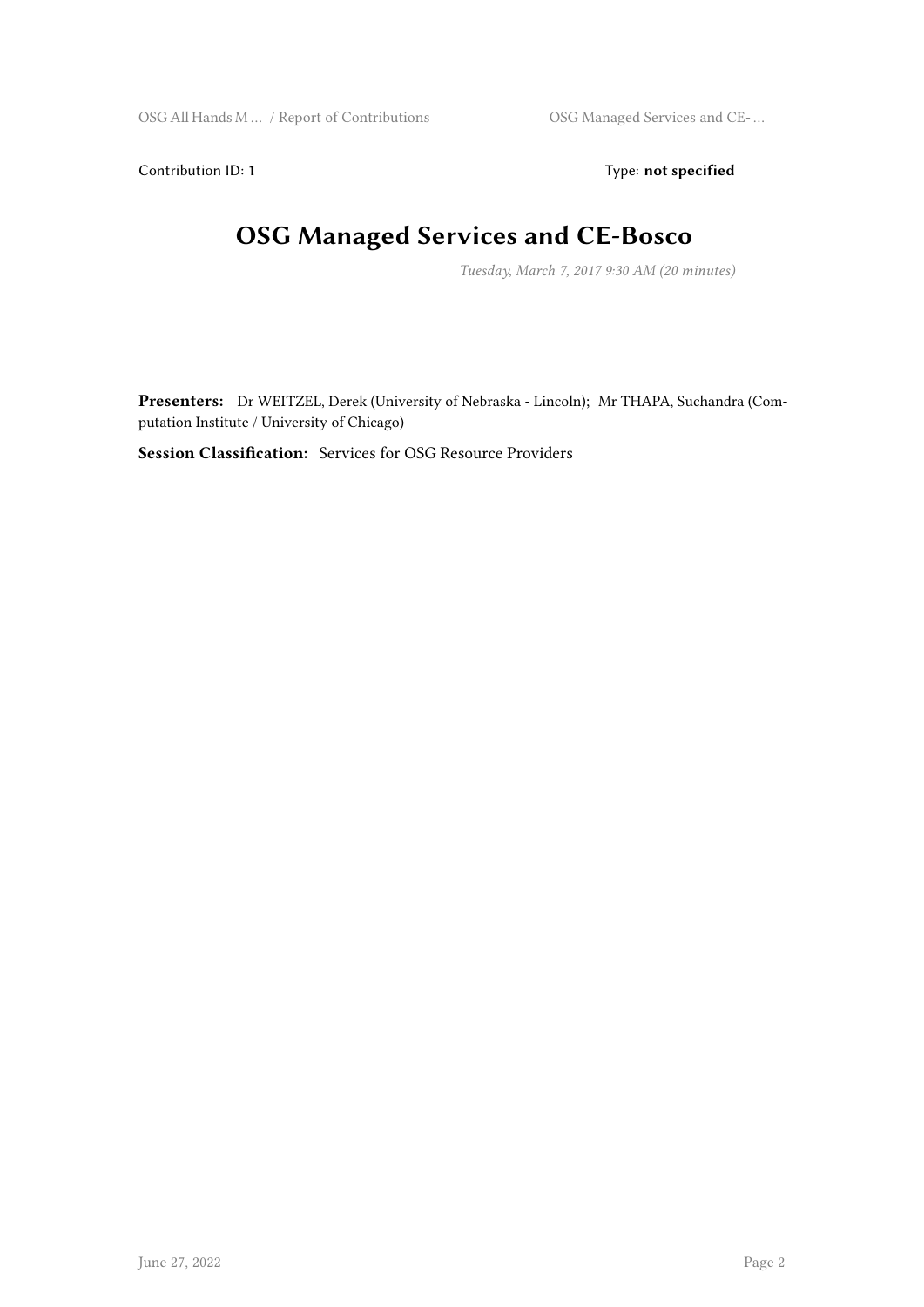Contribution ID: 2 Type: **not specified** 

## **Singularity on OSG**

*Tuesday, March 7, 2017 4:20 PM (20 minutes)*

**Presenter:** Dr WEITZEL, Derek (University of Nebraska - Lincoln) **Session Classification:** Technology & Software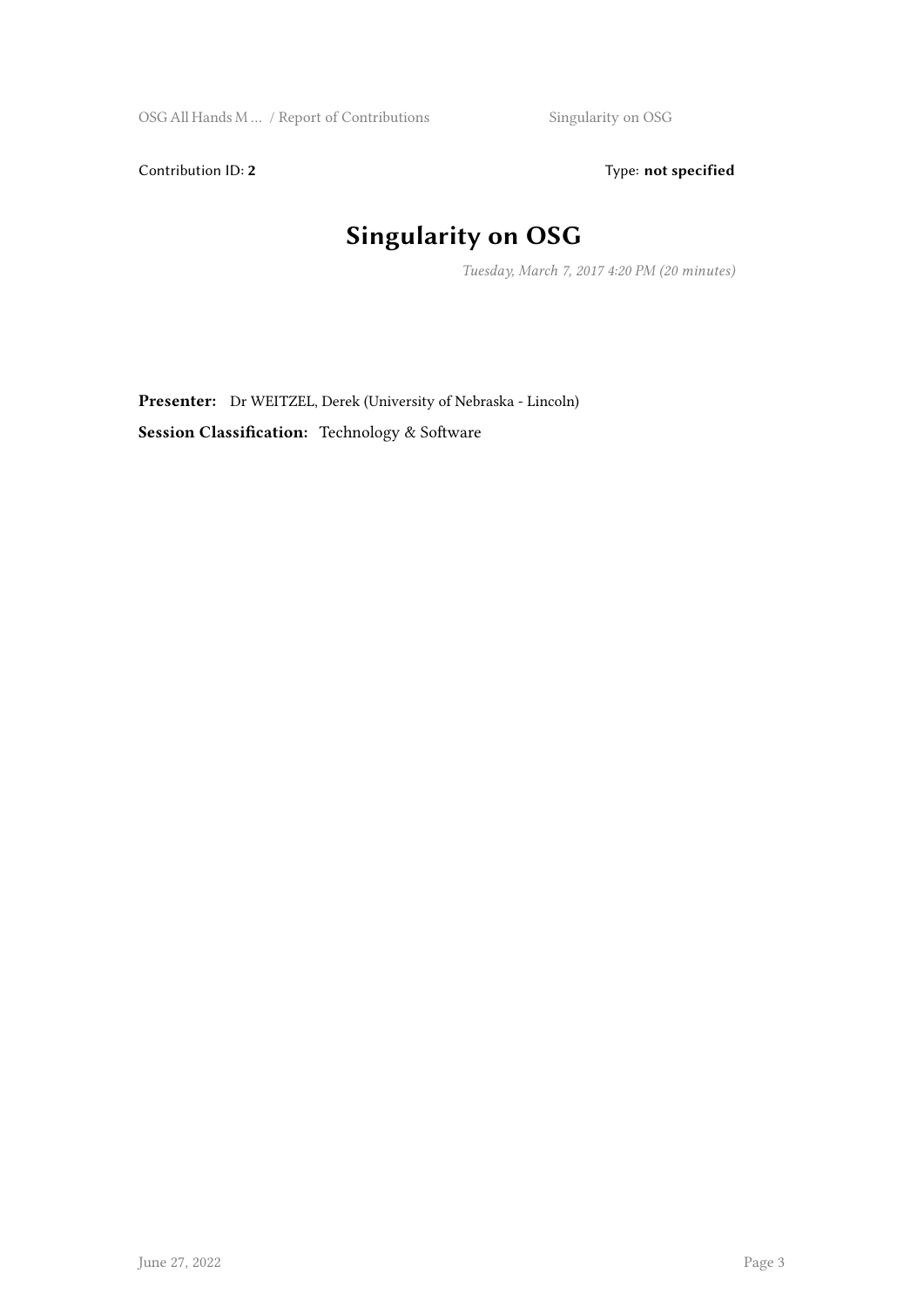Contribution ID: 3 Type: **not specified** 

## **XSEDE Campus Champions**

*Tuesday, March 7, 2017 11:00 AM (20 minutes)*

Presenter: Prof. BRUNSON, Dana (Oklahoma State University) **Session Classification:** National Cyberinfrastructure Projects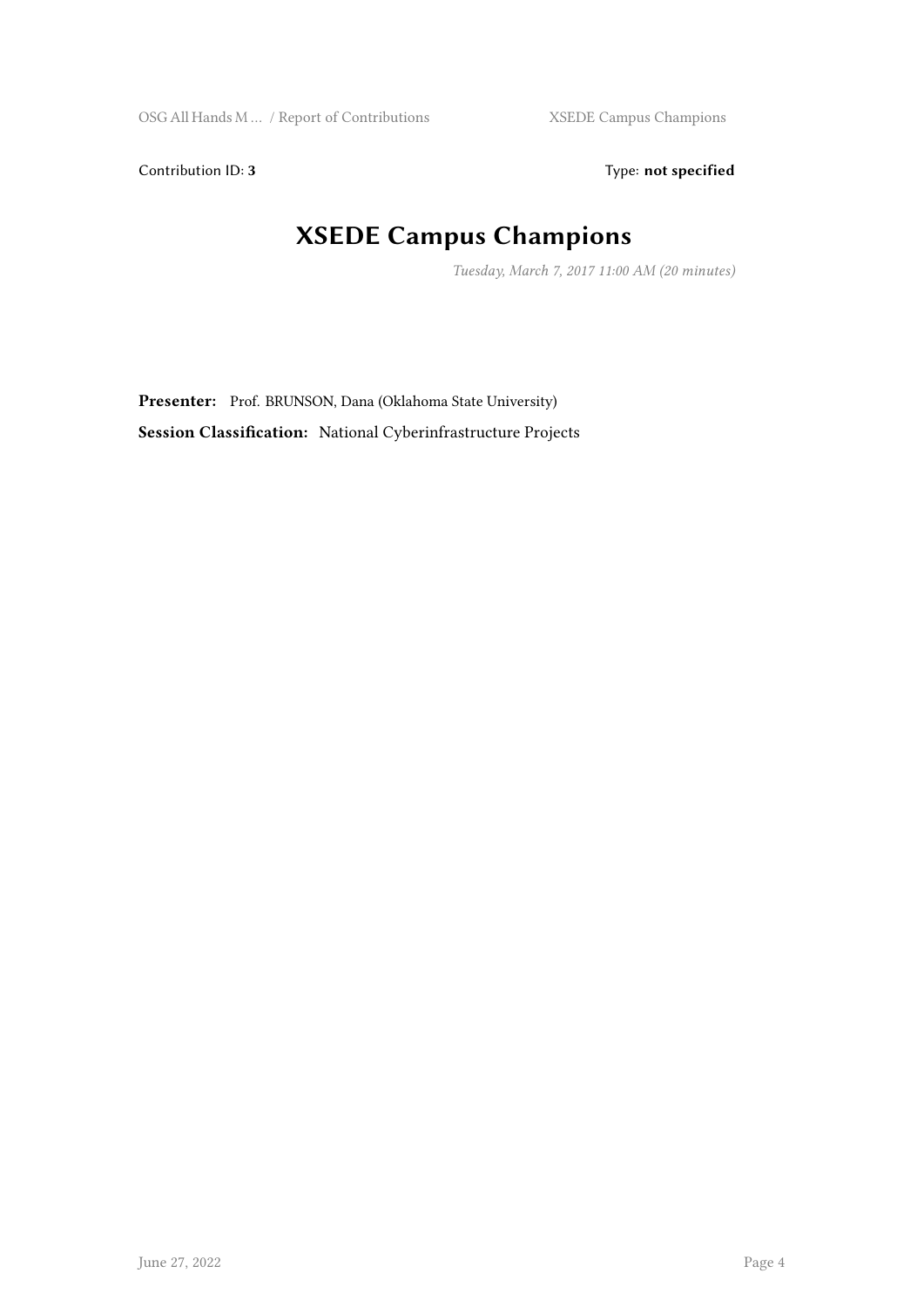Contribution ID: 4 Type: **not specified** 

## **StashCache**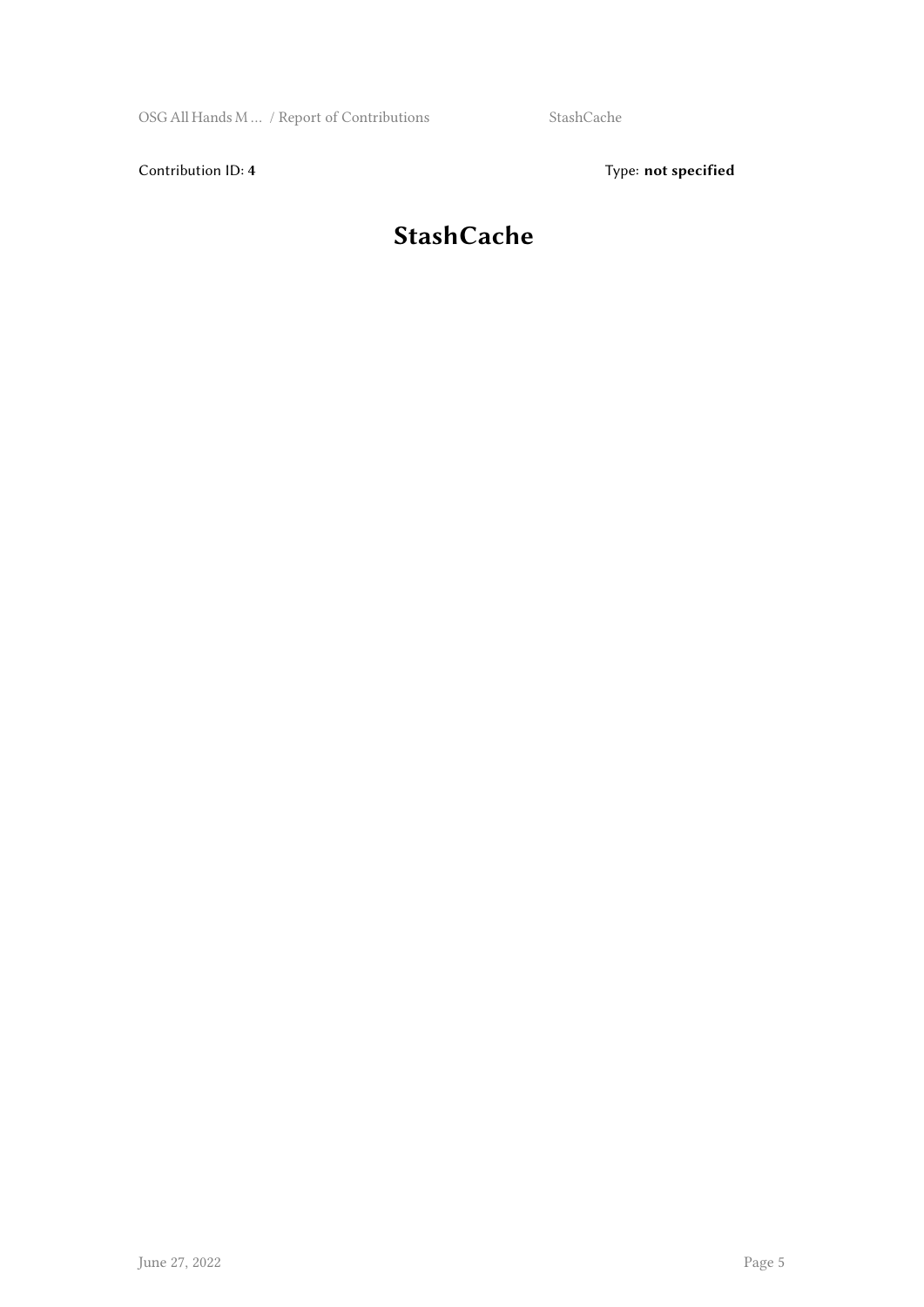Contribution ID: 5 Type: **not specified** 

#### **Integrating NSF HPC Resources and the Grid: Stampede and Blue Waters**

*Tuesday, March 7, 2017 11:20 AM (20 minutes)*

**Presenter:** NEUBAUER, Mark (University of Illinois at Urbana-Champaign) **Session Classification:** National Cyberinfrastructure Projects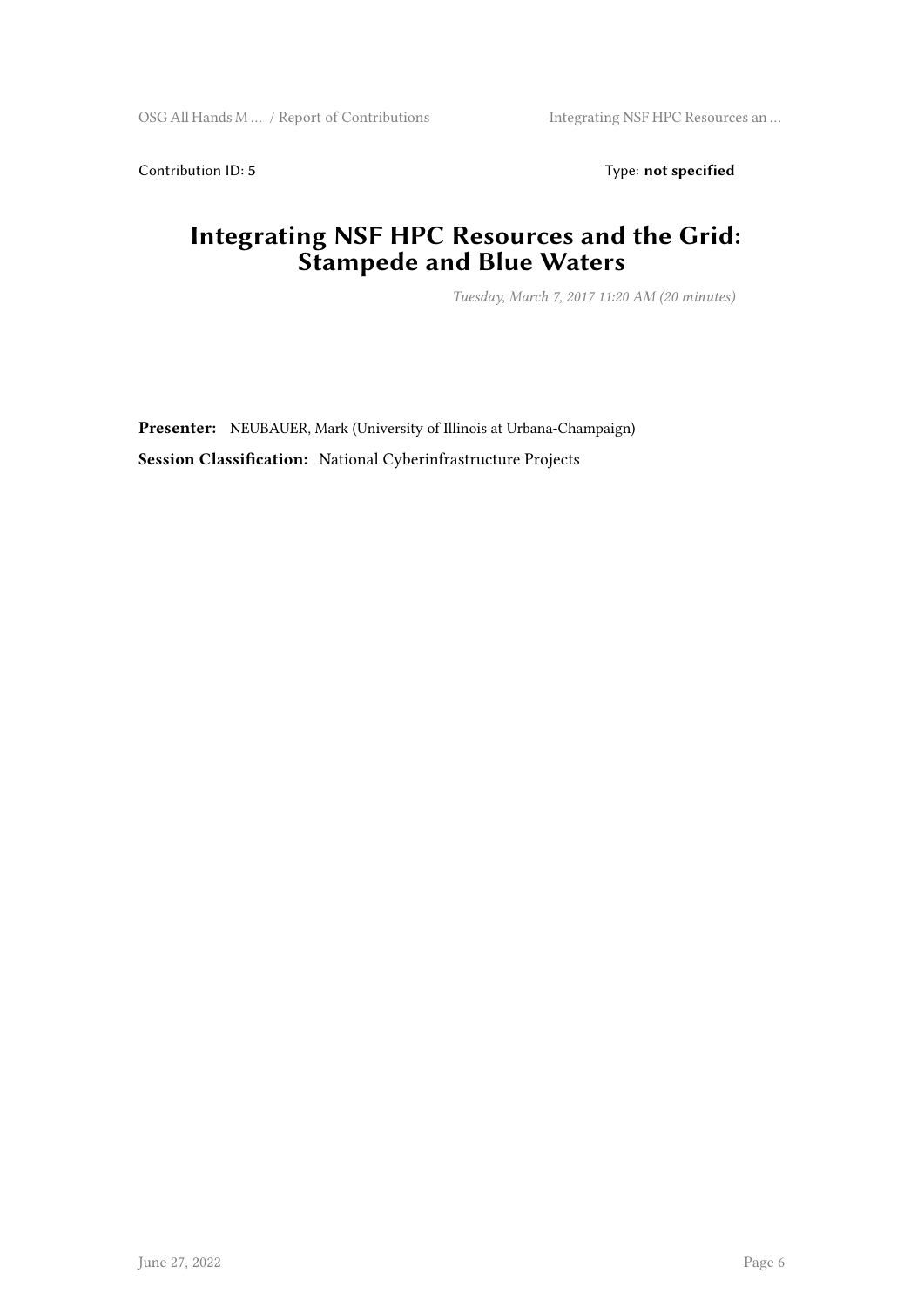Contribution ID: 6 Type: **not specified** 

#### **Options for Integrating your cluster with the national HTC fabric supported by OSG**

*Tuesday, March 7, 2017 8:50 AM (20 minutes)*

**Presenter:** Prof. WUERTHWEIN, Frank (UCSD) **Session Classification:** Services for OSG Resource Providers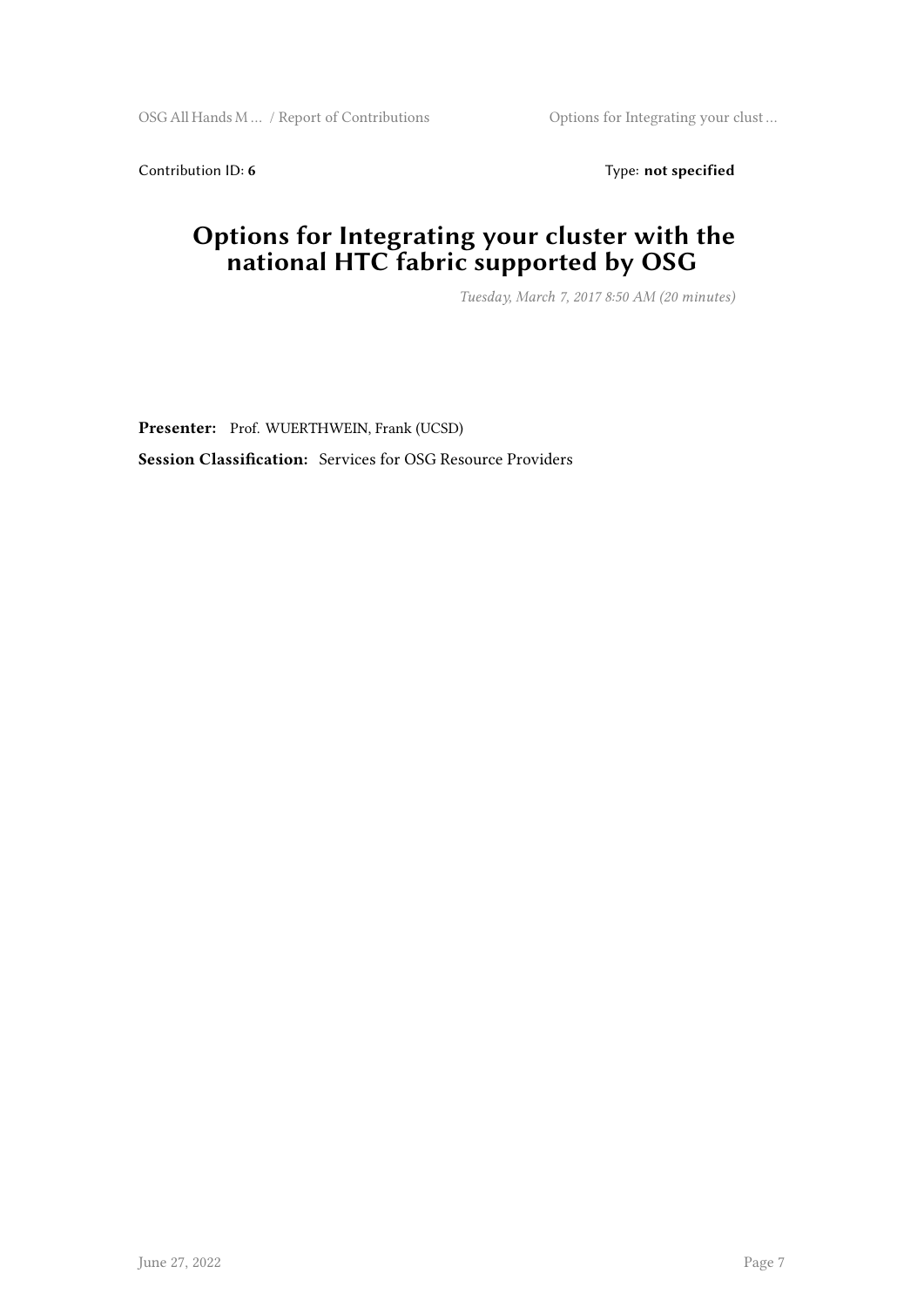Contribution ID: **7** Type: **not specified**

#### **Evolving strategies for life in an uncertain world**

Molecular processes are fundamentally stochastic. Randomness is the rule in transcription, translation, cell-to-cell variation in protein levels, and heterogeneity in interactions. One common assumption is that such phenotypic variation is simply noise, and scientists often appeal to the statistics of large numbers when developing deterministic theories, ignoring any potentially adaptive role of stochasticity. Yet evidence is accumulating that phenotypic variance constitutes an evolutionary driving force across diverse biological processes, including the adaptive immune system, the development of cancerous neoplasms, and the persistence of pathogens under drug pressure. All these systems are fundamentally characterized by high levels of environmental change and uncertainty: either persistent, global, temporal fluctuations in selection pressure, or local, micro-environmental and spatially-defined selective forces. Can evolution prepare organisms for this environmental stochasticity? I will talk about the genetic signatures of this commonplace yet unpredictable environmental variation. I will particularly focus on exploring the evolutionary advantage of alleles that confer the ability to express a range of phenotypes, a type of evolutionary bet-hedging that need not confer a direct benefit to a single individual, but can increase the chance of long-term survival of a lineage. I will also discuss implications of these results in the context of therapies designed to eradicate populations of pathogens or aberrant cellular lineages.

**Primary authors:** Prof. PLOTKIN, Joshua (University of Pennsylvania); Dr CARJA, Oana (University of Pennsylvania)

**Presenter:** Dr CARJA, Oana (University of Pennsylvania)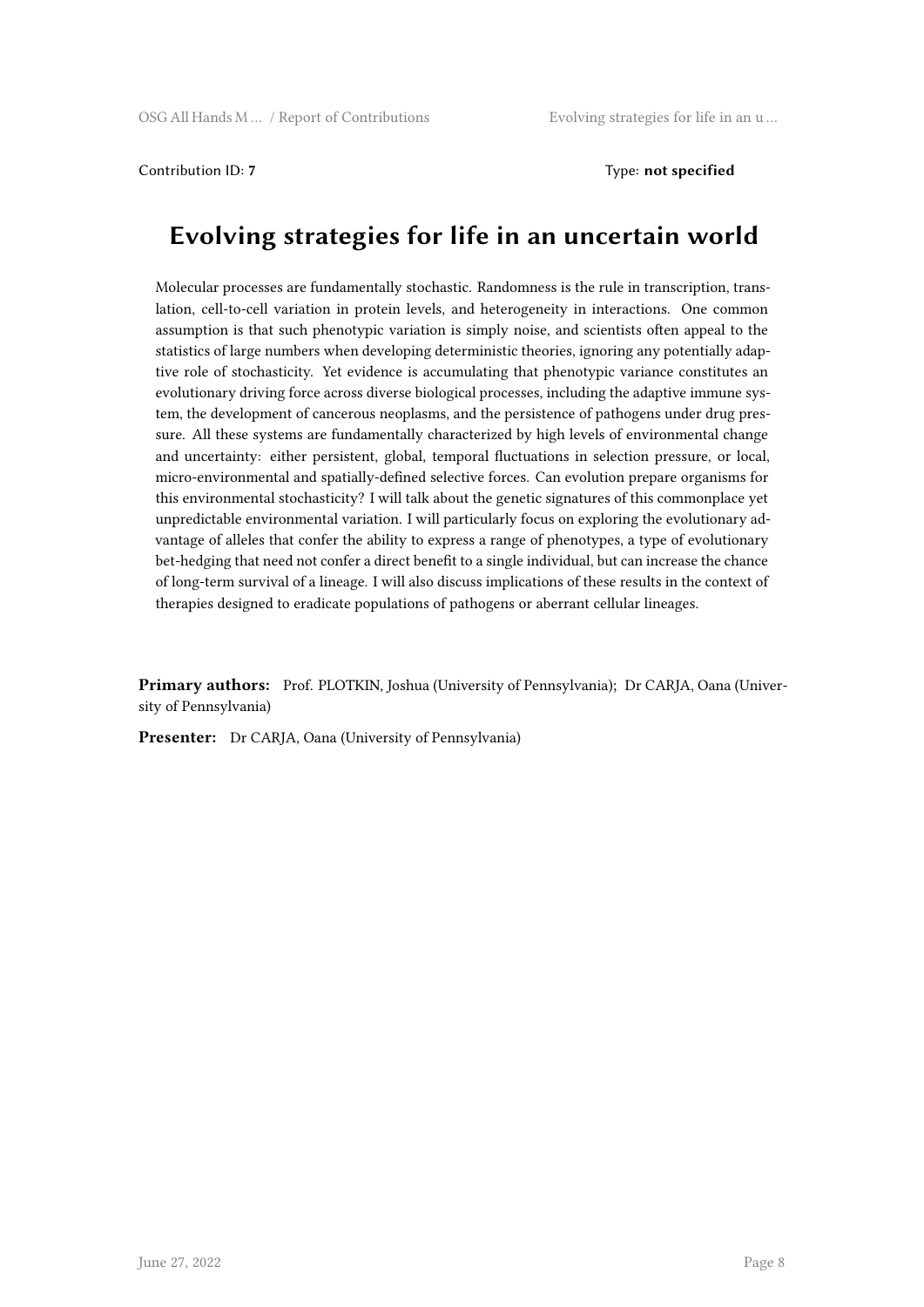Contribution ID: **8** Type: **not specified**

#### **Effects of Spatial Diffusion on a Model for Prebiotic Evolution**

*Tuesday, March 7, 2017 2:10 PM (20 minutes)*

In previous work (Physical Review E 89, 022725 (2014)), a Kauffman-like model for prebiotic evolution was used to explore the effects of requiring that the final steady states generated be out of chemical equilibrium. That constraint, consistent with intuitive ideas of the meaning of 'lifelike', had a significant impact on the probability of the appearance of lifelike states in the model. The model assumed that the constituent 'molecules' were in a 'well-mixed' reactor so that effects of spatial diffusion played no role. I will review that earlier work and describe our present studies in which spatial heterogeneity and spatial diffusion are introduced. The competition between chemical reaction and diffusion leads to various kinds of nonequilibrium steady states, some spatially equilibrated but out of chemical equilibrium, some chemically equilibrated but out of spatial equilibrium and still others, perhaps the most lifelike, which are not equilibrated in either way but are in dynamic steady states far from equilibrium. Using data from simulations that were performed on the Open Science Grid, I will present estimated probabilities of the generation of these various kinds of states as a function of the two parameters of the model (Physical Review E 94 (4), 042424 (2016)).

**Primary author:** Dr INTOY, Ben (University of Minnesota) **Presenter:** Dr INTOY, Ben (University of Minnesota) **Session Classification:** OSG Users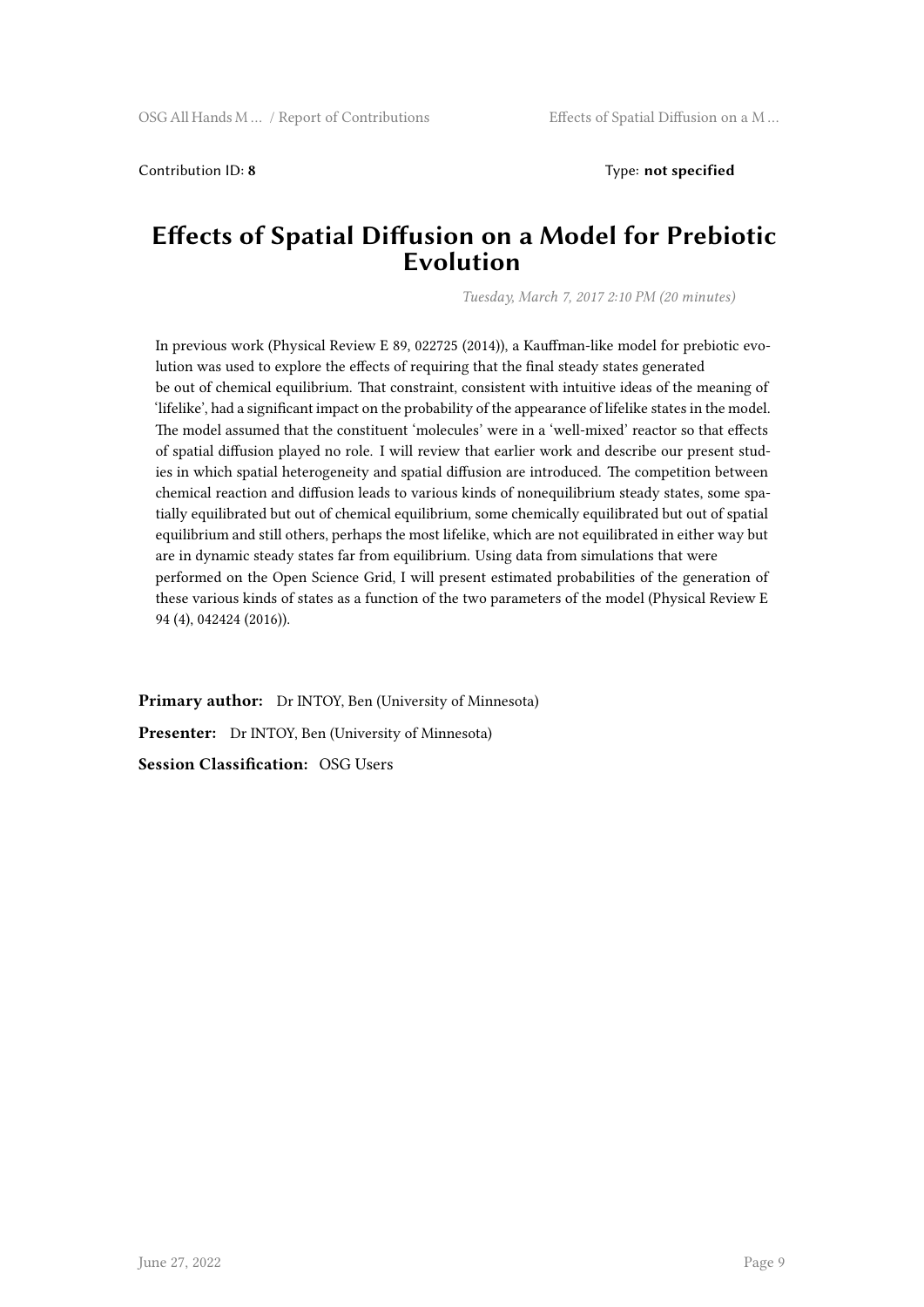Contribution ID: 9 Type: **not specified** 

#### **The (Not-so) Virtual Reality of OSG on Blue Waters, Comet, and Jetstream**

*Tuesday, March 7, 2017 11:40 AM (20 minutes)*

**Presenter:** Mr FAJARDO HERNANDEZ, Edgar (UCSD) **Session Classification:** National Cyberinfrastructure Projects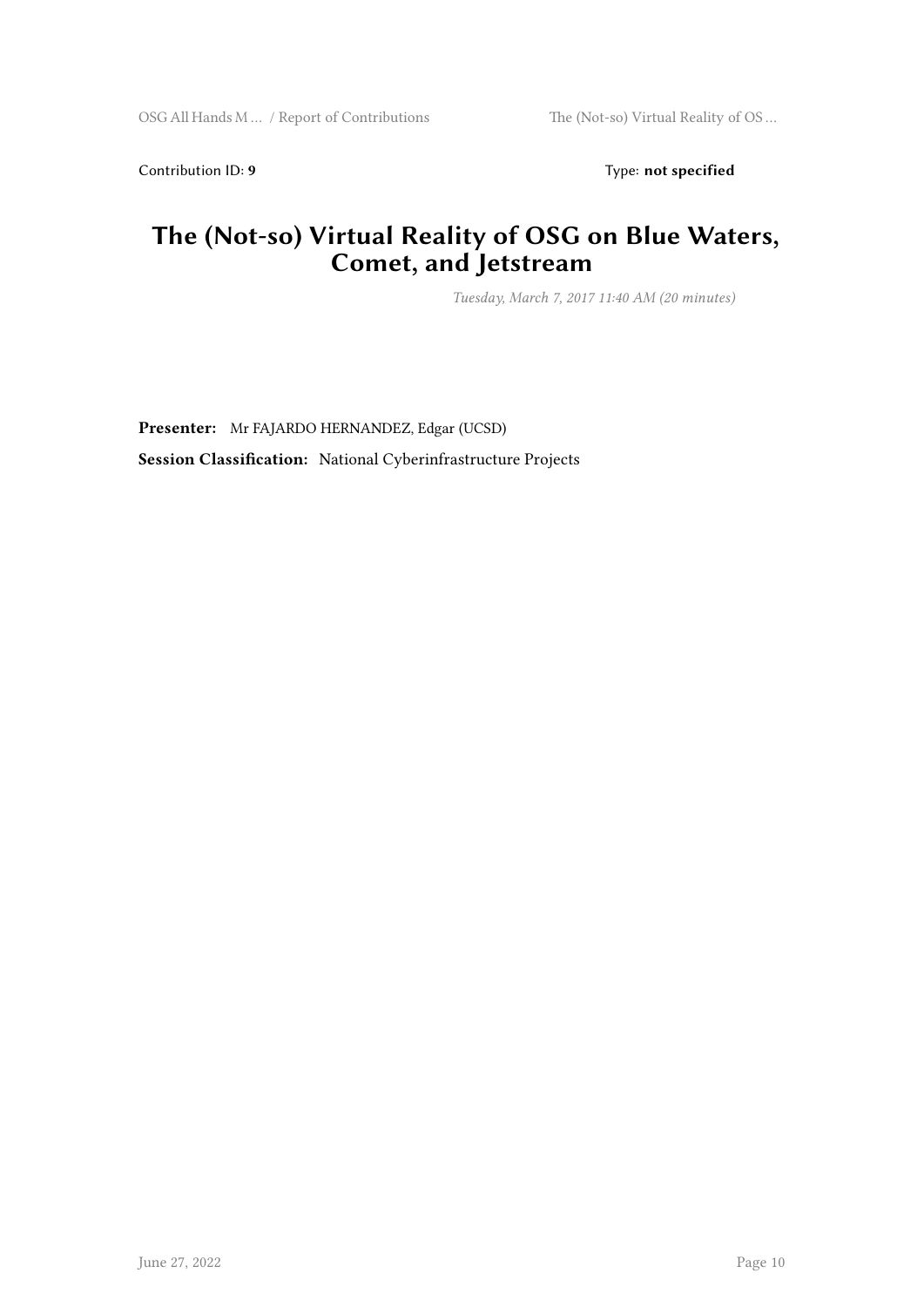Contribution ID: 10 **Type:** not specified

#### **Using Python and Fabric for analyzing brain signals on OSG Connect**

*Tuesday, March 7, 2017 2:30 PM (20 minutes)*

https://docs.google.com/presentation/d/1s5n-ObLv5In3lVpqUJoUqO7RZDEMf5WjXzYmJJGdraA/edit?usp=sharing As data collection systems are augmented, more individual labs require high-throughput computing in order to process all of their data. In these labs, researchers are continuously developing their own analytics methods in scripting languages. These facts are especially true in the neuroscience community, in which brain recordings often contain several hundred channels, sampled at over 1000Hz, for sometimes weeks at a time. New methodology for extracting information from these signals are being developed in Python due to its wide variety of packages, great documentation, and open-source culture. This presentation will cover an example application of OSG to parallelize analysis of multiple neural signals using both public and private libraries and transferring output. It will also cover the Python package Fabric to automate the process of logging into and running commands on the OSG submit server. This tutorial's release led to an increase in OSG connect users interested in using Python, which will help to improve the support for Python usage on OSG connect.

**Presenter:** Mr COLE, Scott (University of California San Diego) **Session Classification:** OSG Users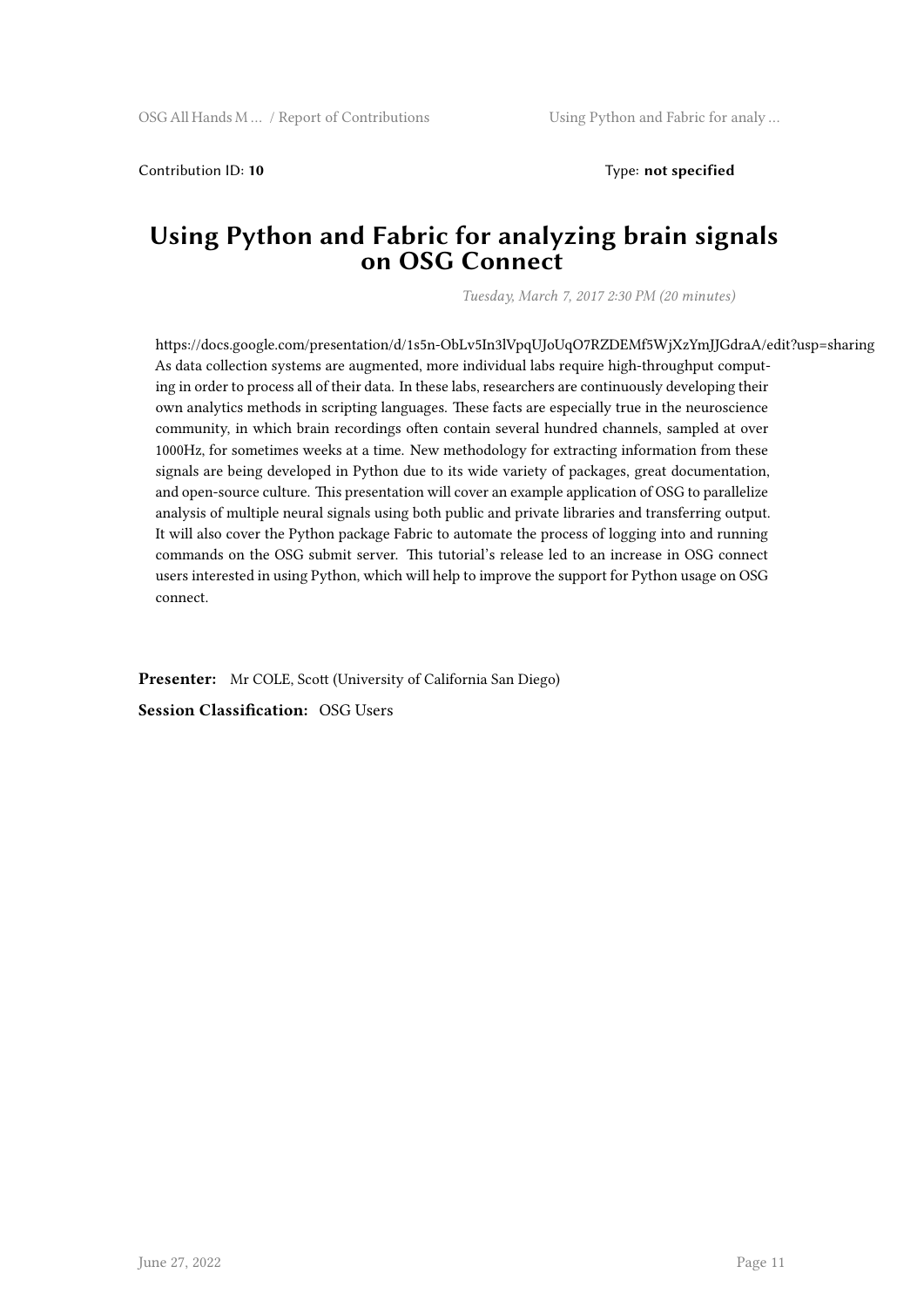Contribution ID: **11** Type: **not specified**

#### **Monte Carlo Simulation for Next Generation Source and Channel Coding on OSG Connect**

*Tuesday, March 7, 2017 1:50 PM (20 minutes)*

Lossy source coding is an efficient data compression technique that aims to minimize the distortion in the reconstructed sequence. Our research involves the investigation of the distortion performance of state-of-the art protograph-based SC-LDGM codes. We show that performance close to Shannon's optimal rate-distortion limits can be achieved with an efficient windowed encoding (WE) algorithm that takes advantage of the convolutional structure of the SC-LDGM codes. The idea is numerically verified by running extensive and highly parallelizable Monte Carlo simulation using distributed high throughput computing, OSG connect

Primary author: Prof. MITCHELL, David (New Mexico State University) **Presenter:** Mr GOLMOHAMMADI, Ahmad (New Mexico State University) **Session Classification:** OSG Users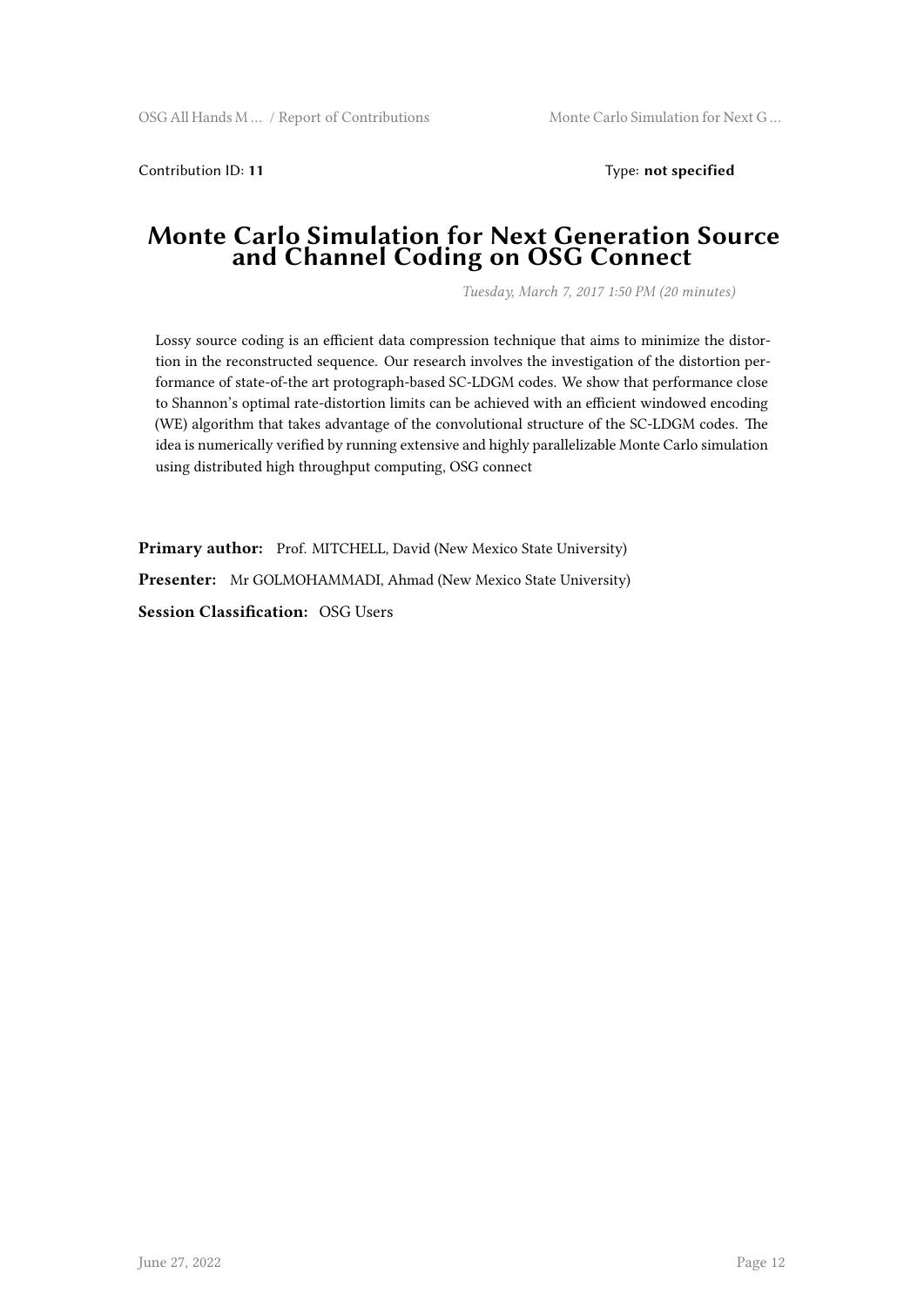Contribution ID: 13 Type: **not specified** 

#### **OSG on Titan via PanDA**

*Tuesday, March 7, 2017 12:00 PM (15 minutes)*

**Presenter:** DE, Kaushik (Univ. of Texas at Arlington)

**Session Classification:** National Cyberinfrastructure Projects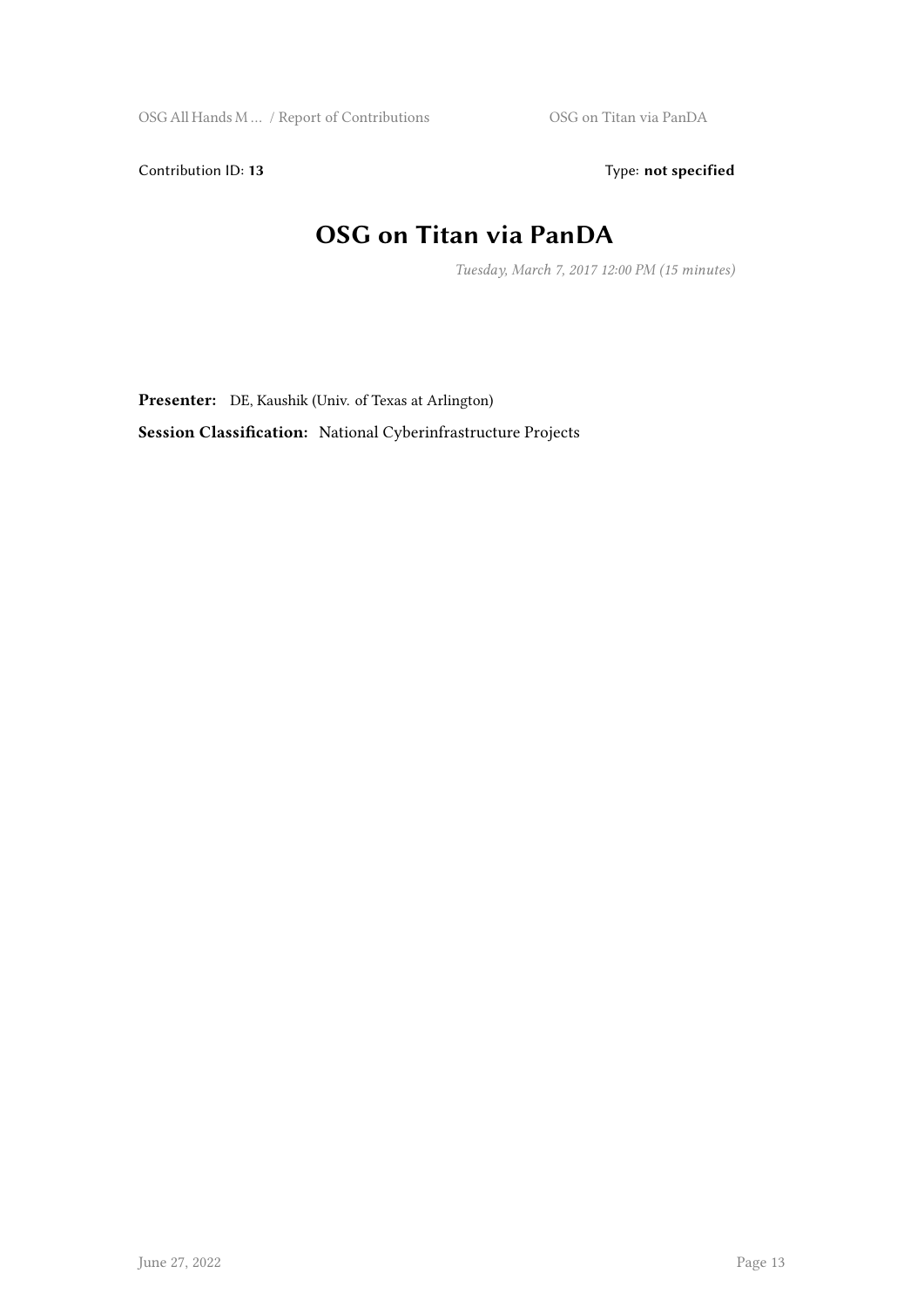Contribution ID: 14 Type: **not specified** 

## **Accounting with GRÅCC**

*Tuesday, March 7, 2017 4:00 PM (20 minutes)*

**Presenter:** RETZKE, Kevin (FNAL)

**Session Classification:** Technology & Software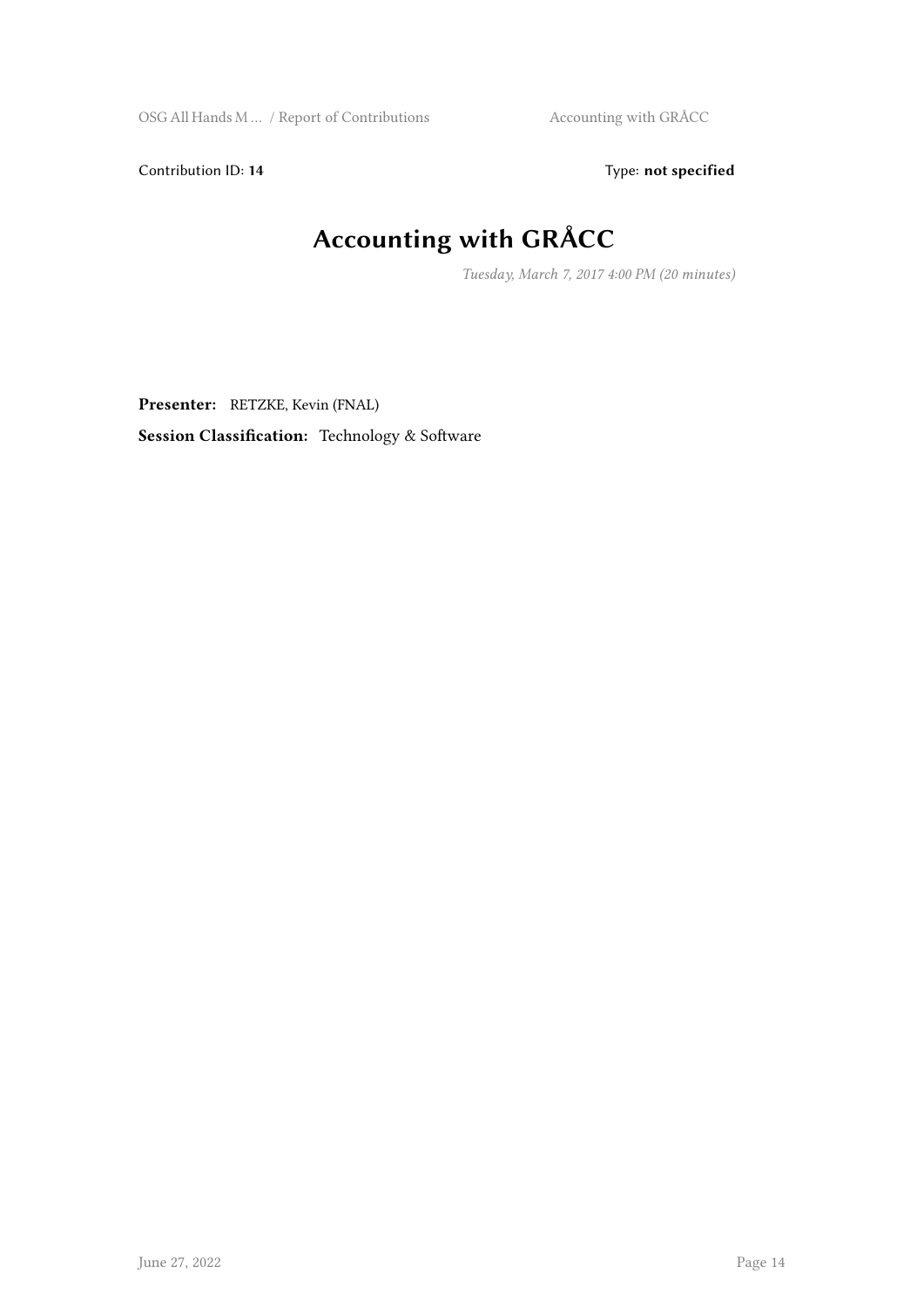Contribution ID: 15 Type: **not specified** 

## **Single Sign-On in the OSG**

*Tuesday, March 7, 2017 4:40 PM (20 minutes)*

**Presenter:** KRENZ, Marina (Indiana University) **Session Classification:** Technology & Software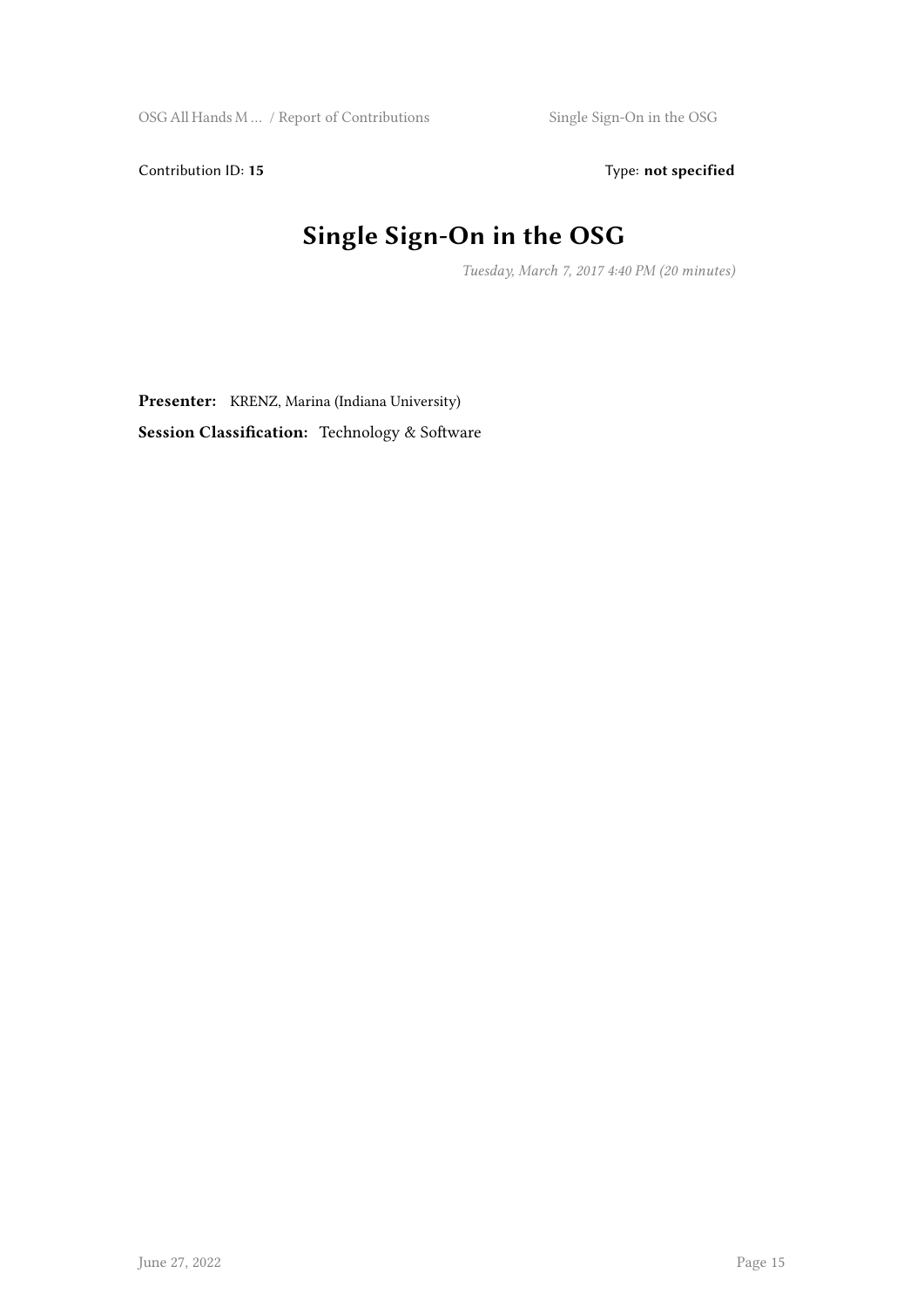Contribution ID: 16 Type: not specified

## **HTCondor Annex**

*Tuesday, March 7, 2017 5:00 PM (30 minutes)*

**Presenter:** MILLER, Todd (University of Wisconsin–Madison) **Session Classification:** Technology & Software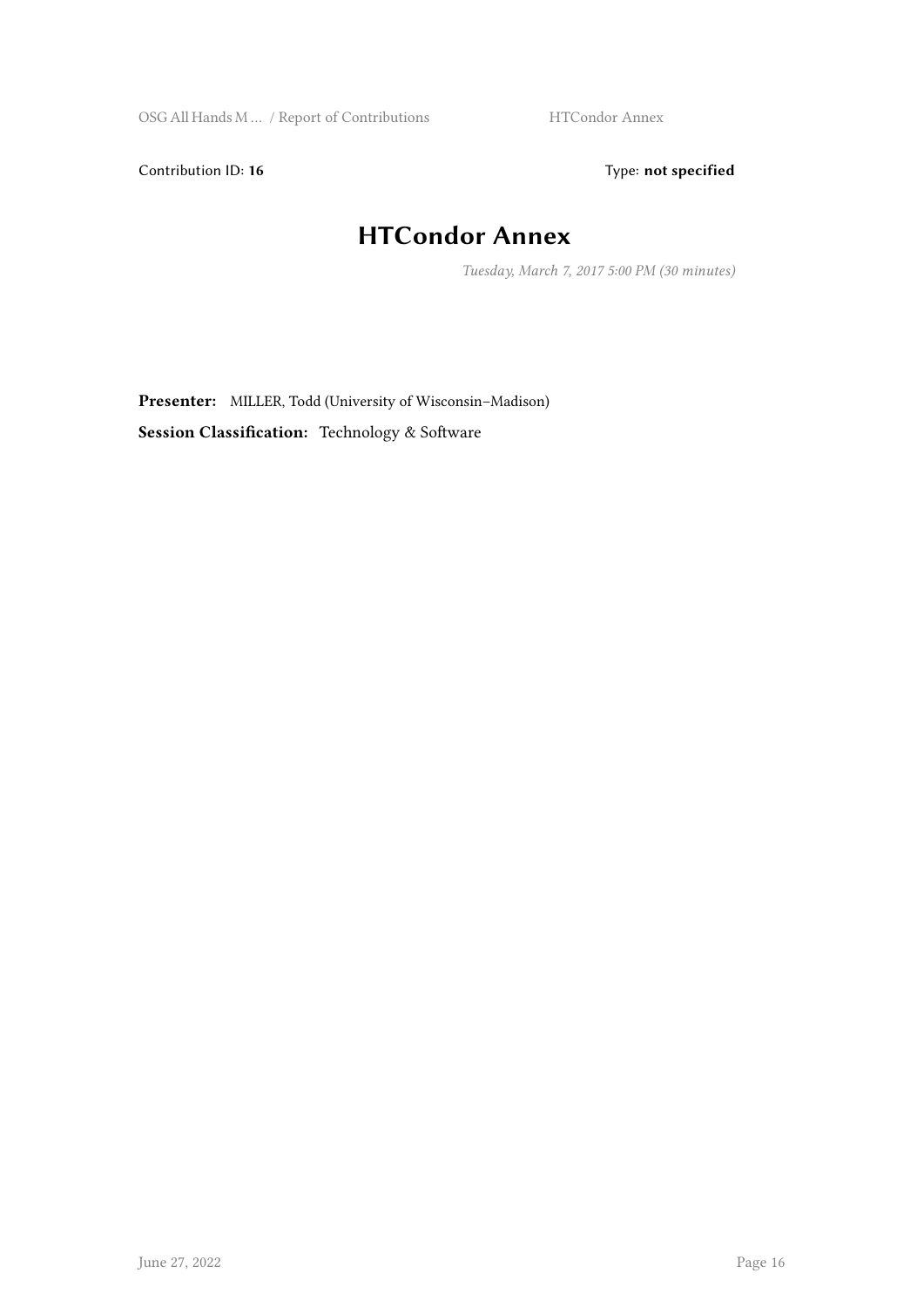Contribution ID: 17 Type: **not specified** 

## **State of OSG - Executive Director's Perspective**

*Wednesday, March 8, 2017 9:05 AM (25 minutes)*

**Presenter:** Prof. WUERTHWEIN, Frank (UCSD) **Session Classification:** State of OSG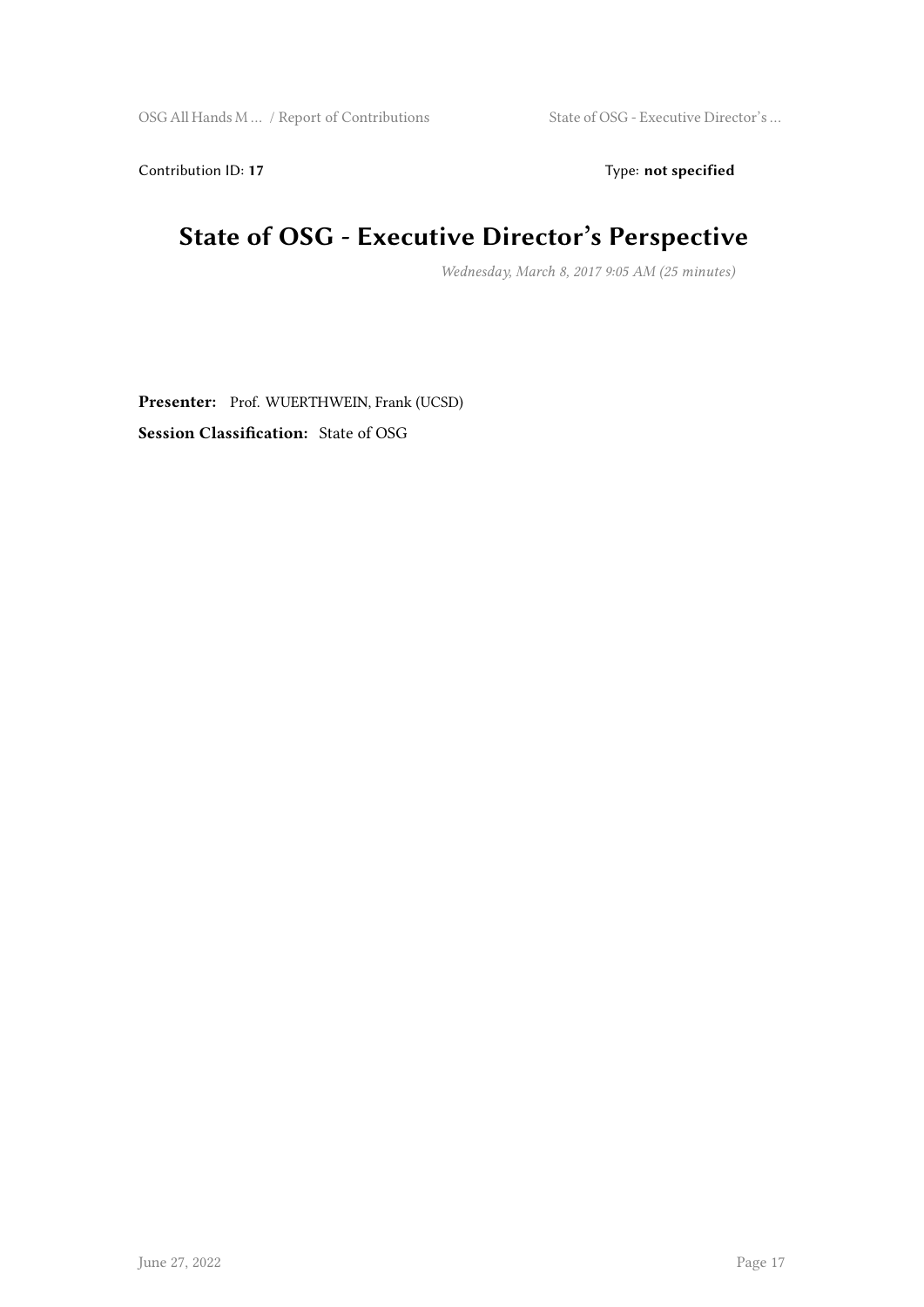Contribution ID: 18 Type: not specified

## **State of OSG - OSG Council Chair's Perspective**

*Wednesday, March 8, 2017 9:30 AM (15 minutes)*

**Presenter:** SWANSON, David (University of Nebraska Lincoln) **Session Classification:** State of OSG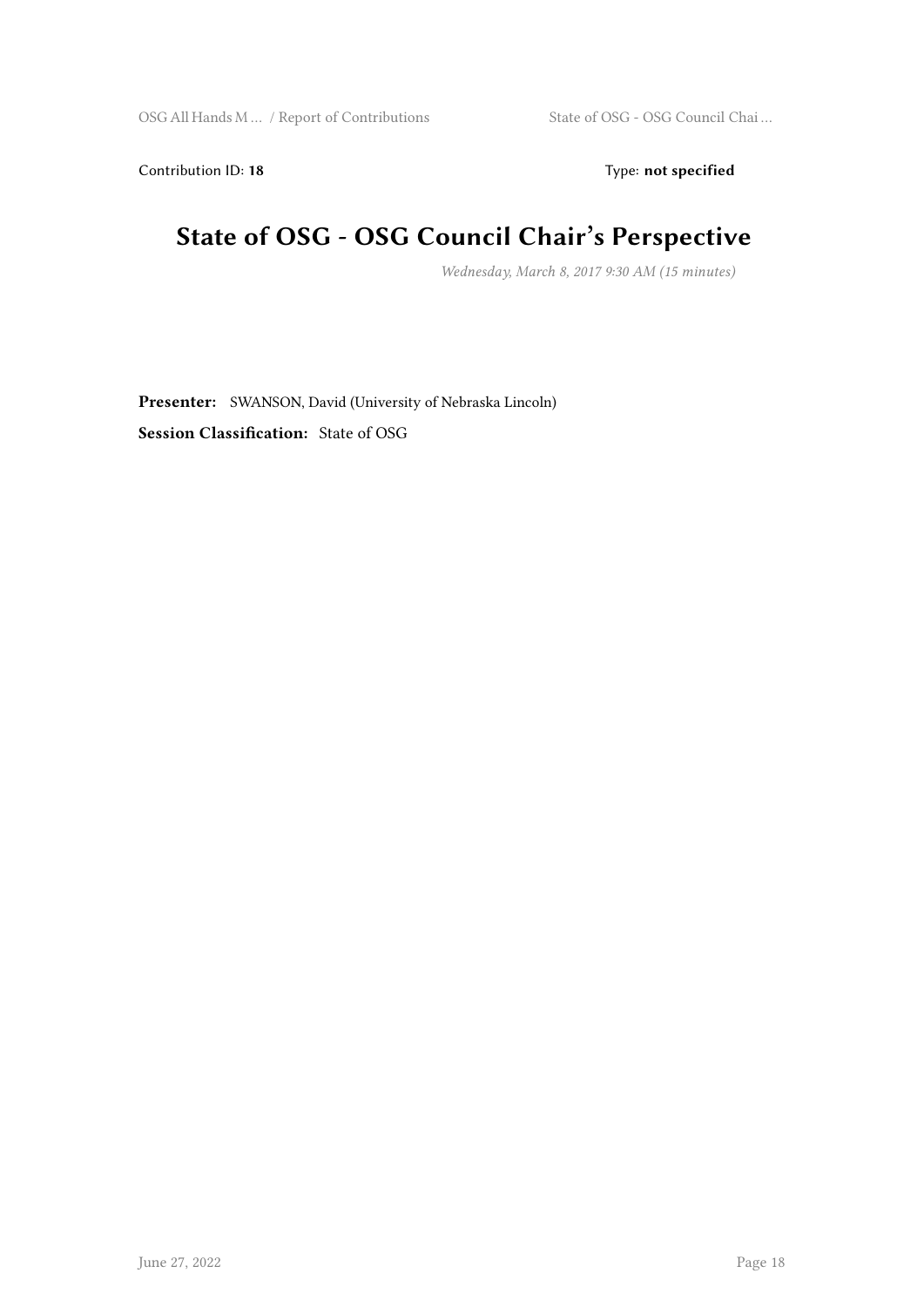Contribution ID: 19 Type: **not specified** 

## **Diversity of Science on OSG**

**Presenter:** GARDNER, Robert (University of Chicago)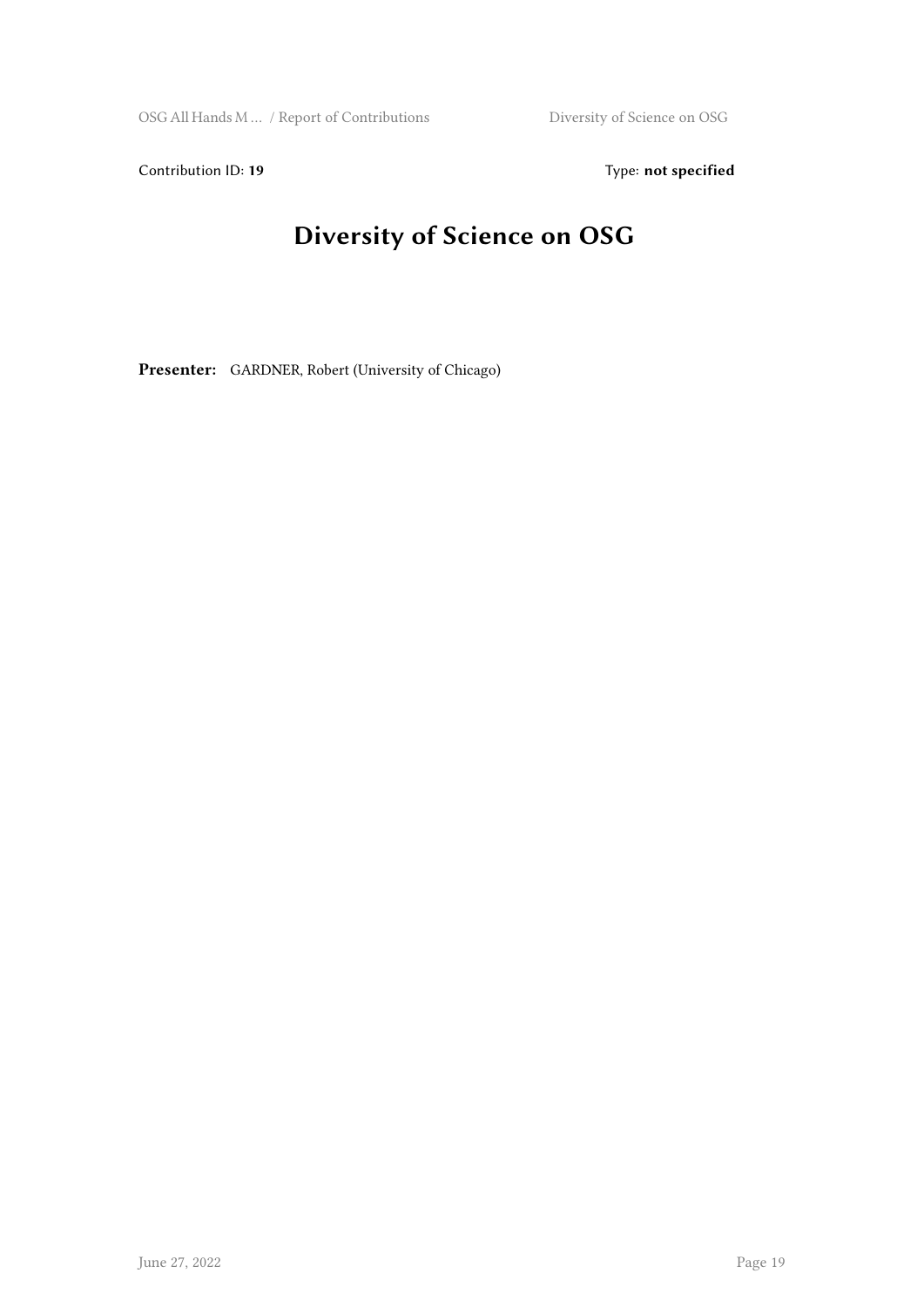Contribution ID: 20 Type: **not specified** 

#### **Integrating OSG Into a Broader Research Computing Strategy**

*Tuesday, March 7, 2017 9:50 AM (20 minutes)*

**Presenter:** SEDORE, Eric (Syracuse University)

**Session Classification:** Services for OSG Resource Providers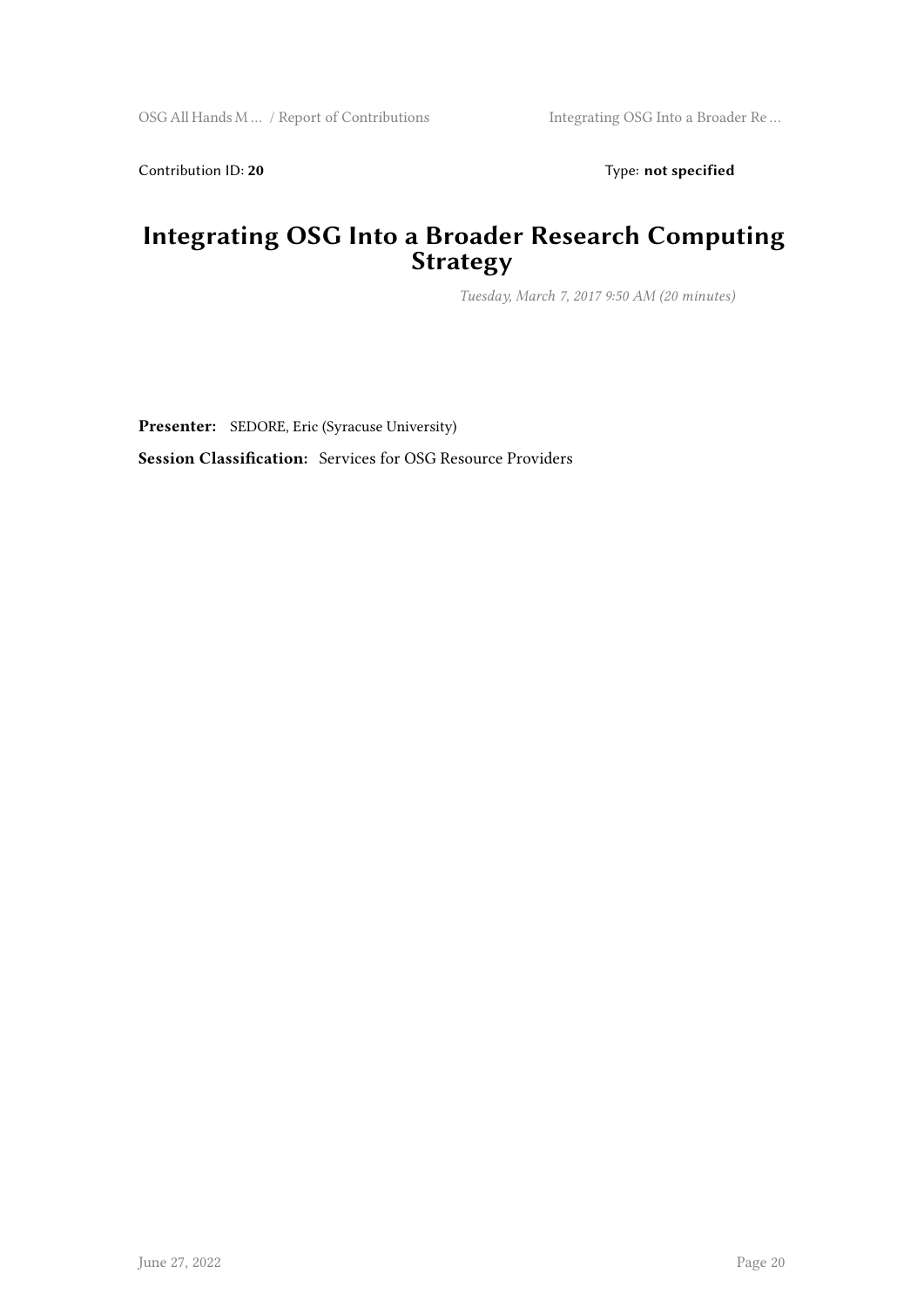Contribution ID: 21 Type: **not specified** 

#### **Campus Research Computing (CaRC) consortium**

*Tuesday, March 7, 2017 10:10 AM (20 minutes)*

**Presenter:** Prof. CHEATHAM, Tom (University of Utah) **Session Classification:** Services for OSG Resource Providers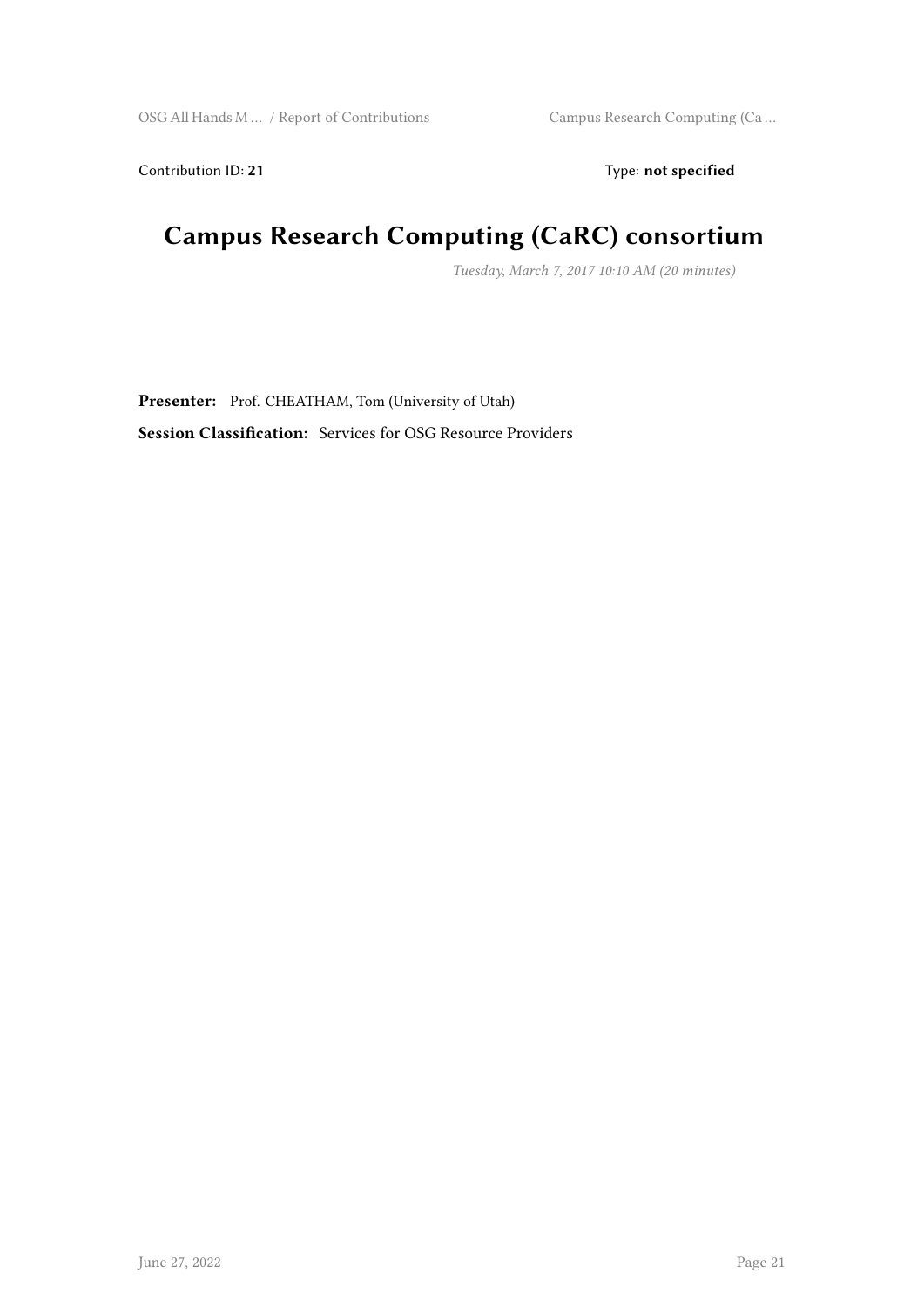Contribution ID: **22** Type: **not specified**

#### **Large-Scale Genomics Experiments Enabled by OSG Connect Resources**

Several petabytes of raw DNA sequencing data have been deposited into public databases in recent years, introducing novel opportunities for mining useful biological information. The Open Science Grid (OSG) provides hardware and software infrastructure that have enabled us to address complex biological questions at a larger scale than previously possible with our local HPC resources at Clemson. With the help of the OSG support staff, we have developed two functional Pegasus workflows for processing and interpreting large genomic datasets. From software compilation to workflow optimization, we have encountered technical challenges that were quickly eased by the dedicated support of the OSG staff. The successes and challenges that we have encountered throughout this process will be discussed.

https://github.com/feltus/OSG-GEM

Primary author: Prof. FELTUS, Alex (Clemson University)

**Presenters:** Prof. FICKLIN, Stephen (Washington State University); Mr POEHLMAN, William (Clemson University)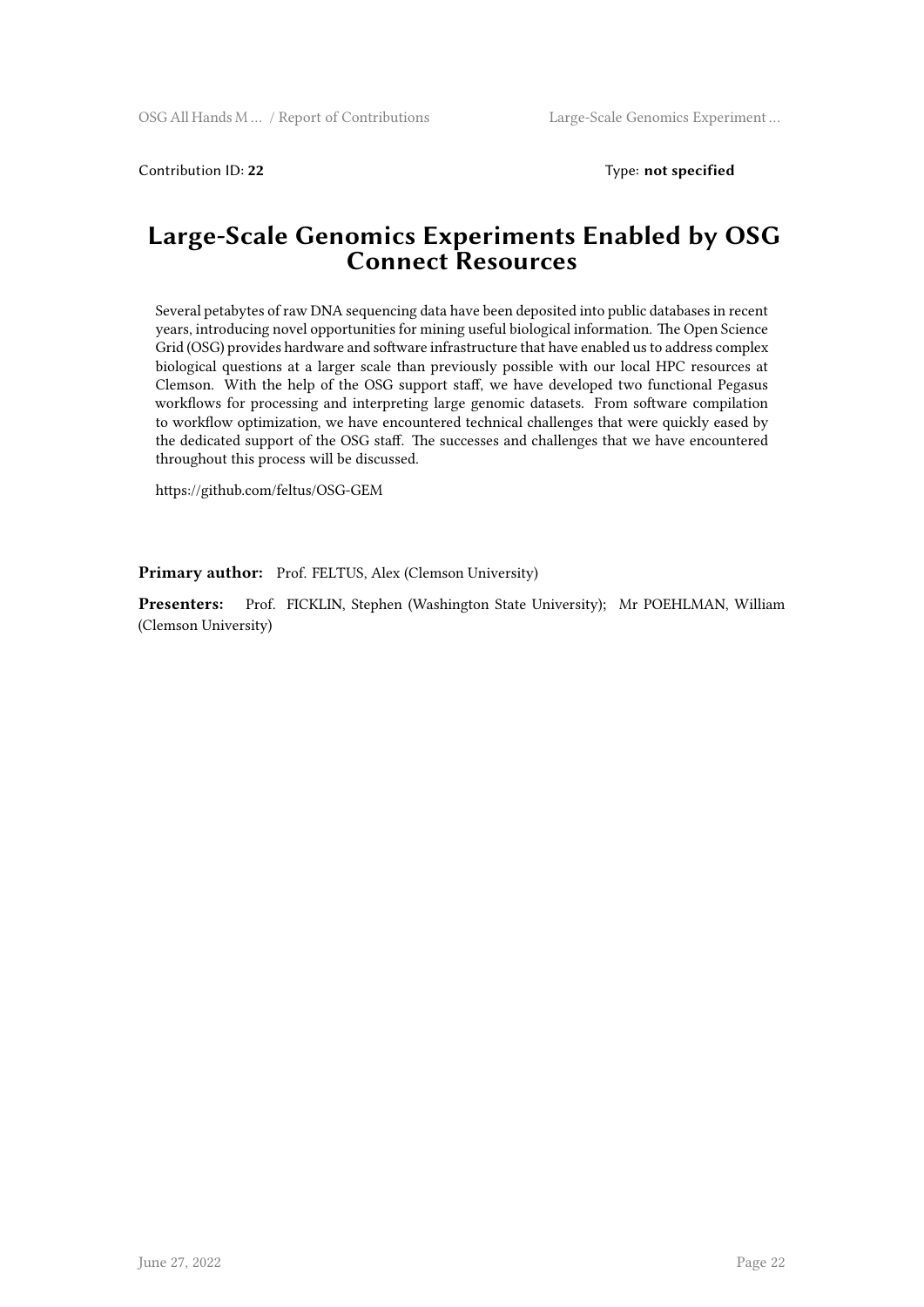Contribution ID: 23 Type: **not specified** 

## **Pegasus - Enhancing User Experience on OSG**

*Tuesday, March 7, 2017 3:10 PM (20 minutes)*

**Presenter:** RYNGE, Mats (USC / Information Sciences Institute) **Session Classification:** OSG Users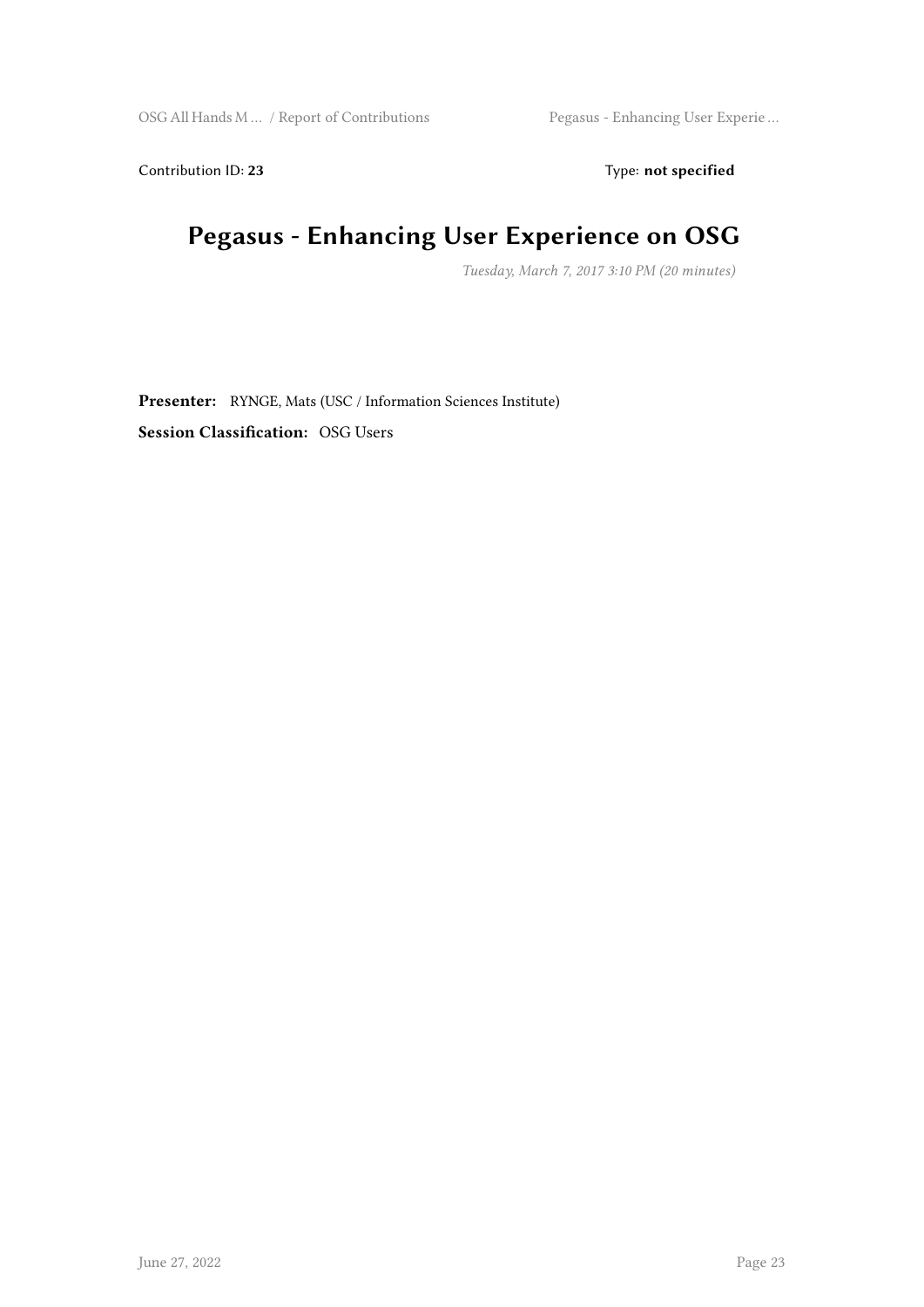OSG All Hands M ... / Report of Contributions Cancer Computer

Contribution ID: 24 Type: **not specified** 

## **Cancer Computer**

**Presenter:** CHARTIER, Roy (Cancer Computer)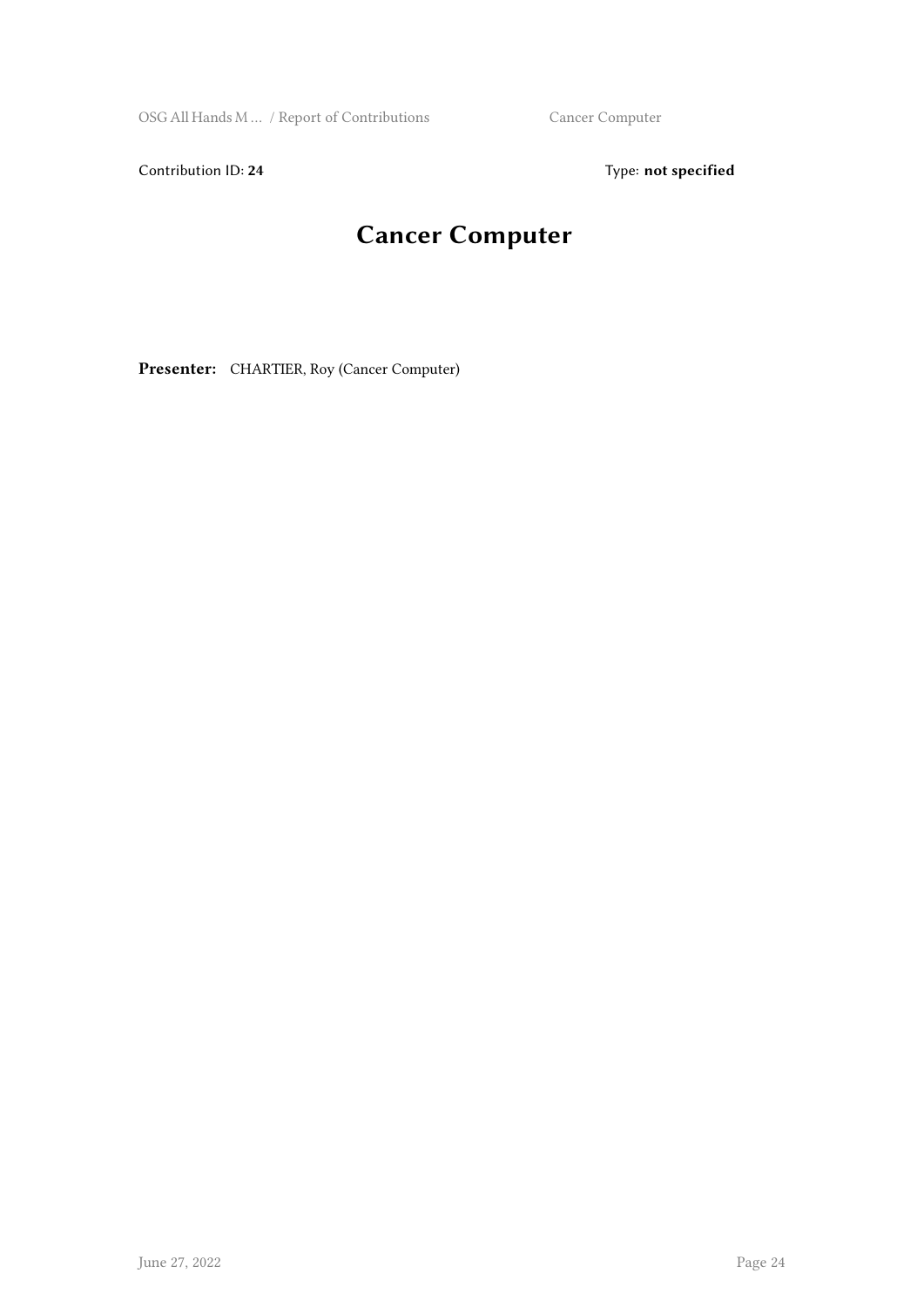Contribution ID: 25 Type: **not specified** 

## **fsurf: an OSG FreeSurfer execution service**

**Presenter:** Mr THAPA, Suchandra (Computation Institute / University of Chicago)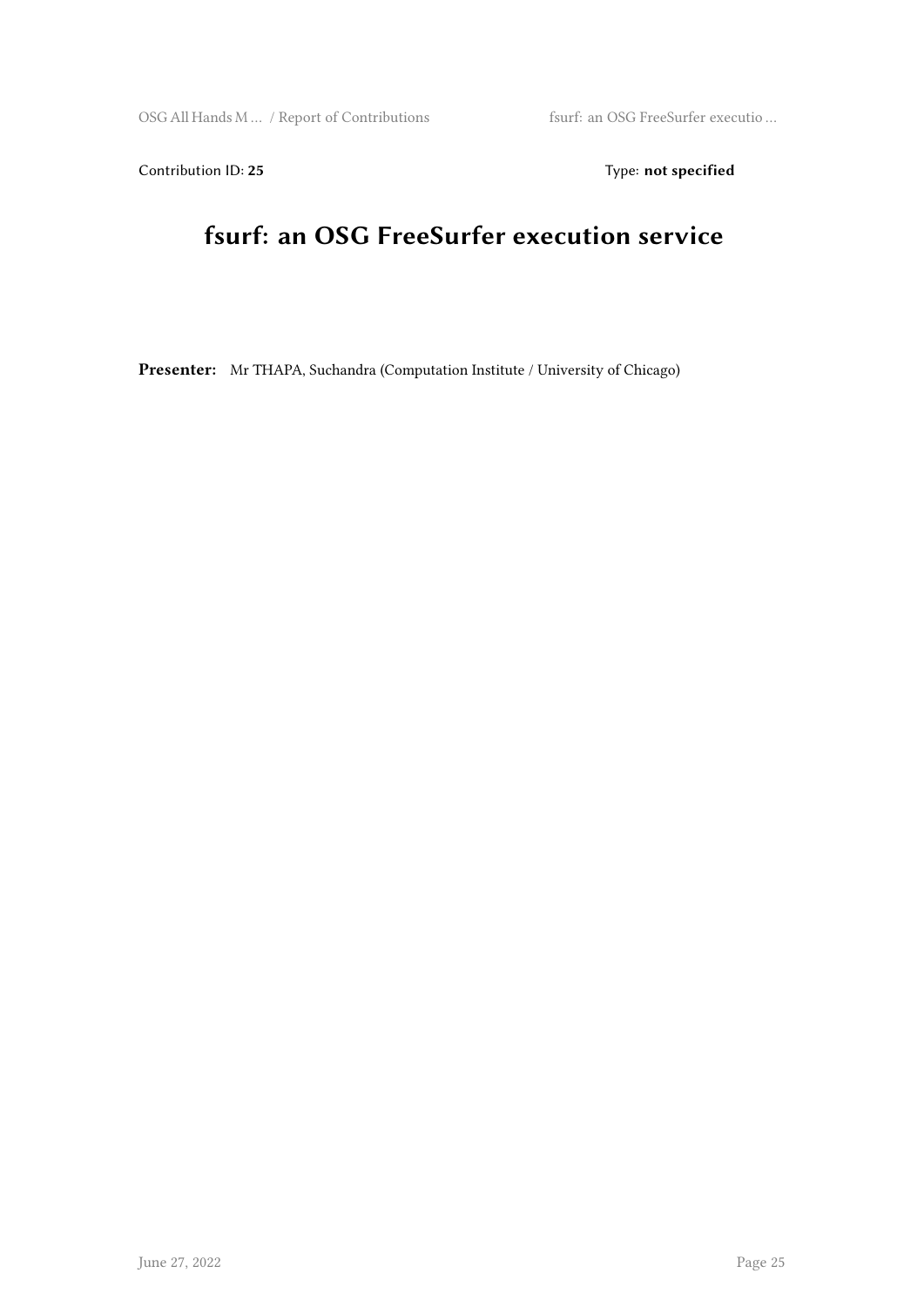Contribution ID: 26 Type: **not specified** 

## **FIFE (includes DUNE)**

*Monday, March 6, 2017 3:05 PM (25 minutes)*

**Presenter:** Mrs LEVSHINA, Tanya (Fermilab)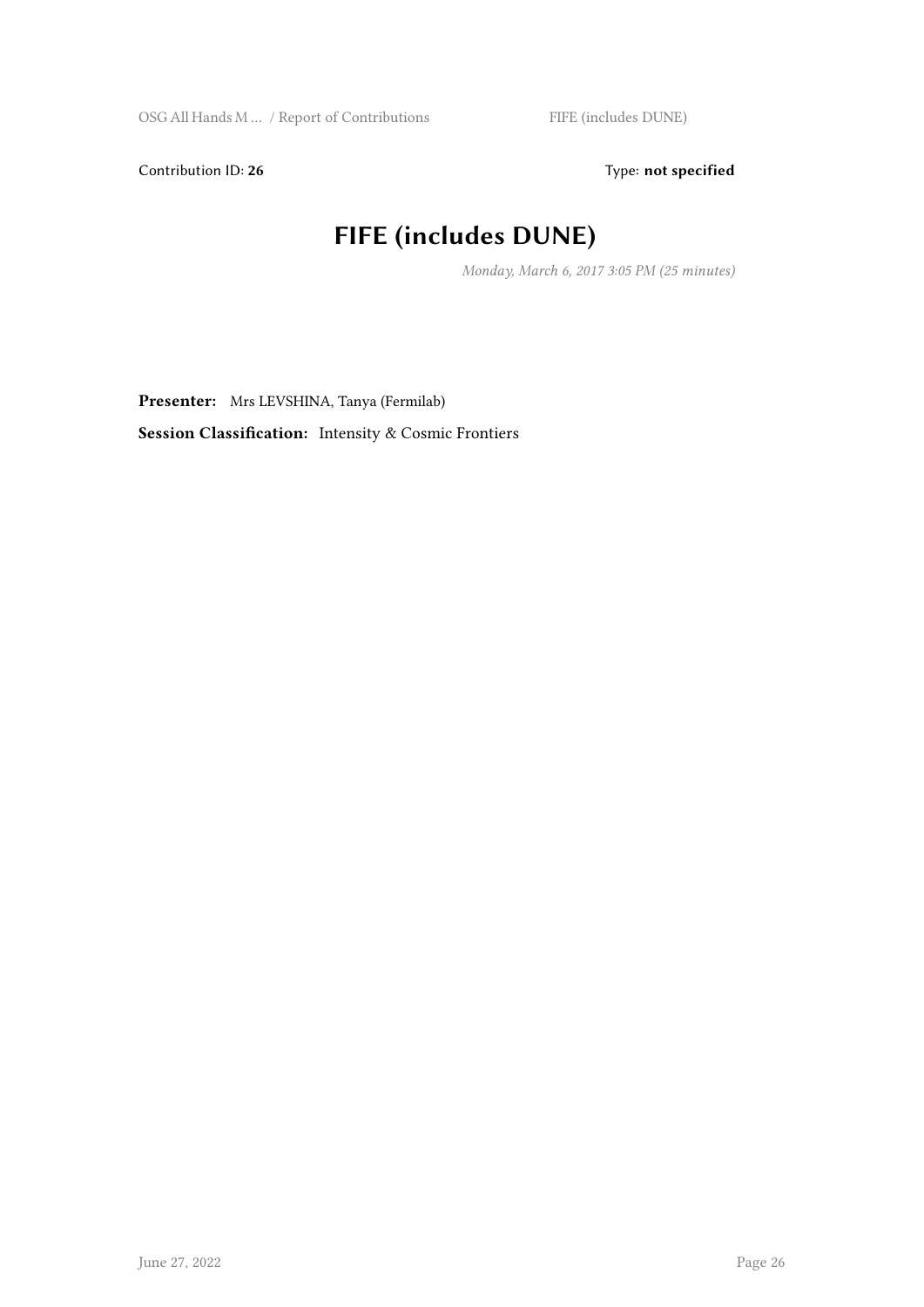OSG All Hands M … / Report of Contributions AMS

Contribution ID: 27 Type: **not specified** 

#### **AMS**

*Monday, March 6, 2017 2:15 PM (30 minutes)*

**Presenter:** SHAN, Baosong (MIT)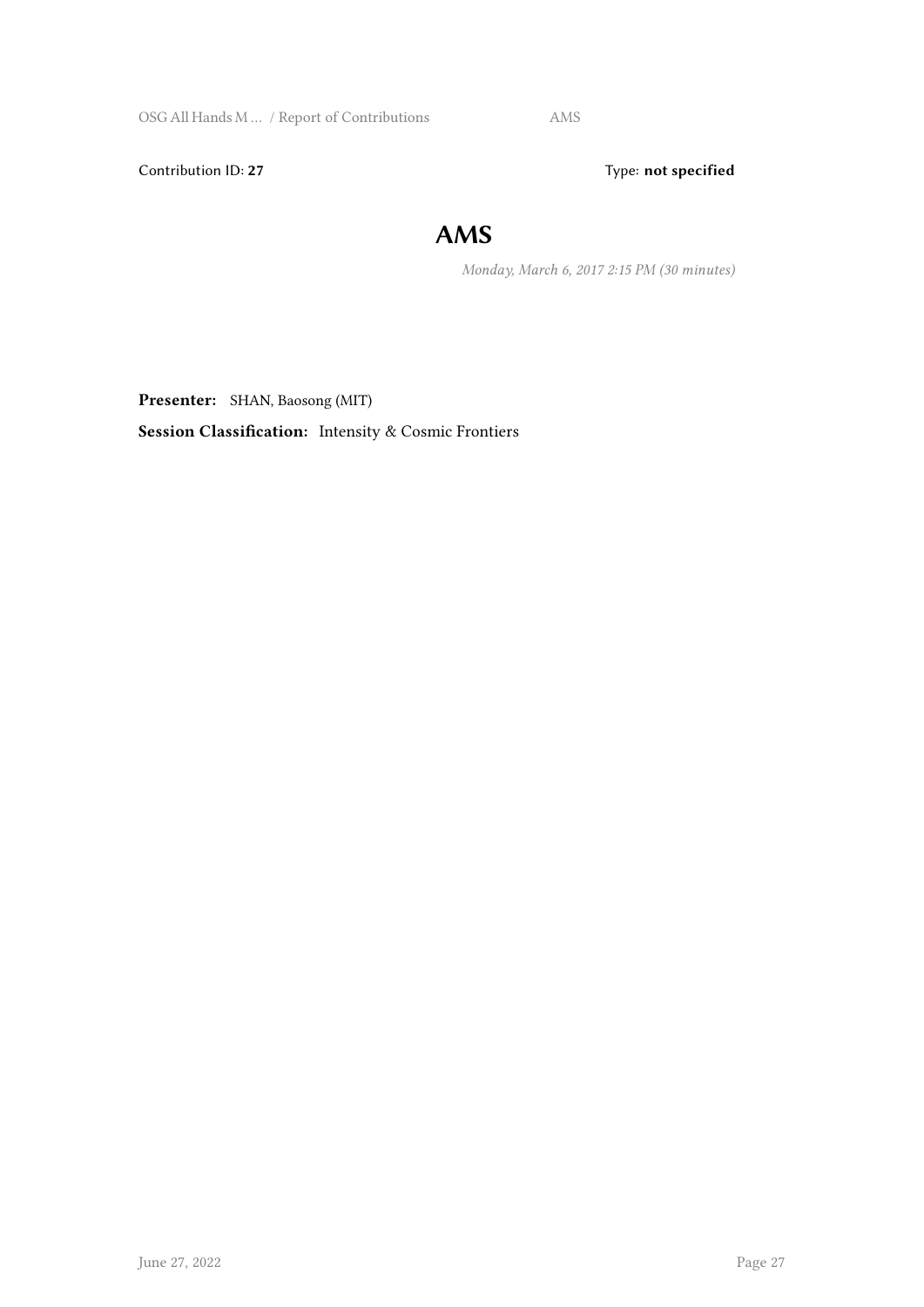Contribution ID: 28 Type: **not specified** 

#### **XENON1T**

*Tuesday, March 7, 2017 2:50 PM (30 minutes)*

**Presenter:** Dr RIEDEL, Benedikt (University of Chicago)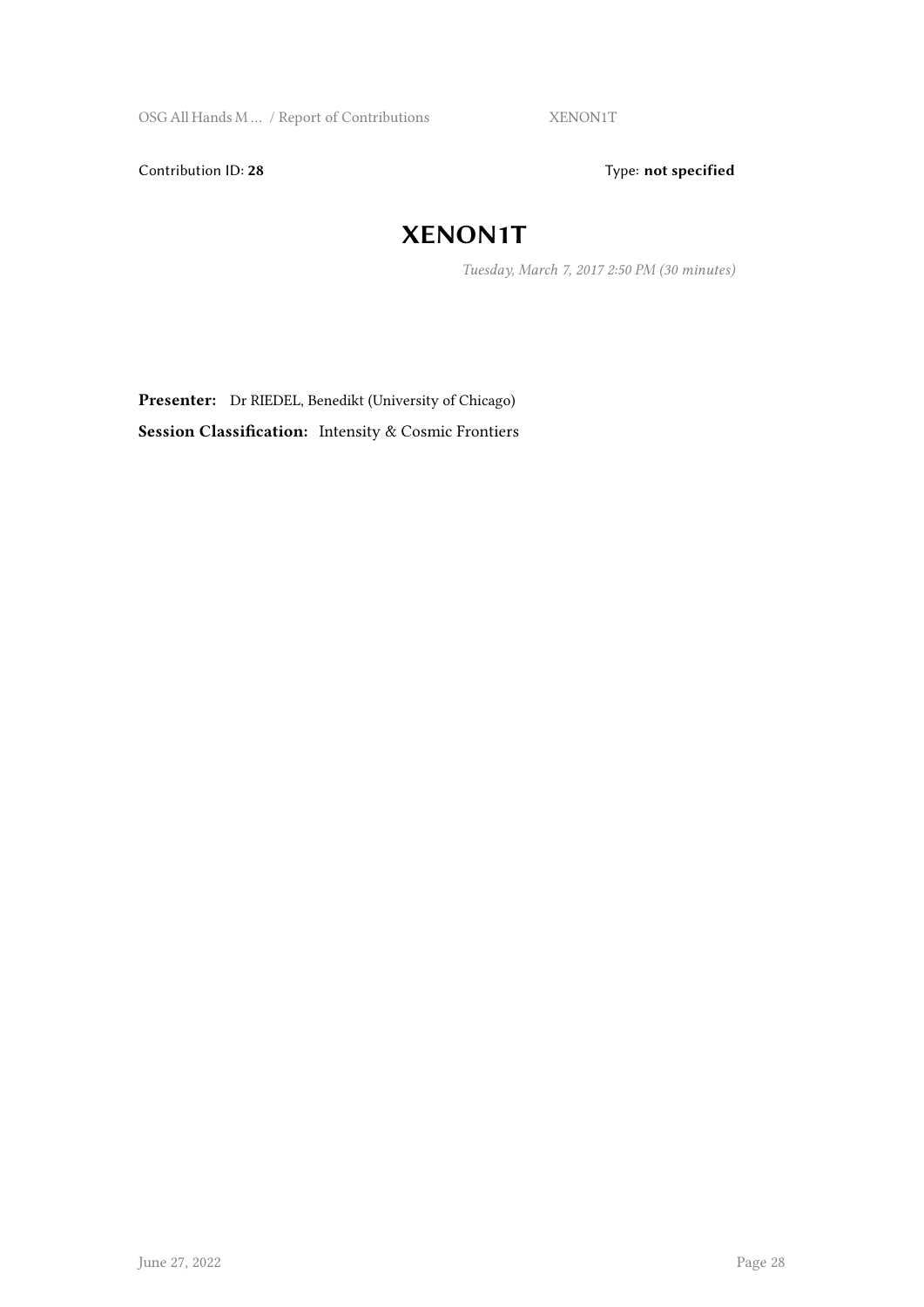OSG All Hands M ... / Report of Contributions SPT

Contribution ID: 29 Type: **not specified** 

#### **SPT**

*Monday, March 6, 2017 1:45 PM (30 minutes)*

**Presenter:** Dr RIEDEL, Benedikt (University of Chicago)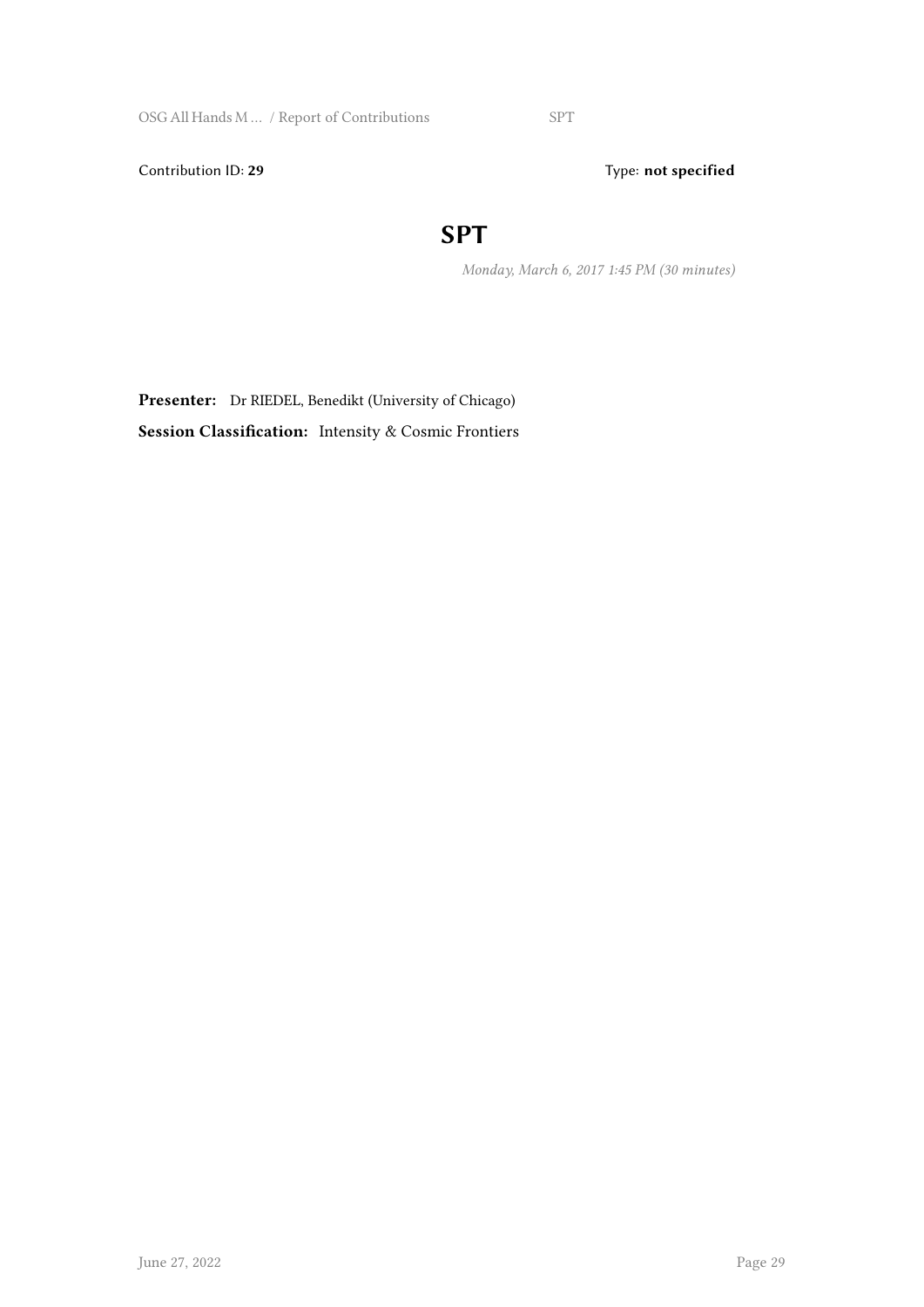Contribution ID: 30 Type: **not specified** 

## **Distributed Computing in IceCube**

*Monday, March 6, 2017 3:30 PM (30 minutes)*

**Presenter:** SCHULTZ, David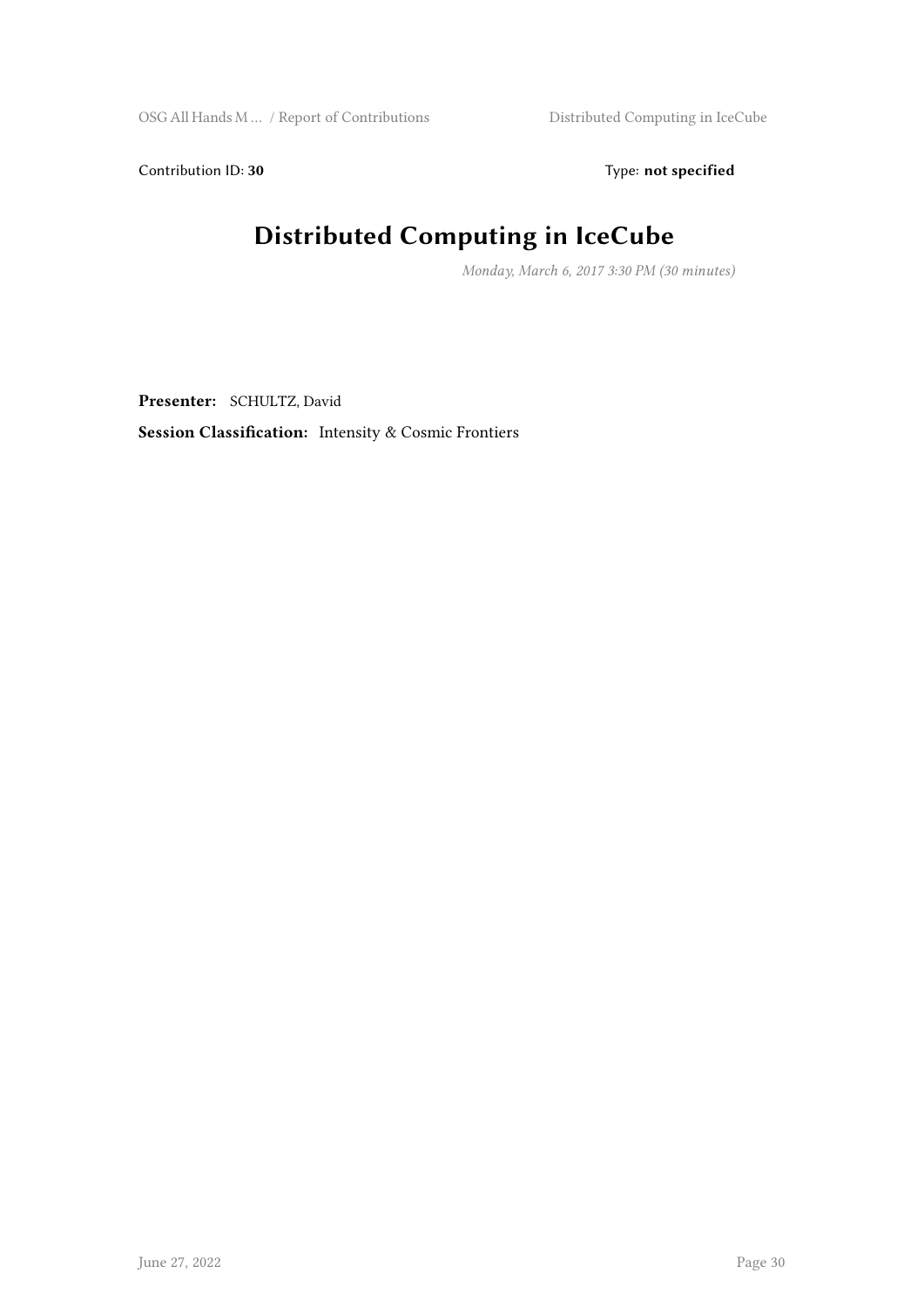Contribution ID: 31 Type: **not specified** 

#### **STAR Data Reconstruction at NERSC/Cori**

*Tuesday, March 7, 2017 2:00 PM (30 minutes)*

**Presenter:** MUSTAFA, Mustafa (LBL)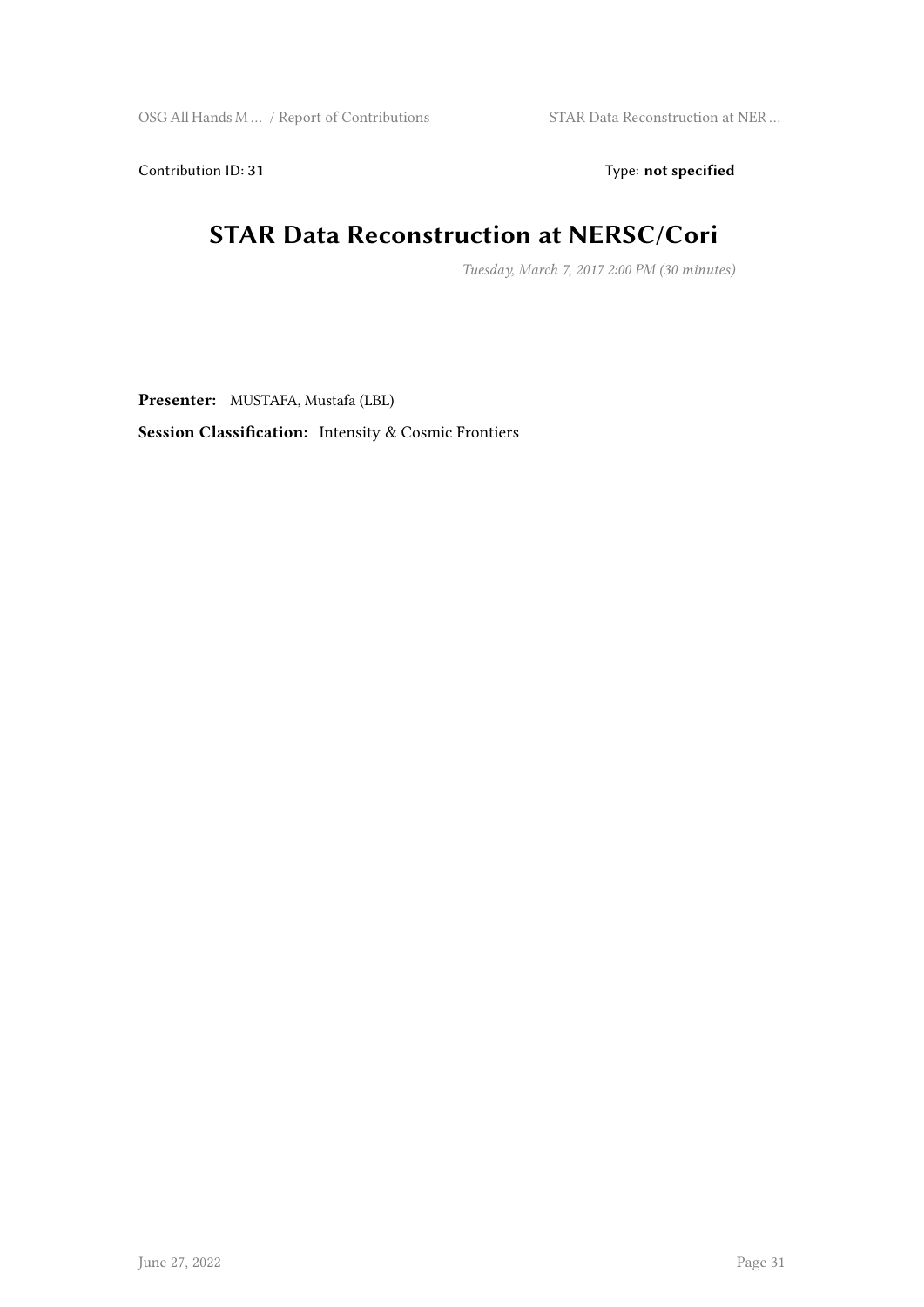OSG All Hands M  $\dots$  / Report of Contributions  $\hfill\text{VERITAS}$ 

Contribution ID: 32 Type: **not specified** 

#### **VERITAS**

*Tuesday, March 7, 2017 1:30 PM (30 minutes)*

**Presenter:** Prof. OTTE, Nepomuk (Georgia Institute of Technology) **Session Classification:** Intensity & Cosmic Frontiers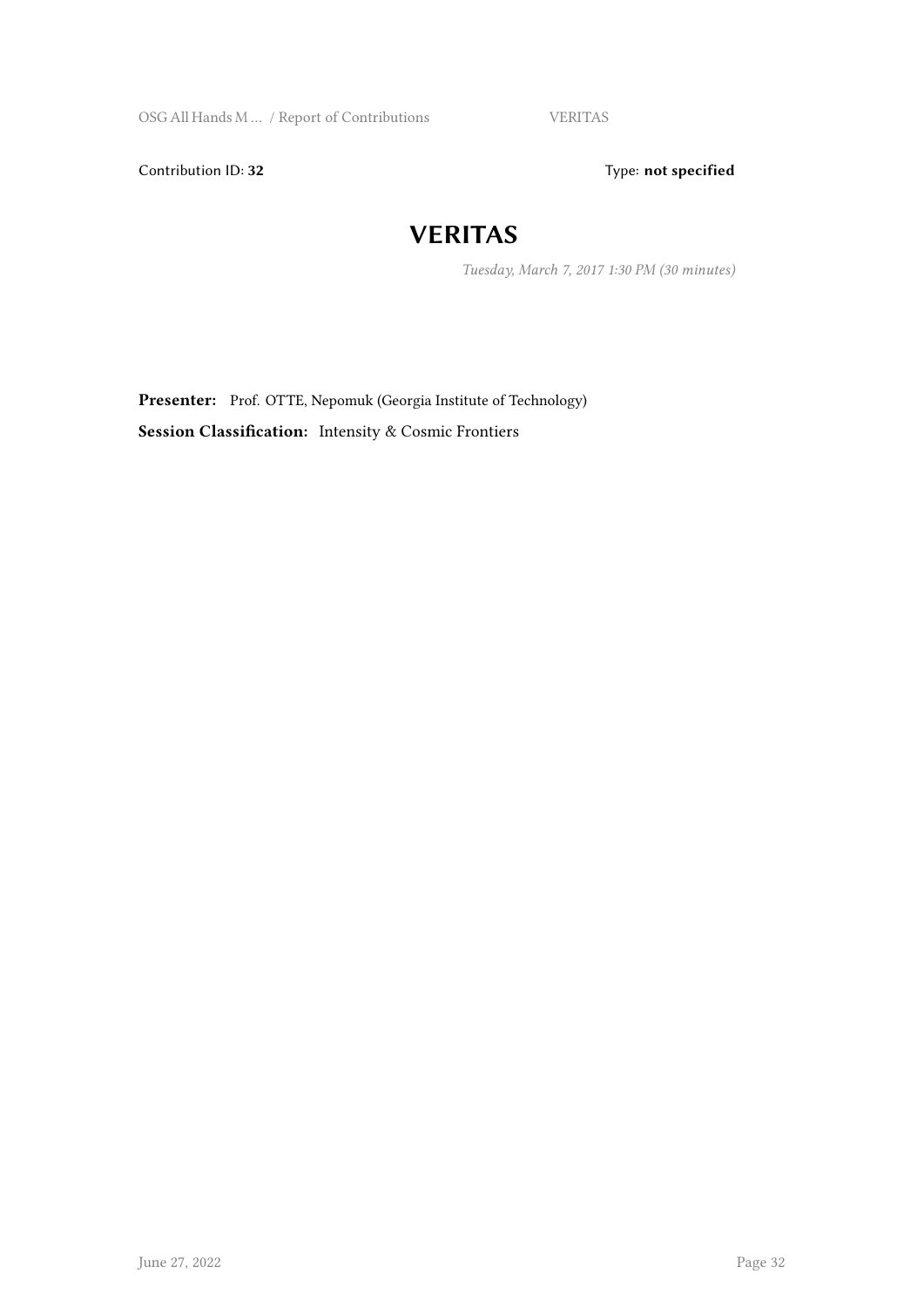OSG All Hands M … / Report of Contributions DES

Contribution ID: 33 Type: **not specified** 

#### **DES**

*Monday, March 6, 2017 11:16 AM (24 minutes)*

**Presenter:** Dr HERNER, Kenneth (Fermilab)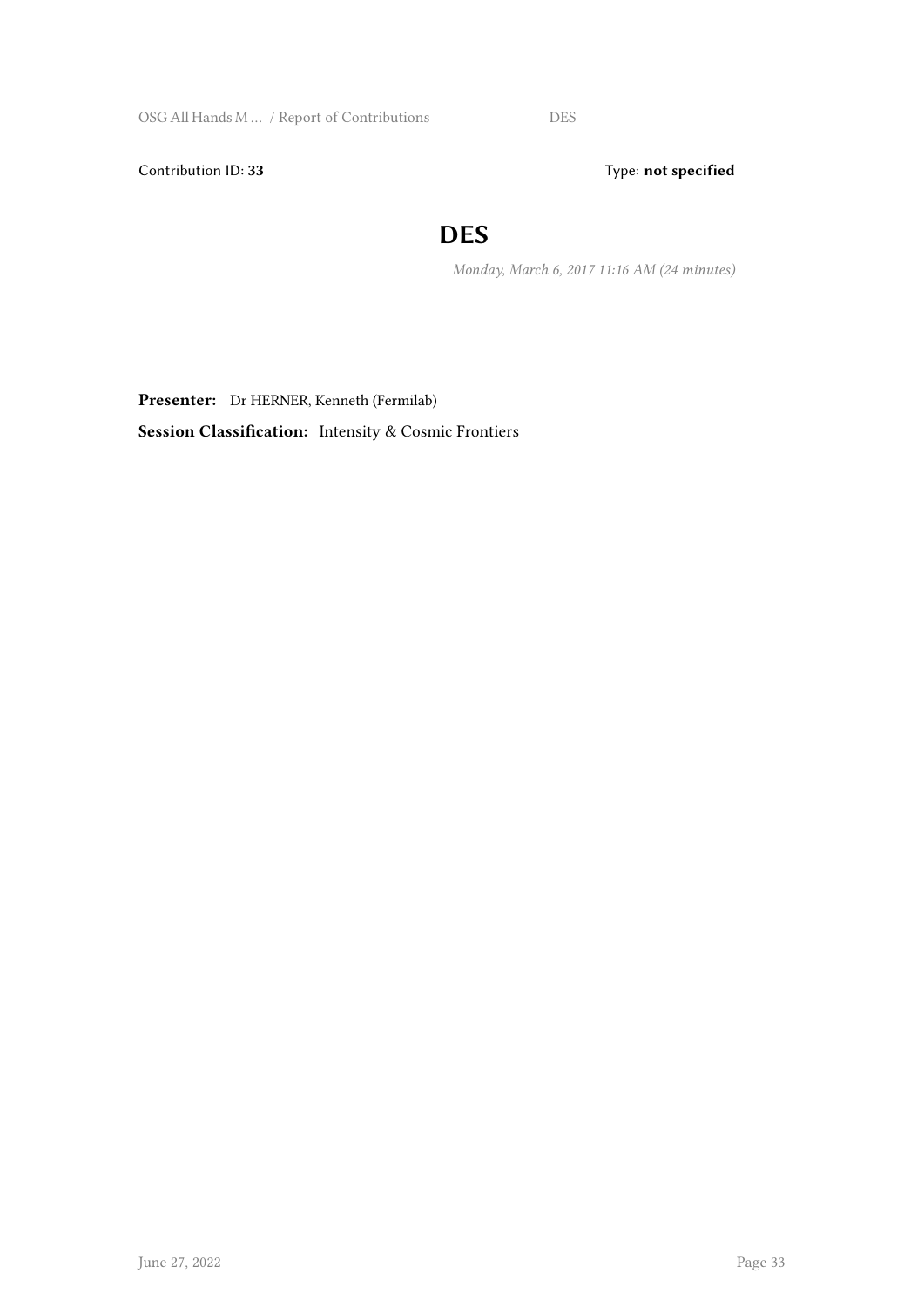OSG All Hands M ... / Report of Contributions Welcome

Contribution ID: 34 Type: **not specified** 

#### **Welcome**

*Wednesday, March 8, 2017 9:00 AM (5 minutes)*

**Presenter:** Dr NORMAN, Michael (San Diego Supercomputer Center) **Session Classification:** State of OSG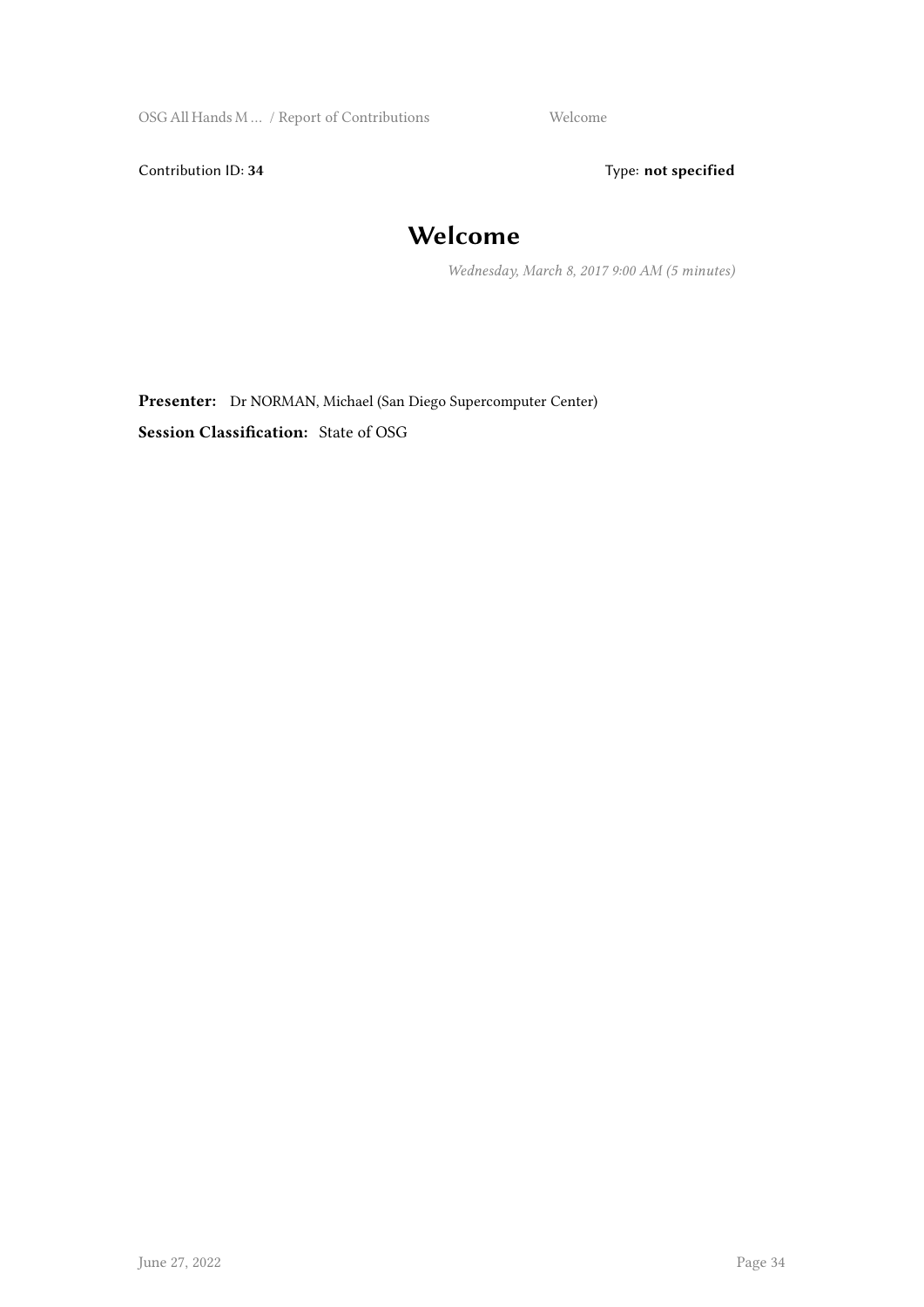Contribution ID: 35 Type: **not specified** 

## **Introduction to OSG Connect**

*Thursday, March 9, 2017 9:00 AM (15 minutes)*

**Presenter:** RYNGE, Mats (USC / Information Sciences Institute) **Session Classification:** User Training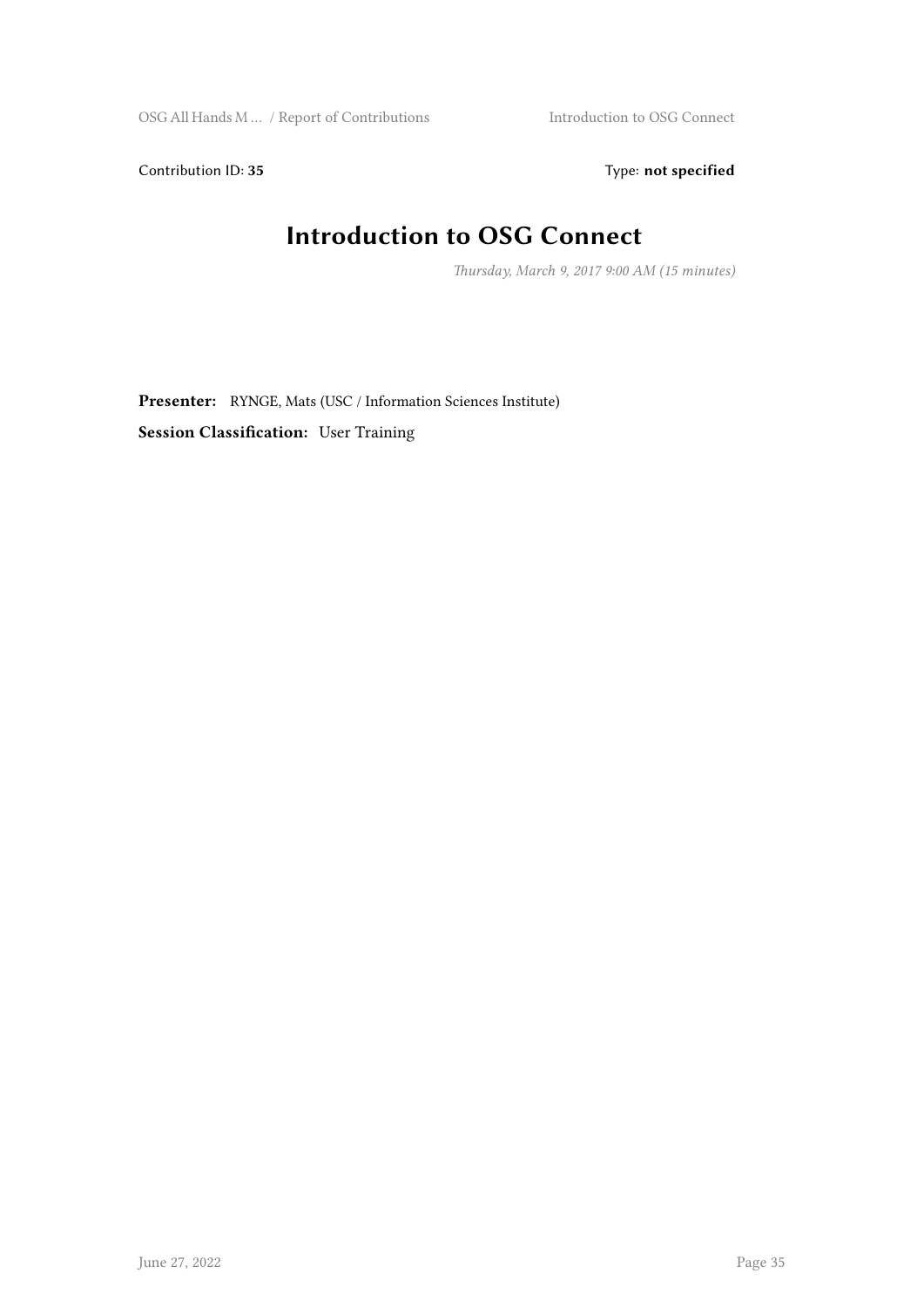Contribution ID: 36 Type: **not specified** 

# **Job Scheduling with HTCondor**

*Thursday, March 9, 2017 9:15 AM (45 minutes)*

**Presenter:** Mr THAPA, Suchandra (Computation Institute / University of Chicago) **Session Classification:** User Training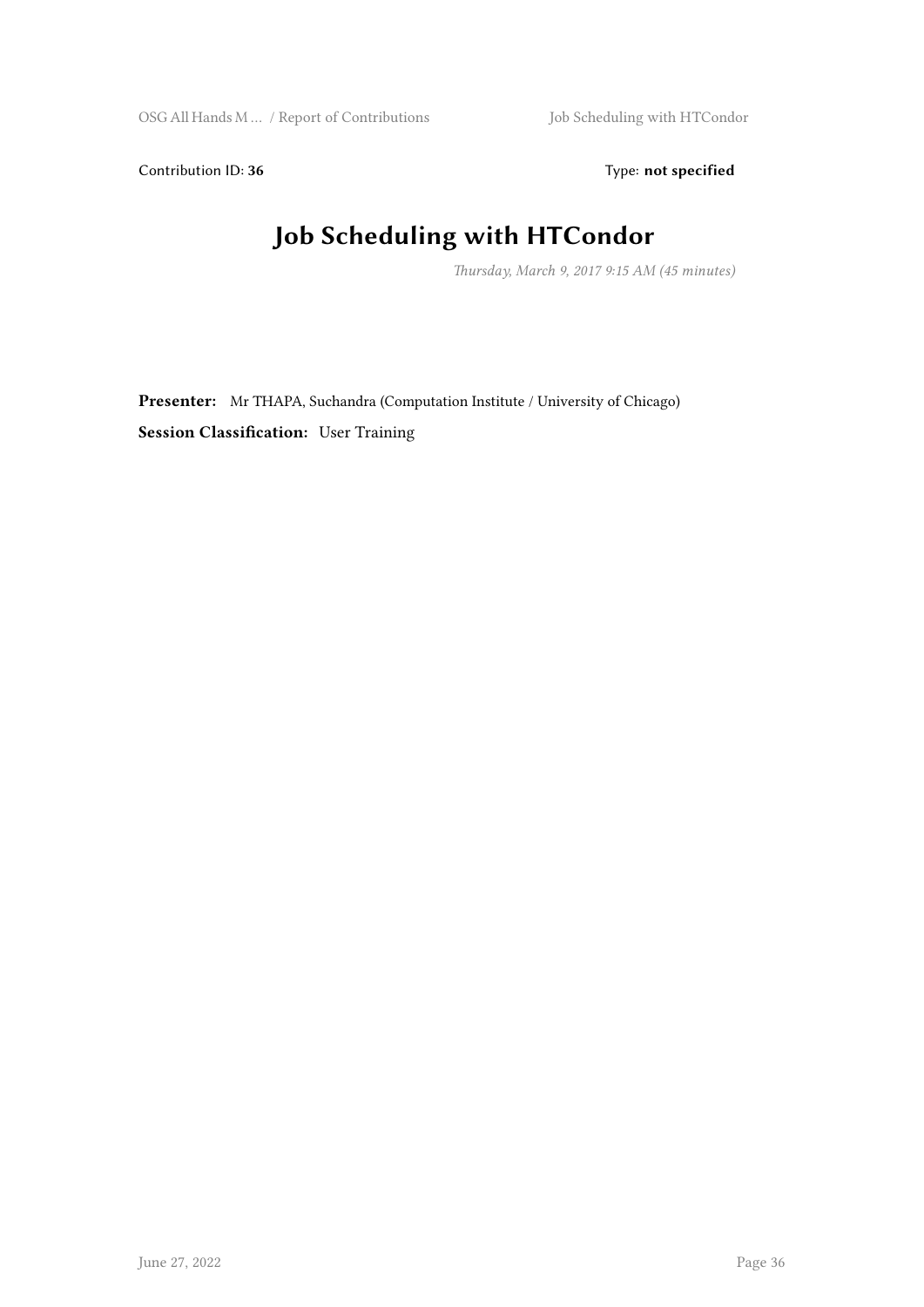Contribution ID: 37 Type: **not specified** 

# **Large scale Computation (continued)**

*Thursday, March 9, 2017 11:00 AM (25 minutes)*

**Presenter:** Dr DESINGHU, Bala (Scientific Computing Consultant) **Session Classification:** User Training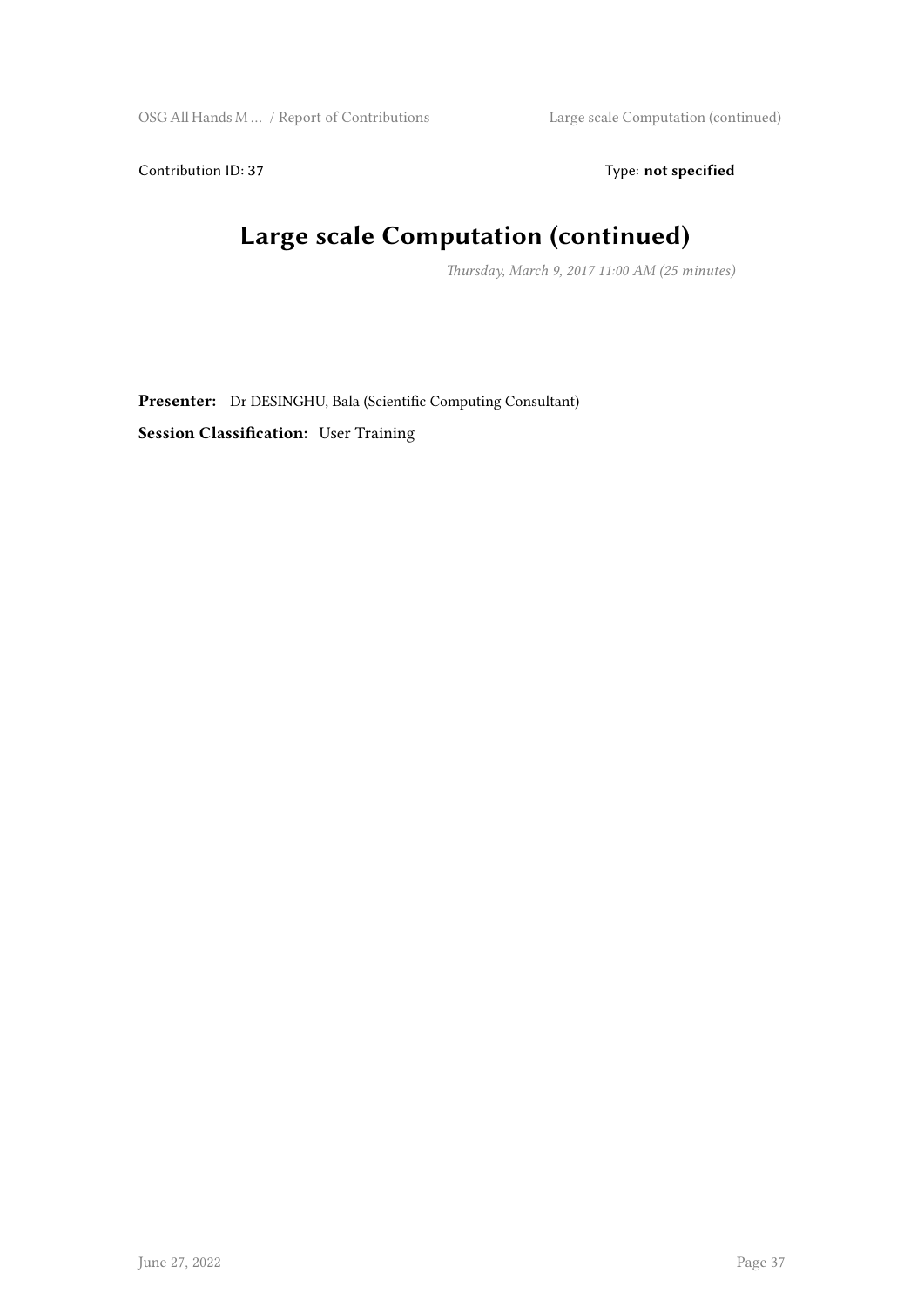OSG All Hands M ... / Report of Contributions Data Management

Contribution ID: 38 Type: **not specified** 

# **Data Management**

*Thursday, March 9, 2017 11:25 AM (25 minutes)*

**Presenter:** RYNGE, Mats (USC / Information Sciences Institute)

**Session Classification:** User Training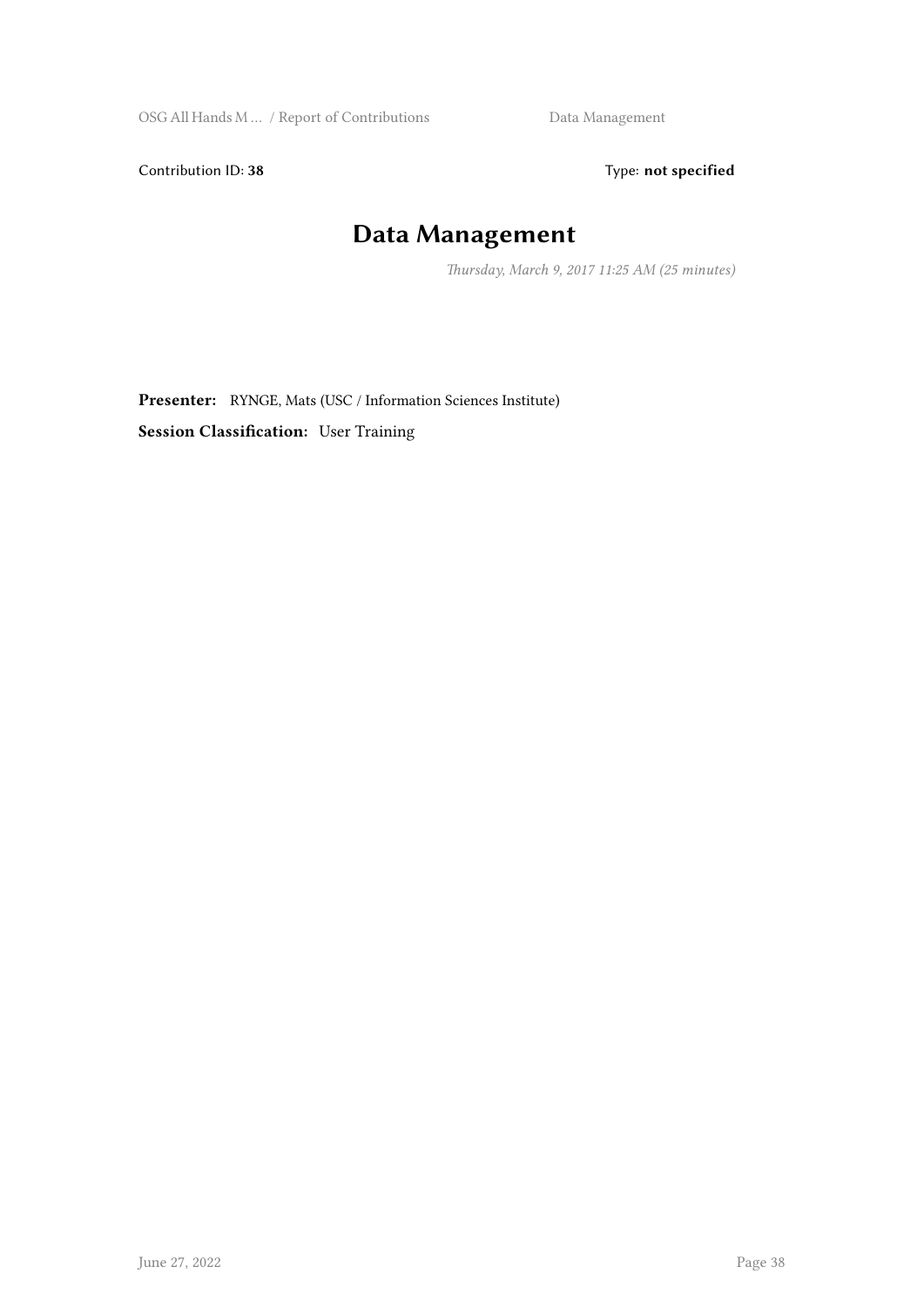Contribution ID: 39 Type: **not specified** 

# **Adding Resources from Amazon AWS**

*Thursday, March 9, 2017 11:50 AM (30 minutes)*

**Presenter:** RYNGE, Mats (USC / Information Sciences Institute) **Session Classification:** User Training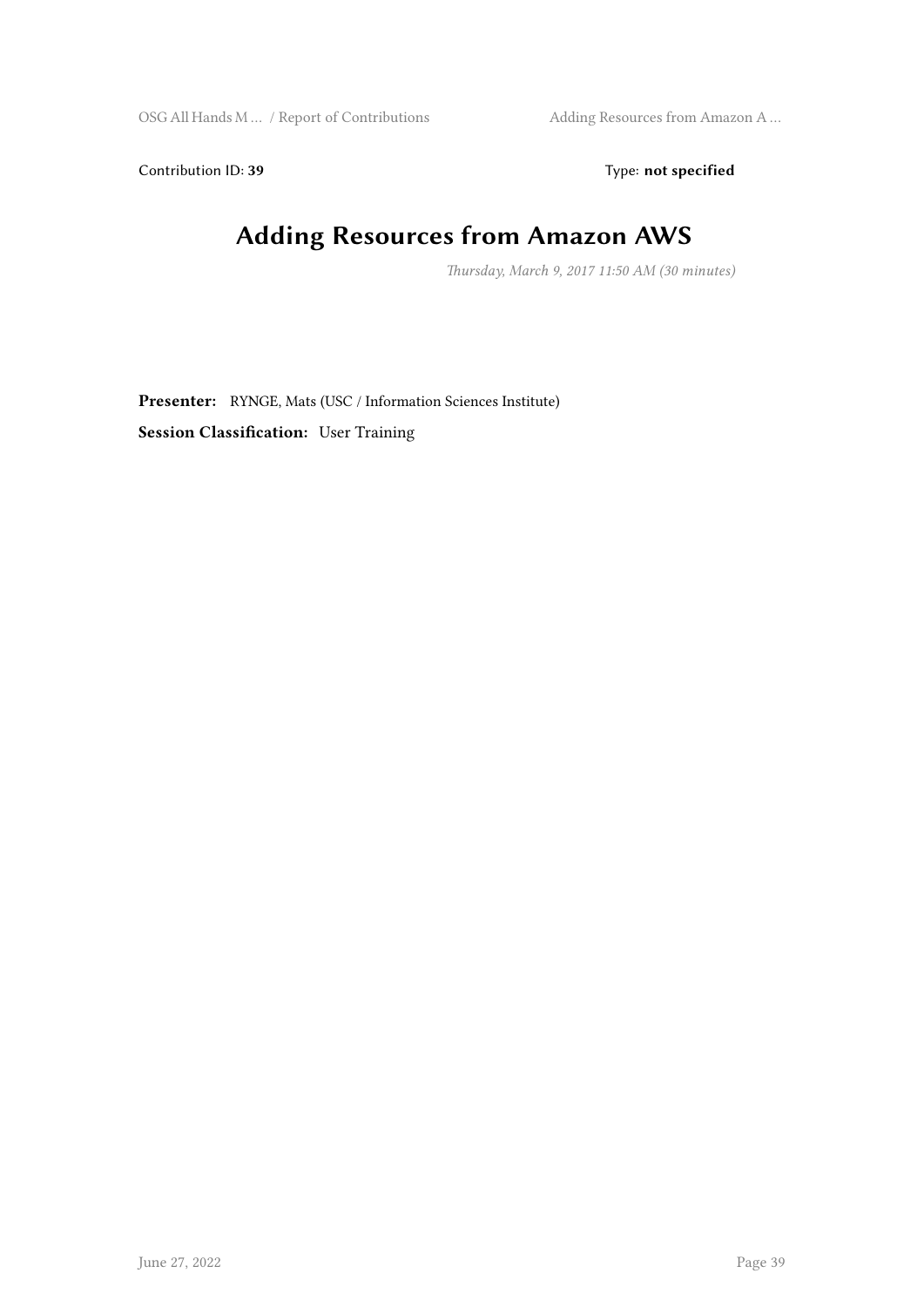Contribution ID: 40 **Type:** not specified

#### **OSG: A Year in Review**

*Wednesday, March 8, 2017 2:00 PM (30 minutes)*

A look back at the successes of the past year of OSG.

**Presenter:** QUICK, Rob (Indiana University) **Session Classification:** State of OSG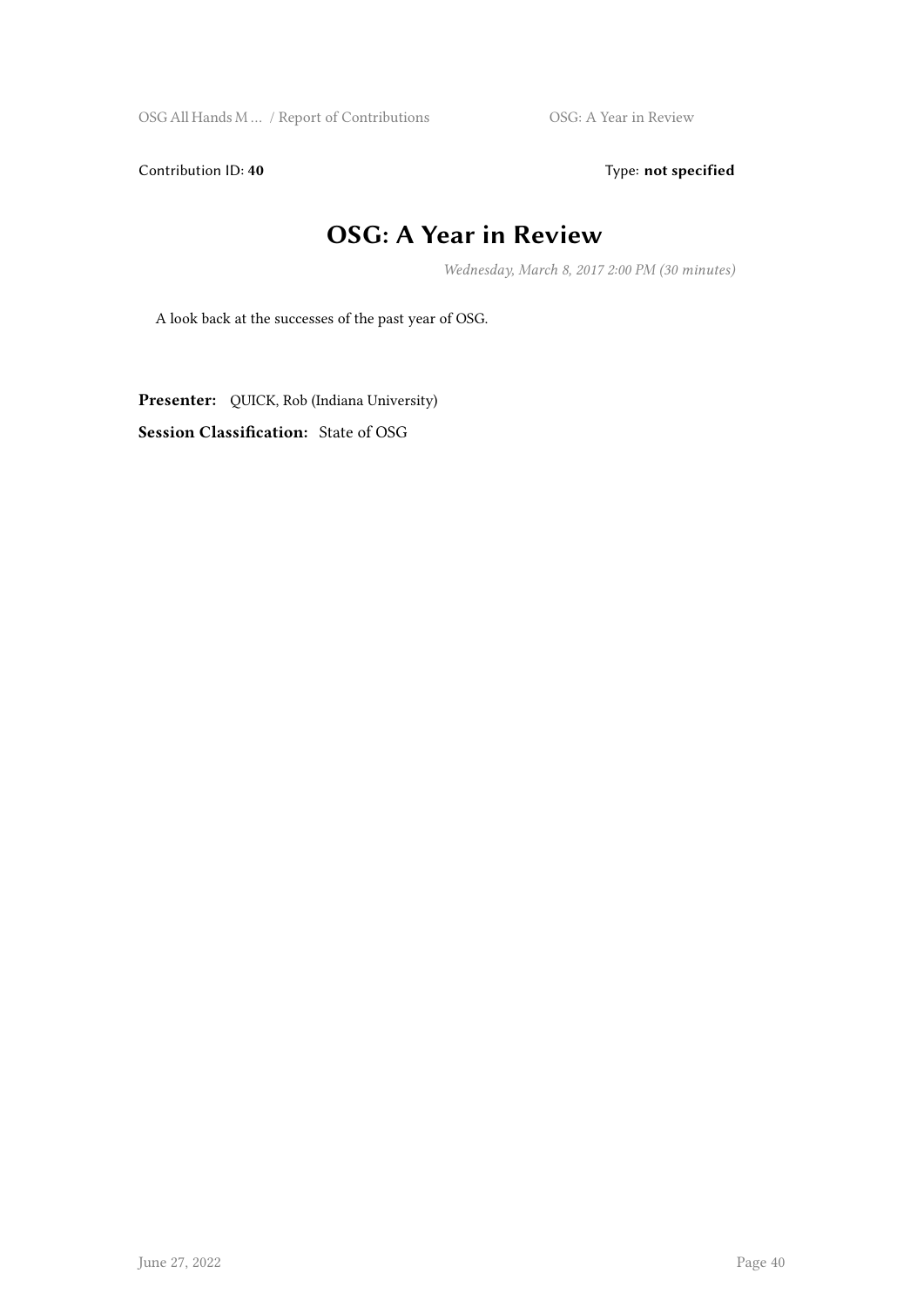Contribution ID: 41 Type: **not specified** 

# **State of OSG Technology**

*Wednesday, March 8, 2017 2:30 PM (30 minutes)*

**Presenter:** Dr BOCKELMAN, Brian (University of Nebraska-Lincoln) **Session Classification:** State of OSG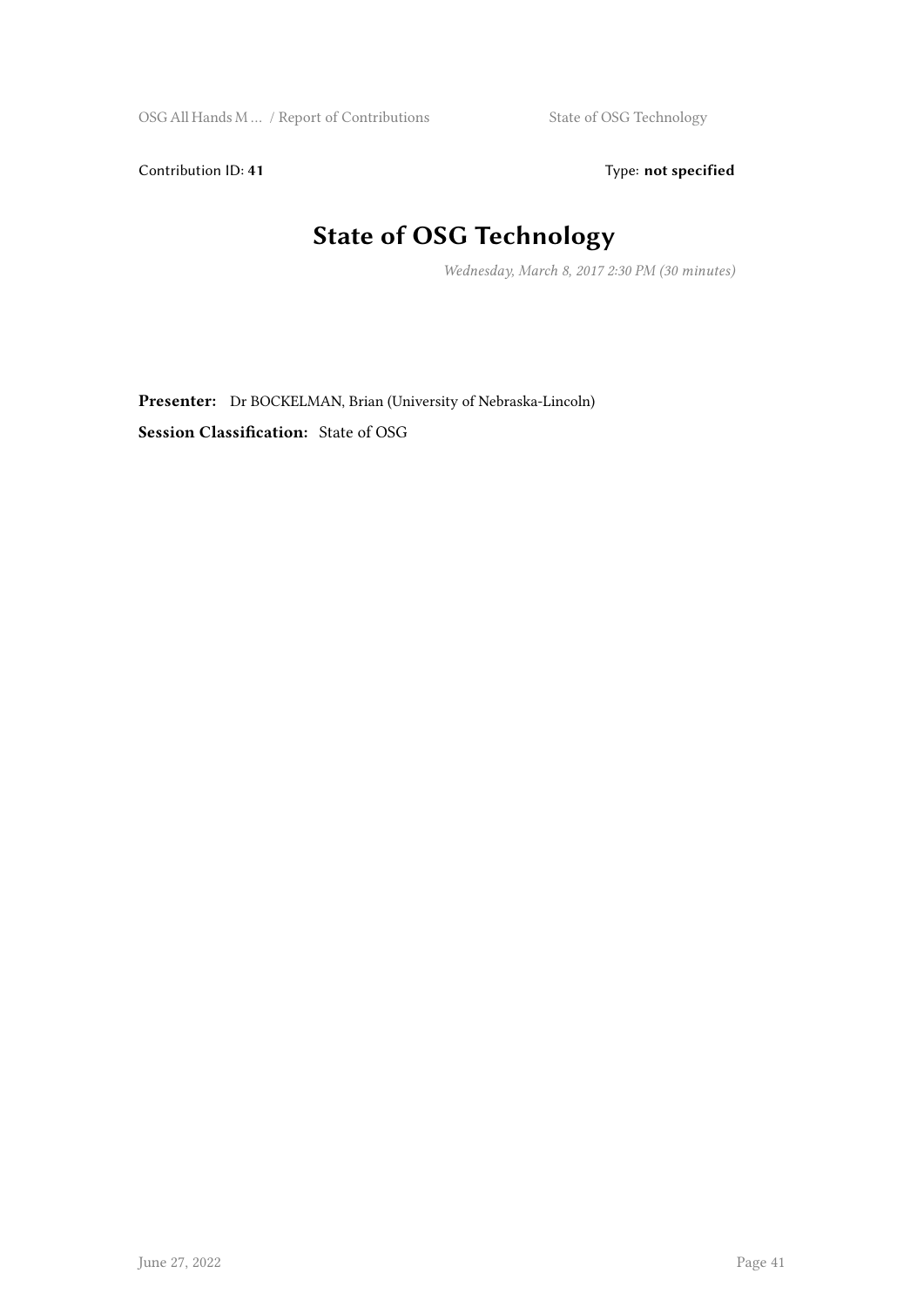Contribution ID: 42 Type: **not specified** 

# **State of OSG Networking**

*Wednesday, March 8, 2017 3:00 PM (15 minutes)*

**Presenter:** Dr MCKEE, Shawn (Univ. of Michigan) **Session Classification:** State of OSG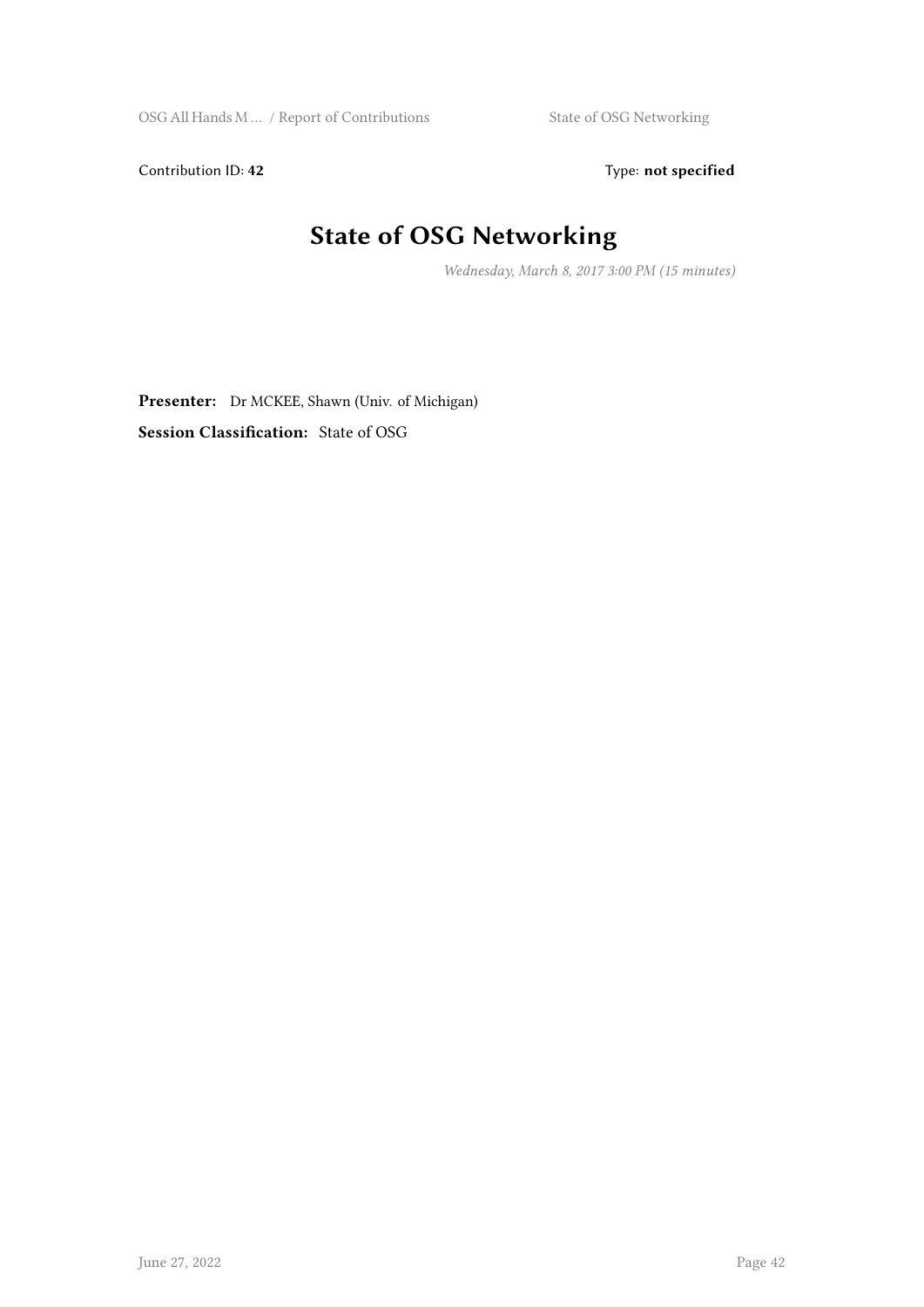Contribution ID: 43 Type: **not specified** 

# **State of OSG Security**

*Wednesday, March 8, 2017 3:15 PM (15 minutes)*

Presenter: SONS, Susan (Indiana University) **Session Classification:** State of OSG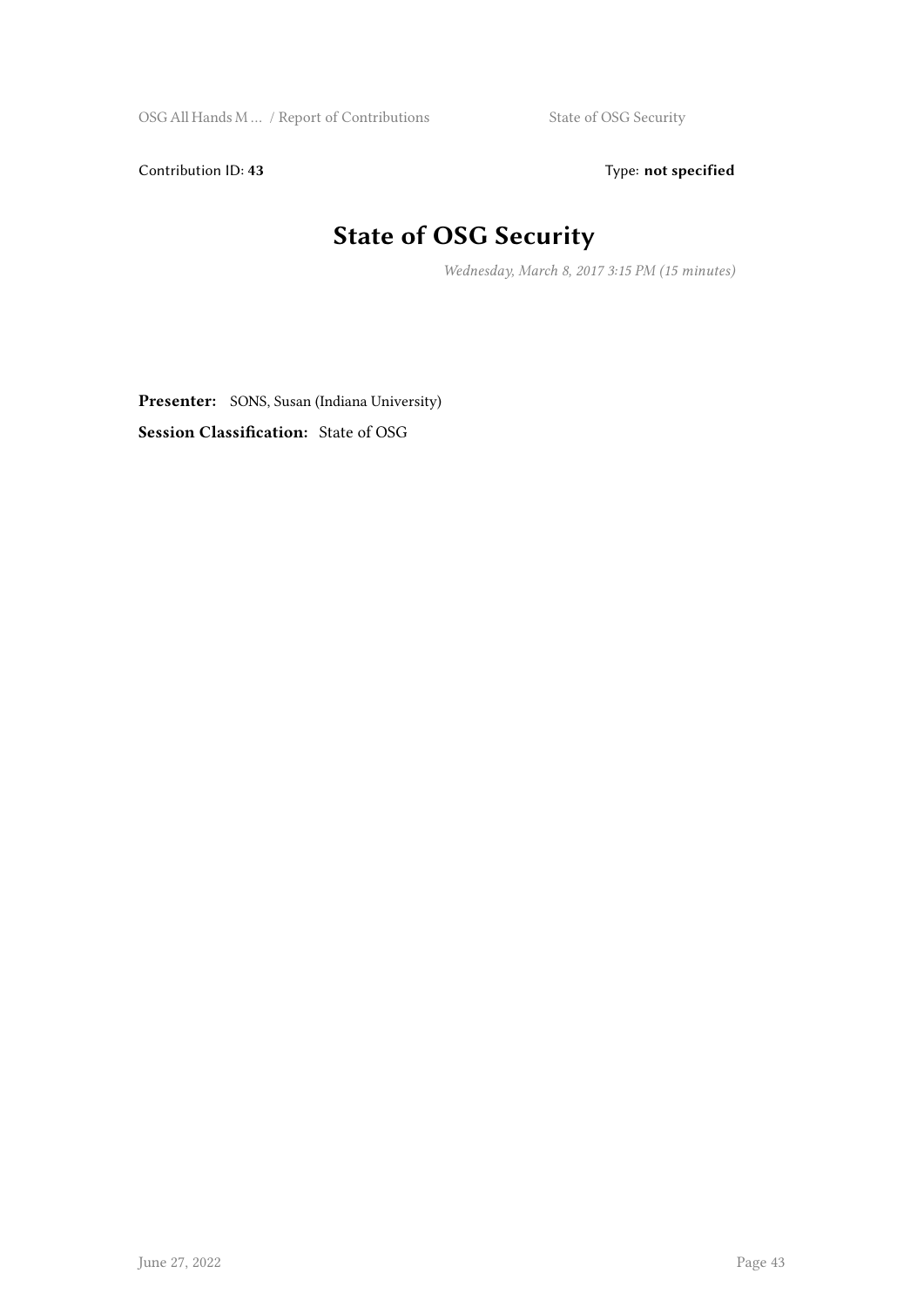OSG All Hands M … / Report of Contributions Introduction

Contribution ID: 44 Type: **not specified** 

# **Introduction**

*Monday, March 6, 2017 11:15 AM (1 minute)*

**Presenter:** Dr HERNER, Kenneth (Fermilab)

**Session Classification:** Intensity & Cosmic Frontiers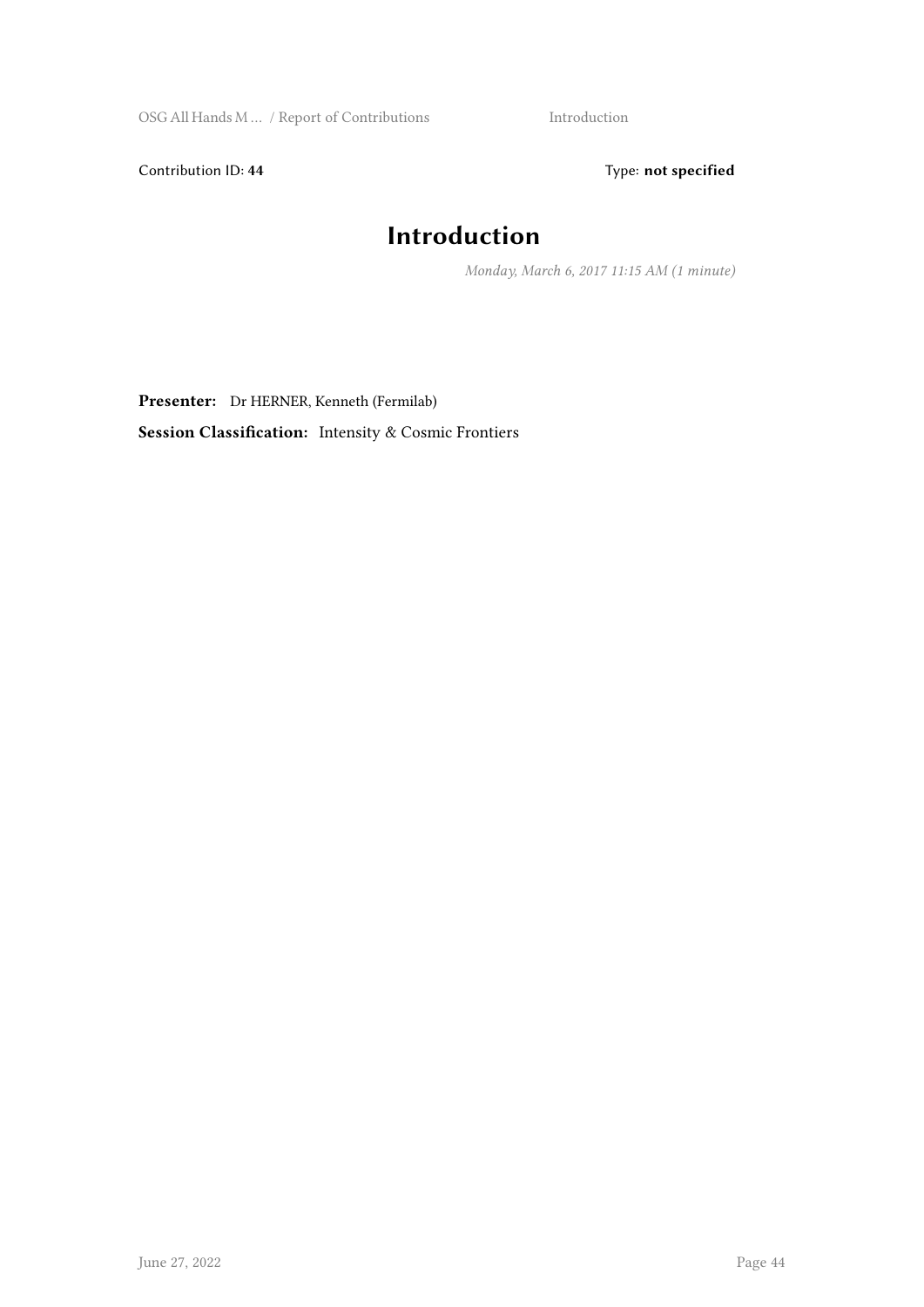Contribution ID: 45 Type: **not specified** 

#### **Counterfactual Analysis in Economics: Using OSG to Solve Dynamic Games**

*Tuesday, March 7, 2017 1:30 PM (20 minutes)*

**Presenter:** Prof. LUCO, Fernando (Texas A&M University) **Session Classification:** OSG Users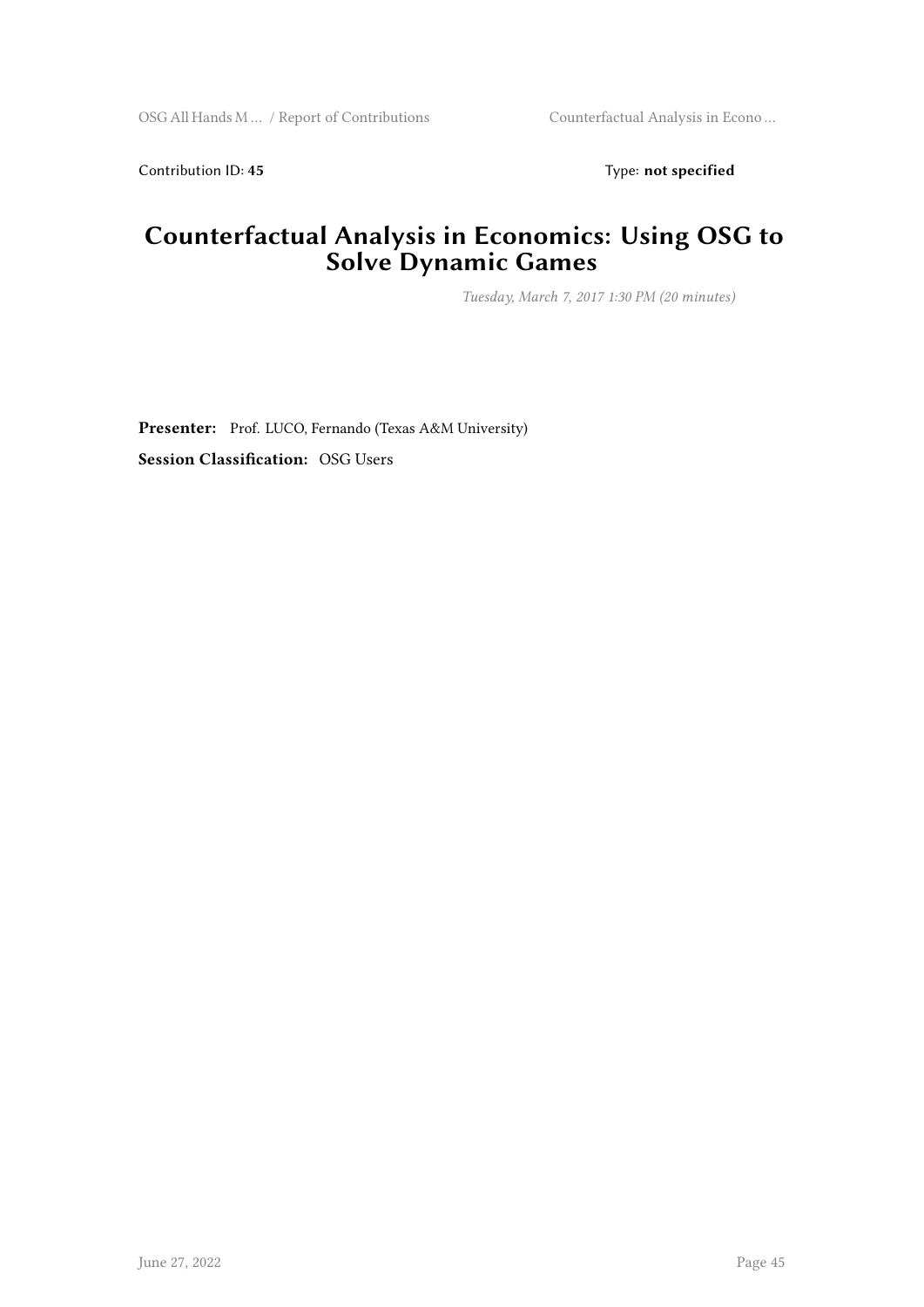Contribution ID: 46 Type: **not specified** 

#### **A large-scale metagenomic analysis using OSG**

*Tuesday, March 7, 2017 2:50 PM (20 minutes)*

t is well known that exosomes play an important role in cell-to-cell communication by transferring all types of molecules from donor cells to recipient cells. The objective of this study was to assess the microbial mRNA cargos in exosomes of one type of body fluids. To identify the possible microbial species in the samples, we conducted a large-scale metagenomic analysis by using the Open Science Grid (OSG) and 4,742 microbial genomes were assessed on each of 6 samples. The result shows that, across all samples, microbial sequences consistently account for a large percentage of the mRNAs in exosomes. Moreover, through the highly efficient system of OSG, the tasks of ~81K CPU hours were completed in 17 days.

**Presenter:** SHU, Jiang (UNL)

**Session Classification:** OSG Users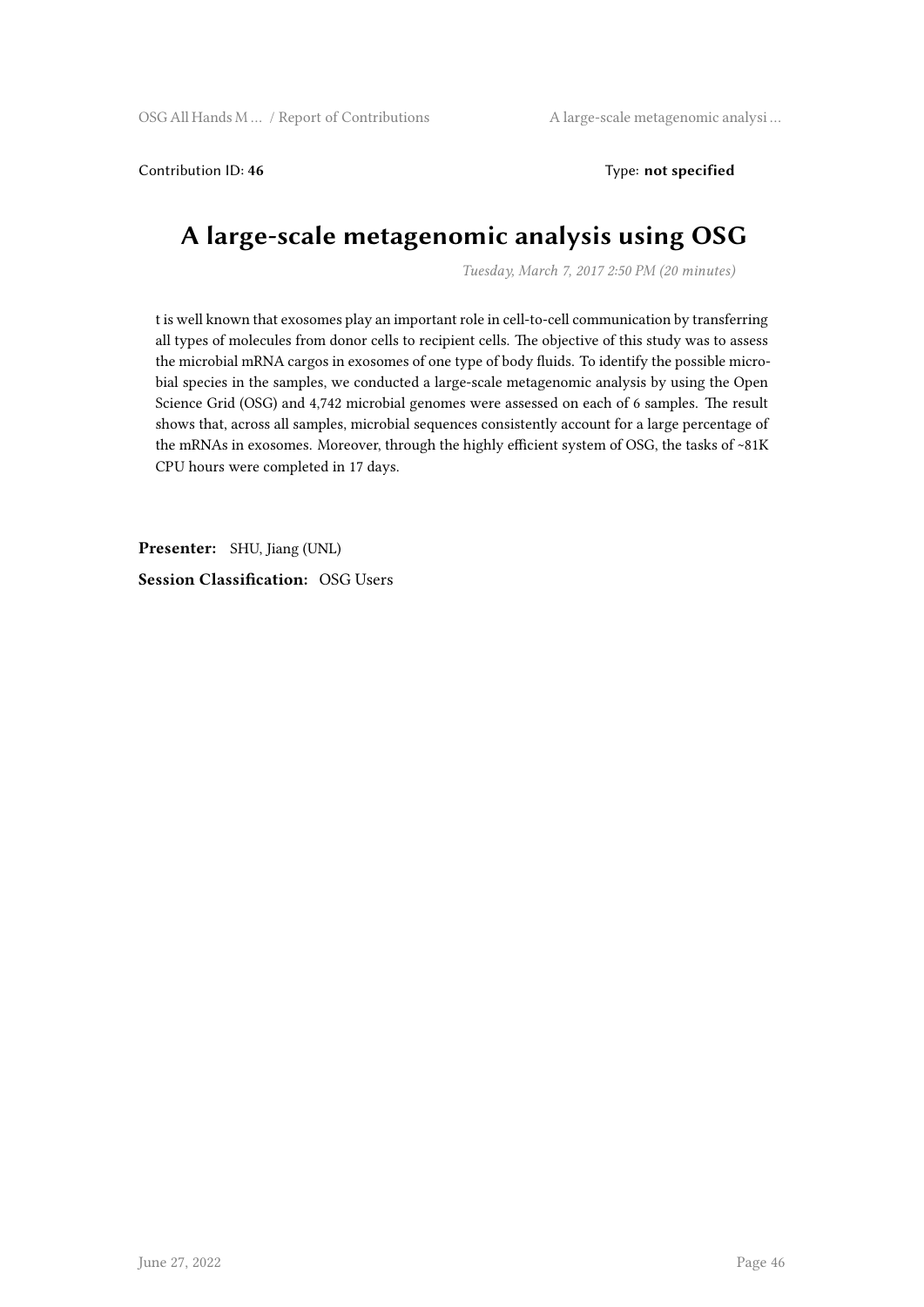Contribution ID: 47 Type: **not specified** 

# **Exploring Lung Microstructure with Monte Carlo**

*Wednesday, March 8, 2017 11:00 AM (25 minutes)*

**Presenter:** MALKUS, Annie (University of Wisconsin–Madison) **Session Classification:** Science on OSG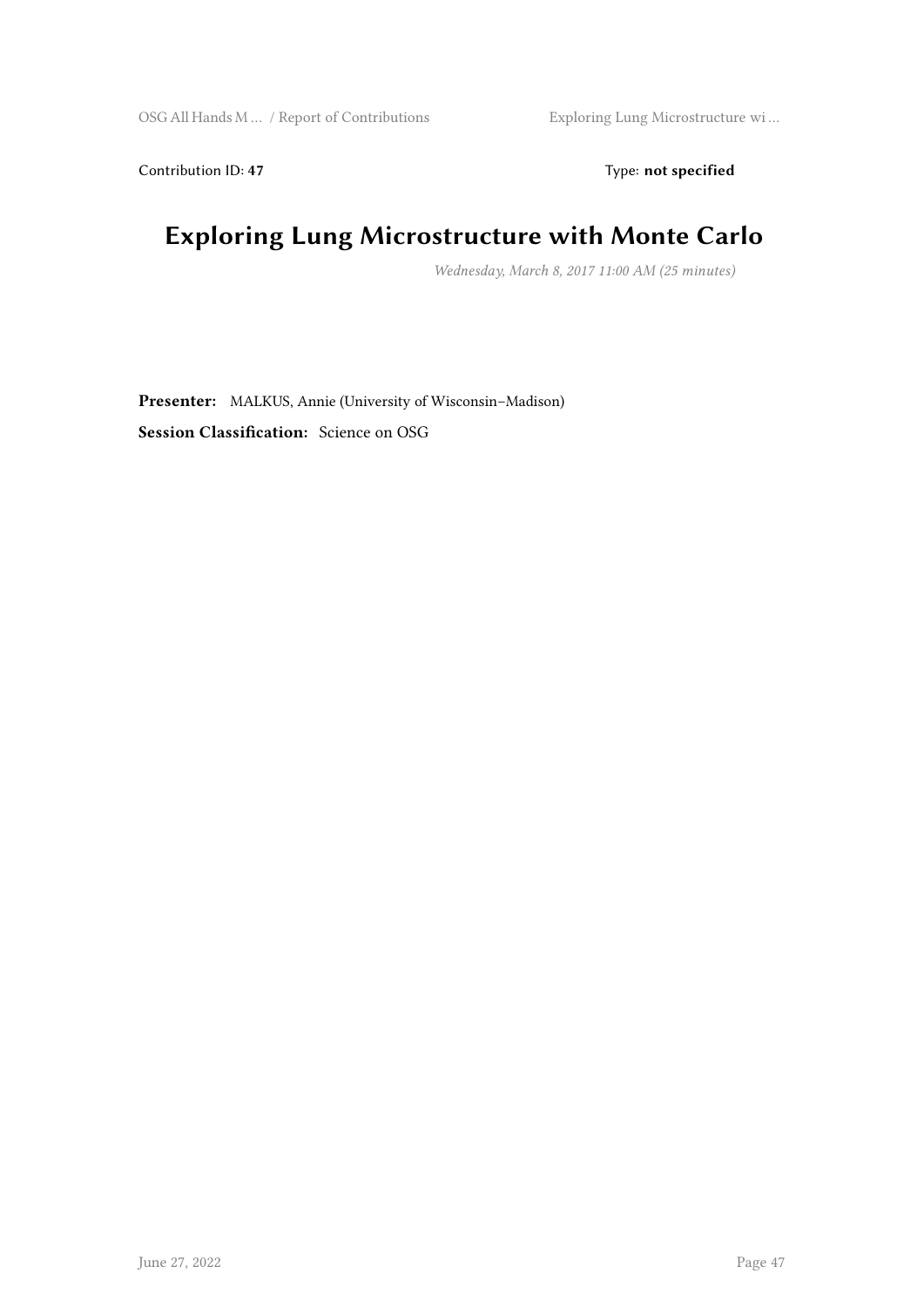Contribution ID: 48 Type: **not specified** 

# **Large scale Computation**

*Thursday, March 9, 2017 10:00 AM (30 minutes)*

**Presenter:** Dr DESINGHU, Bala (Scientific Computing Consultant) **Session Classification:** User Training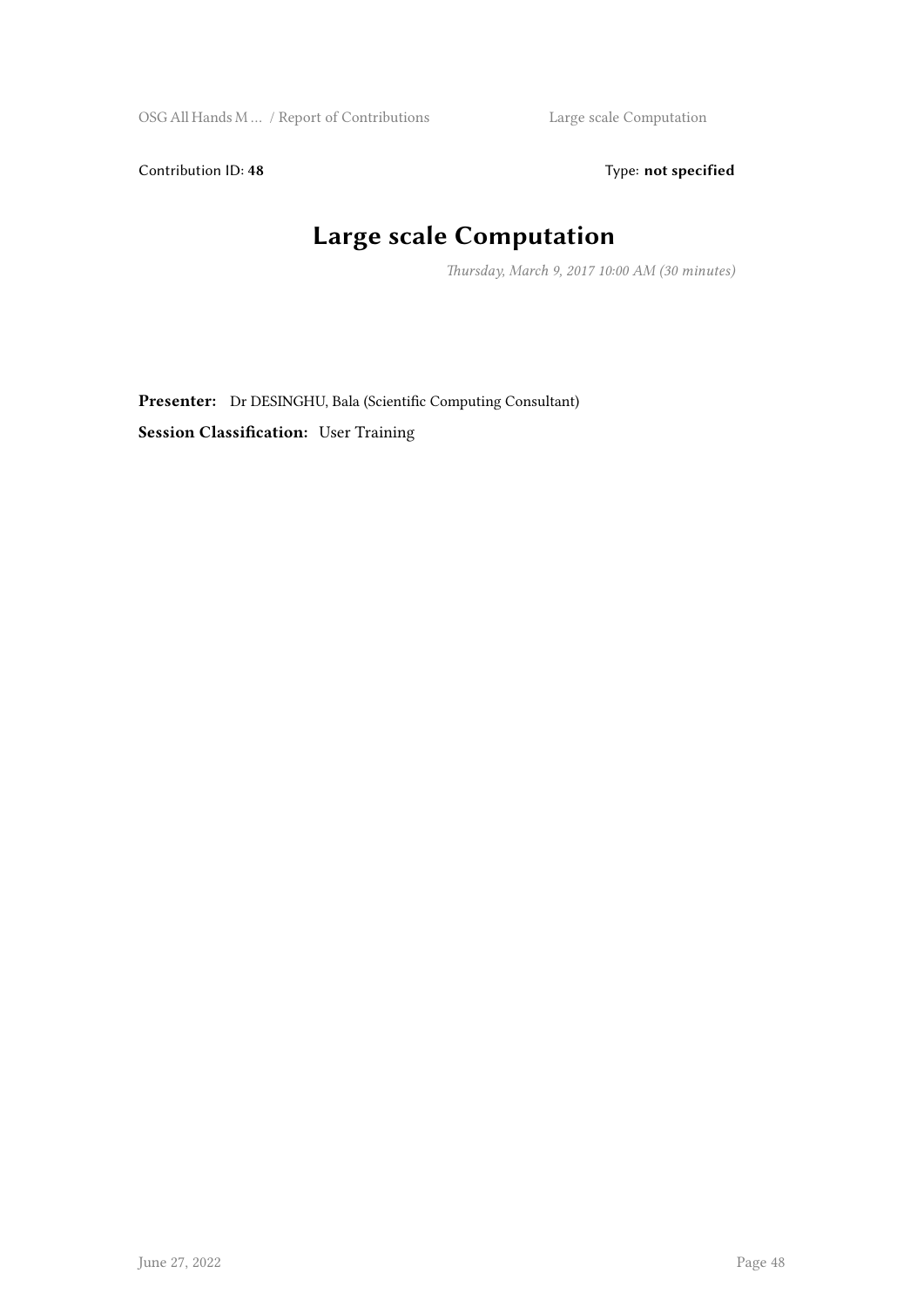Contribution ID: 49 Type: **not specified** 

# **ATLAS use of large scale DOE HPC resources**

*Monday, March 6, 2017 4:50 PM (20 minutes)*

**Presenter:** DE, Kaushik (Univ. of Texas at Arlington)

**Session Classification:** Joint ATLAS, CMS Session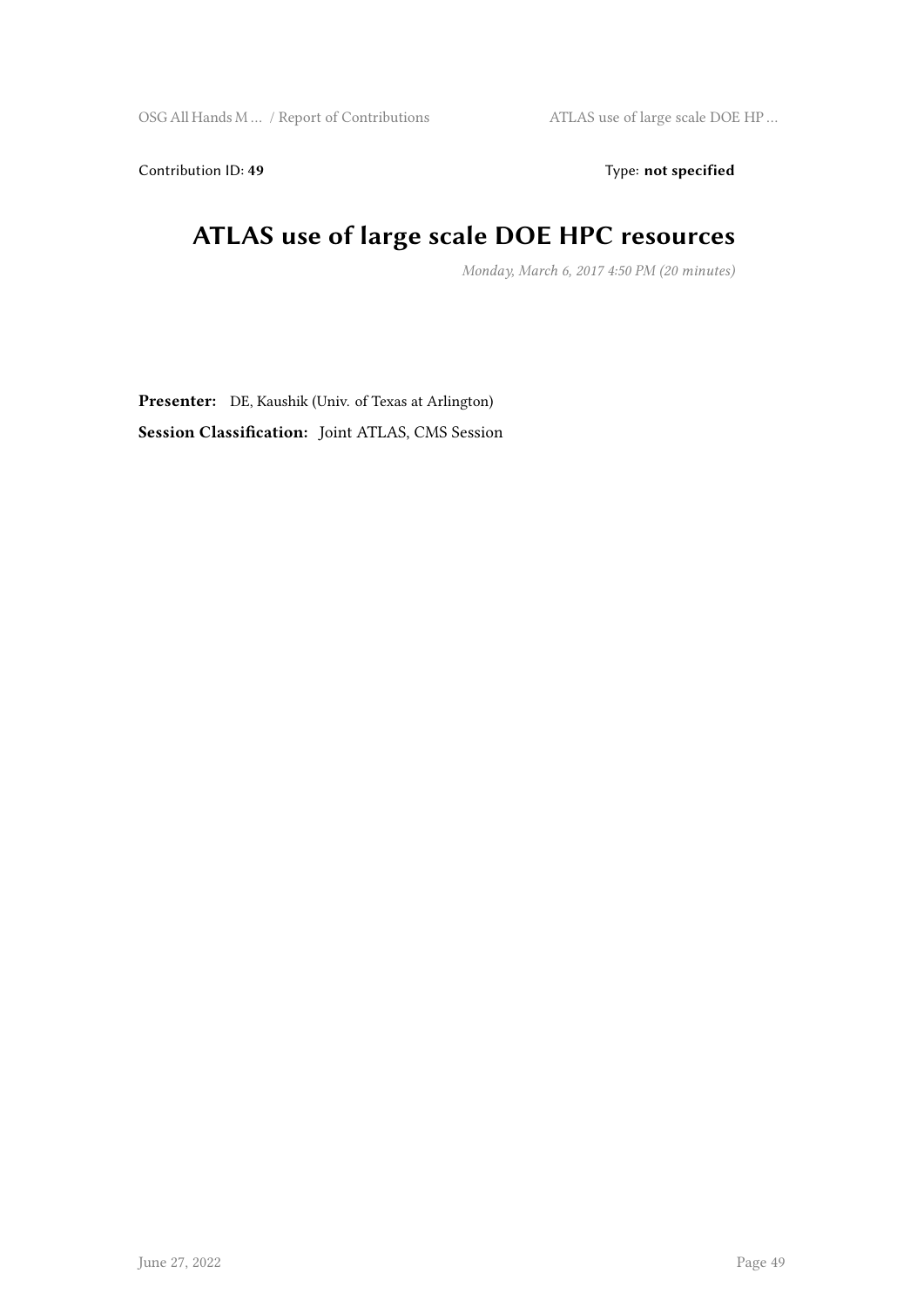Contribution ID: 50 Type: not specified

#### **From Hospitals to Molecules: Uncovering Biology Through Observational Clinical Data**

*Wednesday, March 8, 2017 11:25 AM (25 minutes)*

**Presenter:** VANGURI, Rami (Columbia University) **Session Classification:** Science on OSG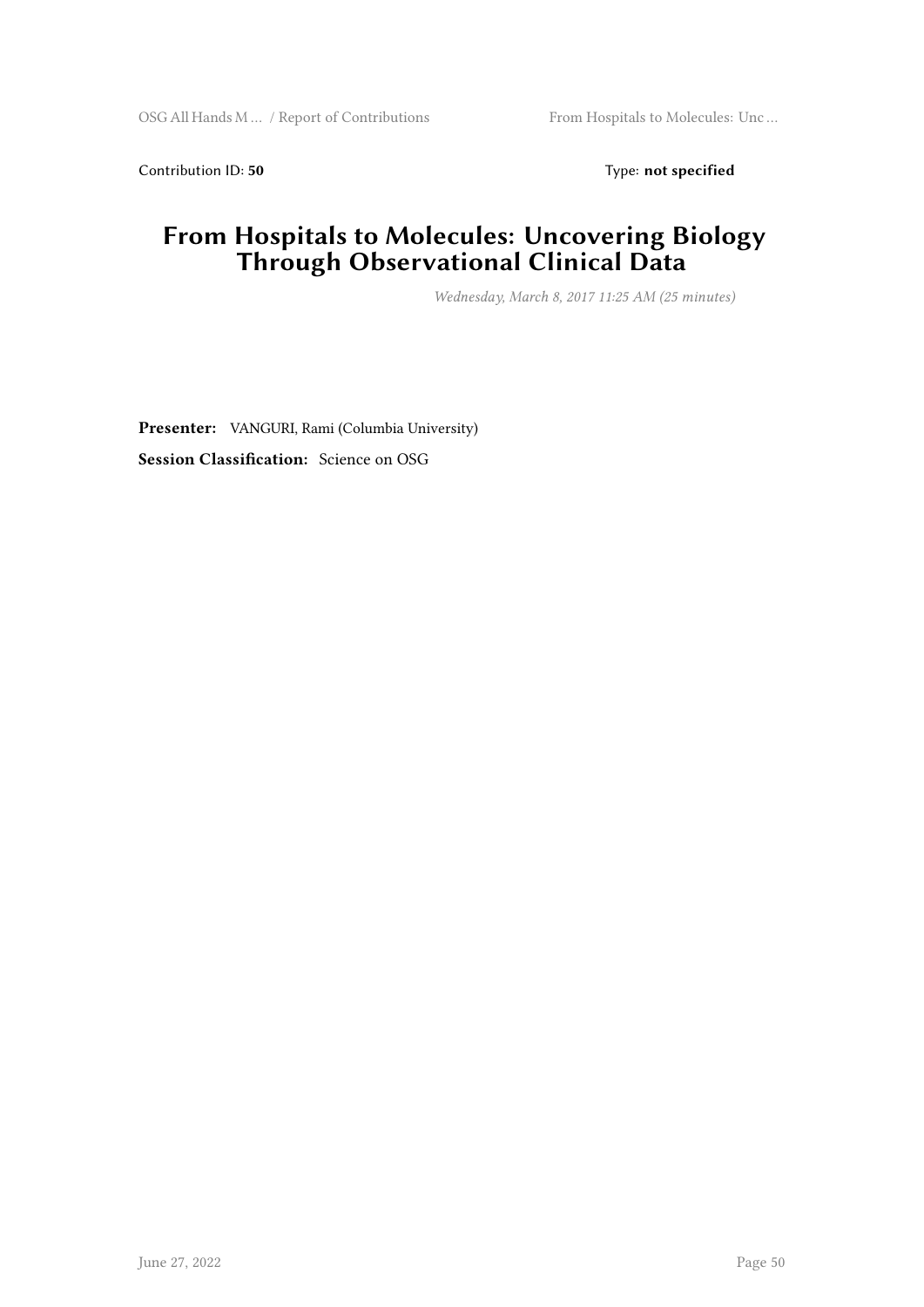OSG All Hands M ... / Report of Contributions HEPCloud

Contribution ID: 51 Type: **not specified** 

#### **HEPCloud**

*Monday, March 6, 2017 5:30 PM (20 minutes)*

**Presenters:** Dr HOLZMAN, Burt (FNAL); Mr HOVER, John (Brookhaven National Laboratory)

**Session Classification:** Joint ATLAS, CMS Session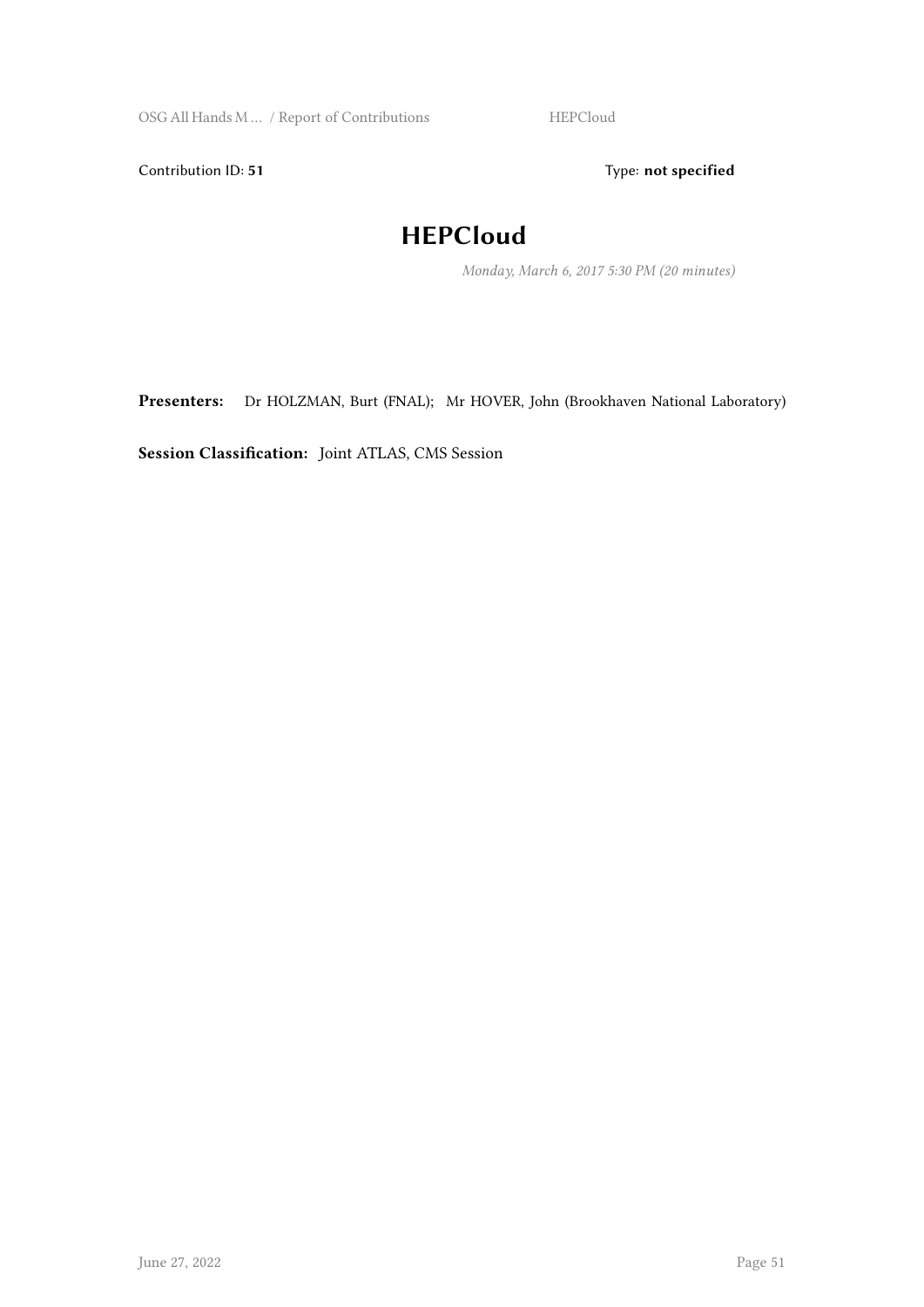Contribution ID: 52 Type: **not specified** 

# **Diversity of Science on the OSG**

*Wednesday, March 8, 2017 9:45 AM (30 minutes)*

**Presenter:** Prof. GARDNER, Robert (University of Chicago) **Session Classification:** State of OSG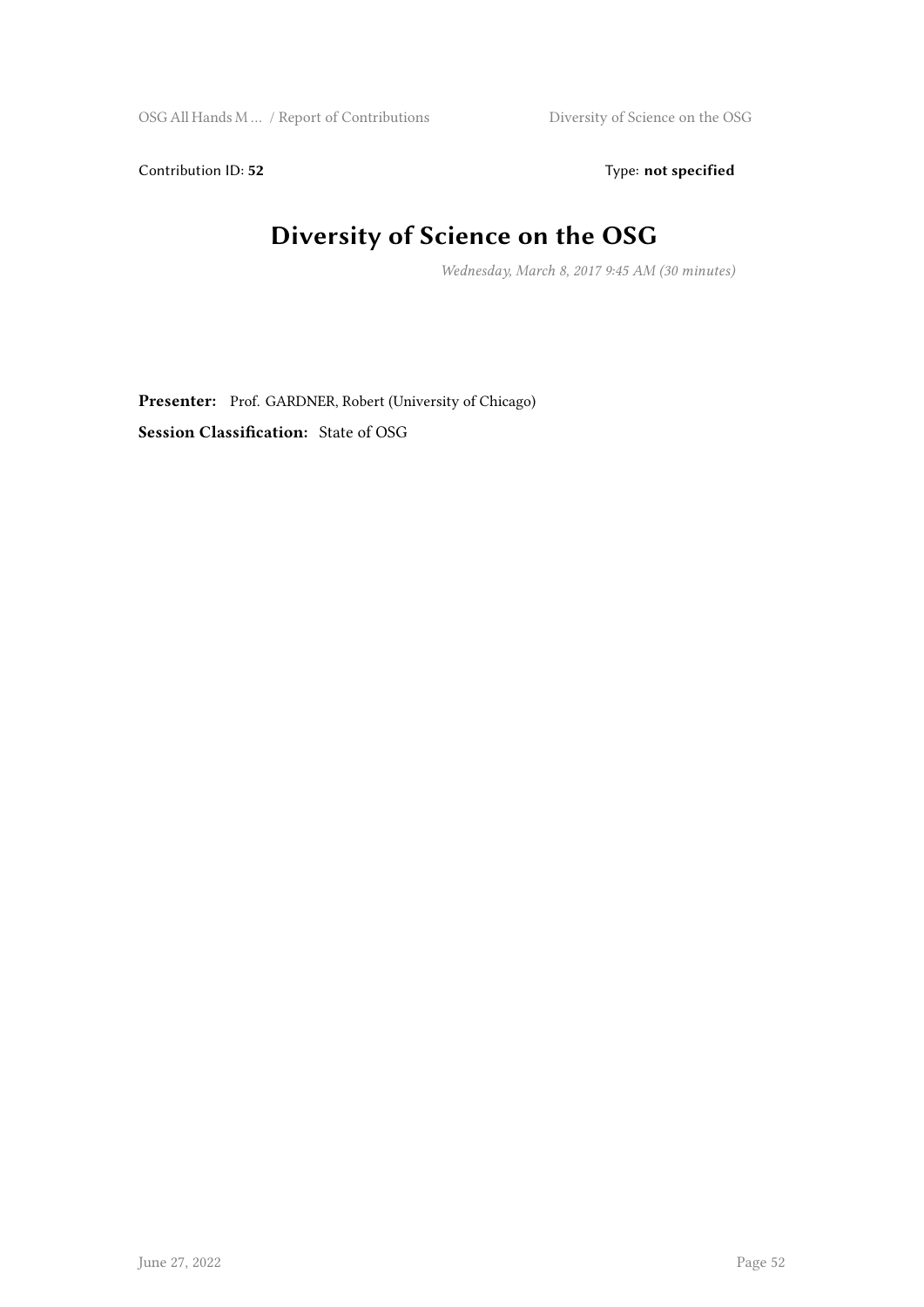Contribution ID: 53 Type: **not specified** 

#### **Enabling Cosmic Microwave Background Cosmology with High-Performance Computing**

*Wednesday, March 8, 2017 11:50 AM (25 minutes)*

**Presenter:** Prof. ARNOLD, Kam (University of California San Diego) **Session Classification:** Science on OSG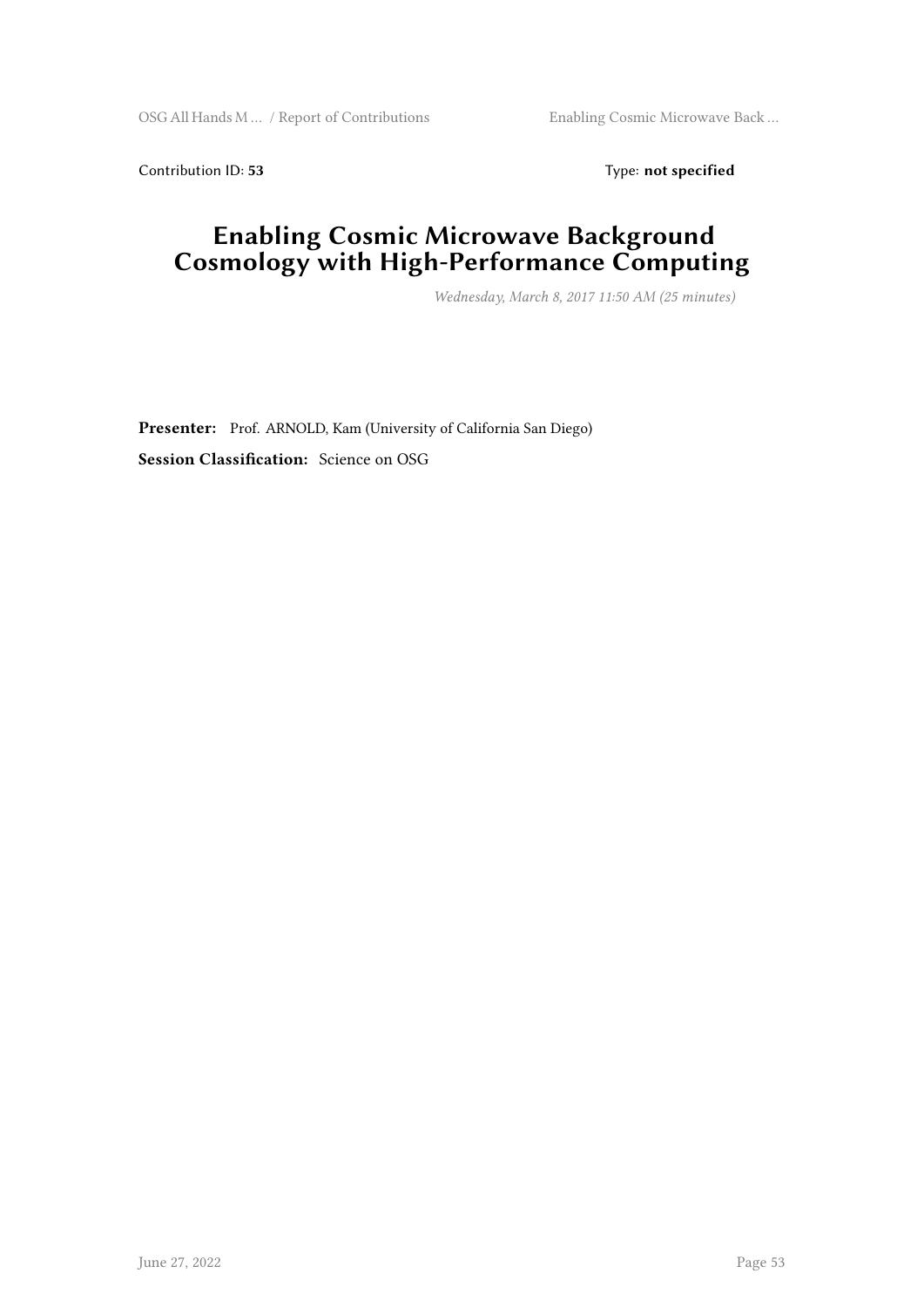Contribution ID: 54 Type: **not specified** 

#### **LIGO/LIGO India**

*Monday, March 6, 2017 12:00 PM (30 minutes)*

**Presenter:** PRASAD, Jayanti

**Session Classification:** Intensity & Cosmic Frontiers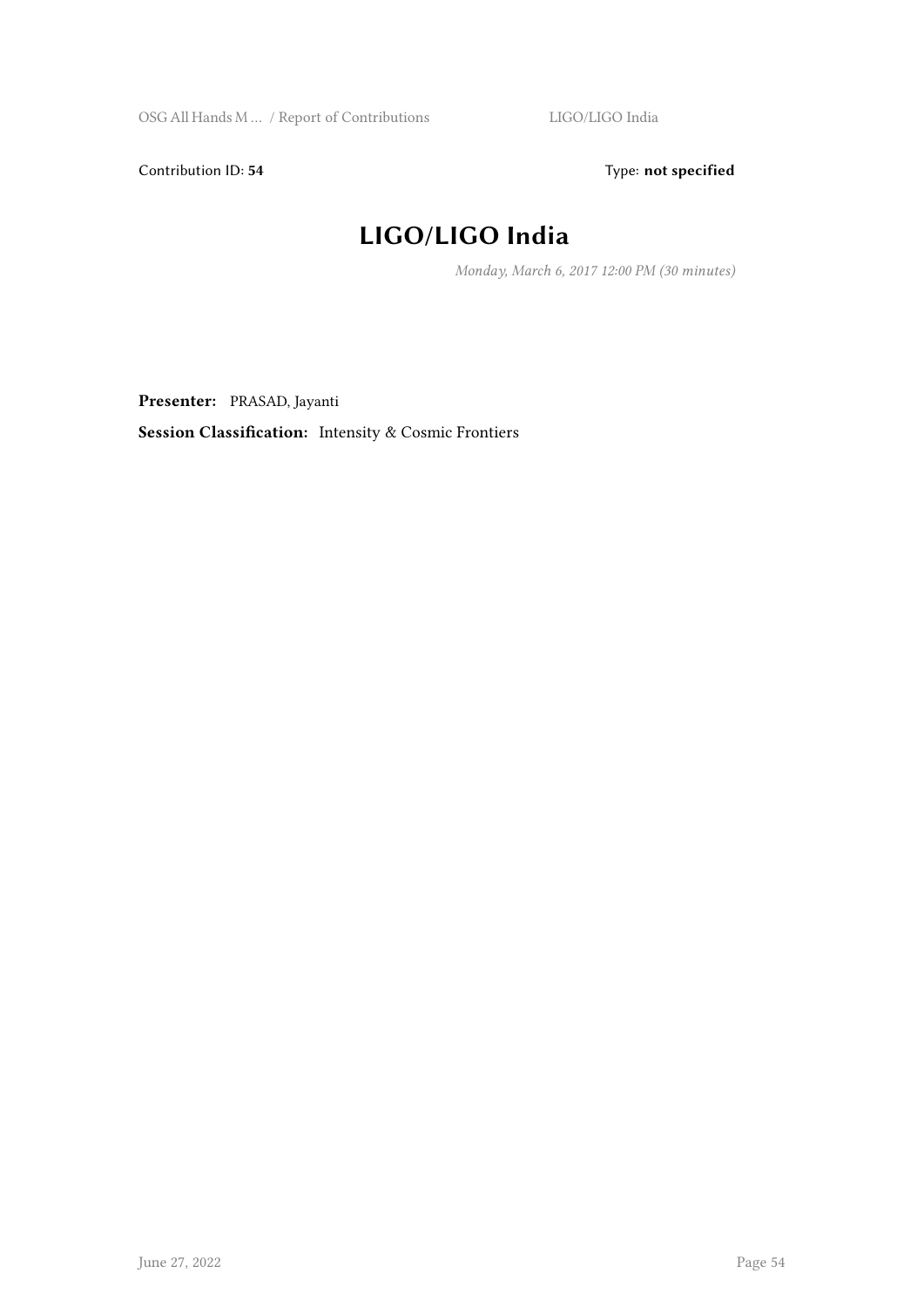Contribution ID: 55 Type: **not specified** 

# **Singularity in CMS**

*Monday, March 6, 2017 4:30 PM (20 minutes)*

**Presenter:** Dr BOCKELMAN, Brian (University of Nebraska-Lincoln) **Session Classification:** Joint ATLAS, CMS Session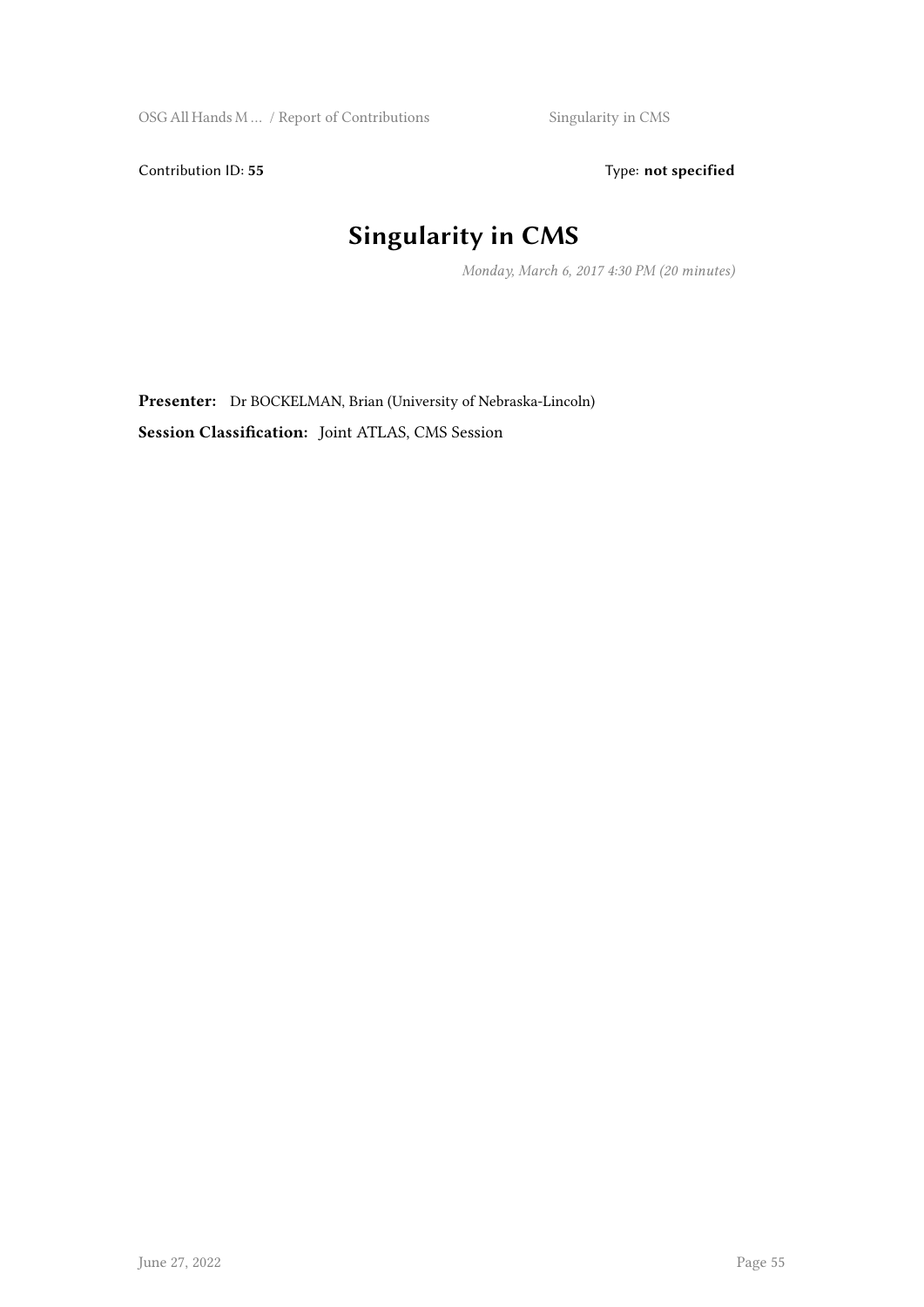OSG All Hands M ... / Report of Contributions GlueX

Contribution ID: 56 Type: **not specified** 

#### **GlueX**

*Tuesday, March 7, 2017 2:30 PM (20 minutes)*

**Presenter:** Dr JONES, Richard (University of Connecticut) **Session Classification:** Intensity & Cosmic Frontiers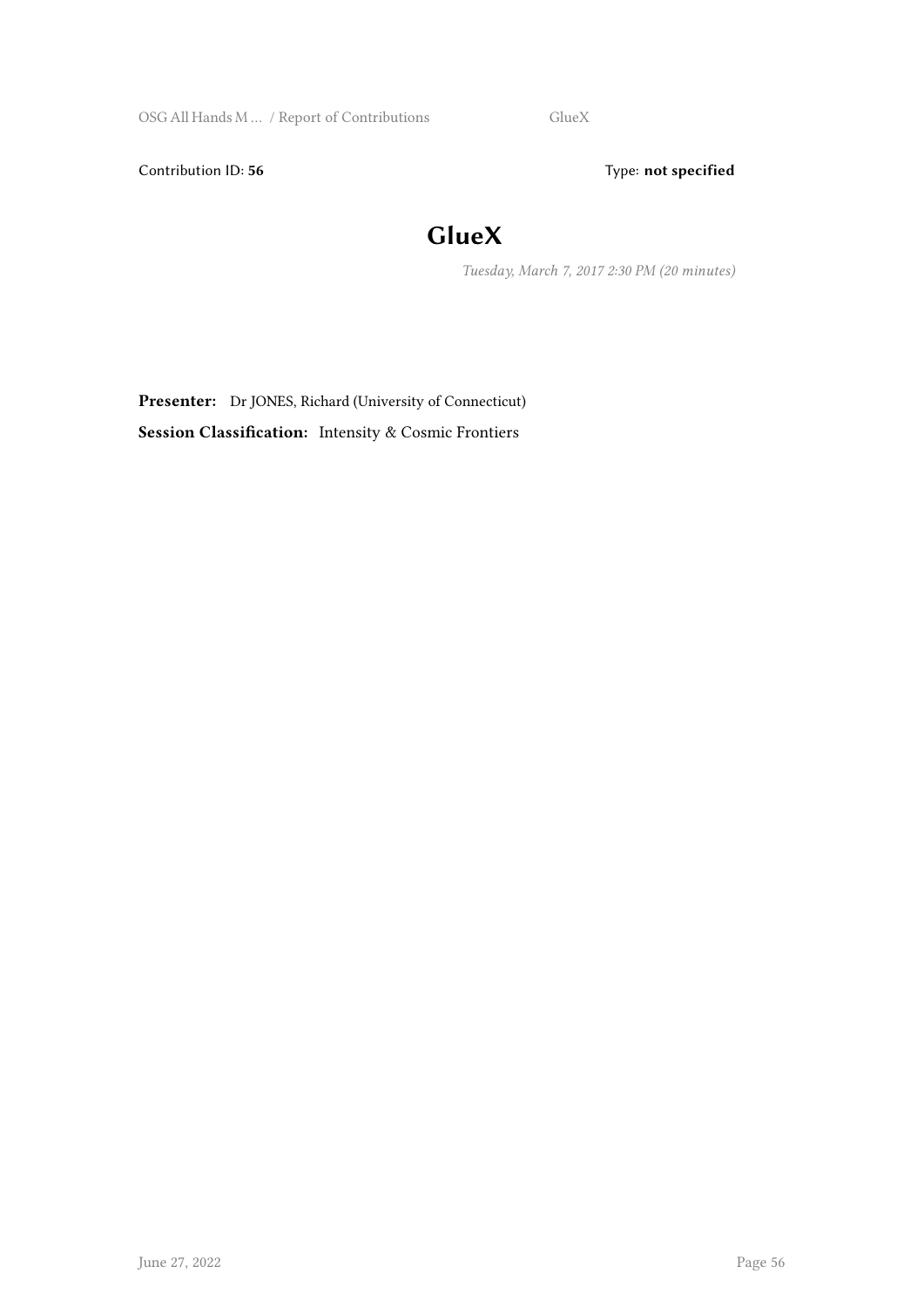Contribution ID: 57 Type: **not specified** 

#### **A Data-Driven Approach to Quantifying the Shear Viscosity of Nature's Most Ideal Liquid**

*Wednesday, March 8, 2017 12:15 PM (25 minutes)*

**Presenters:** Dr LAURET, Jerome (Brookhaven National Laboratory); Prof. BASS, Steffen (Duke University)

**Session Classification:** Science on OSG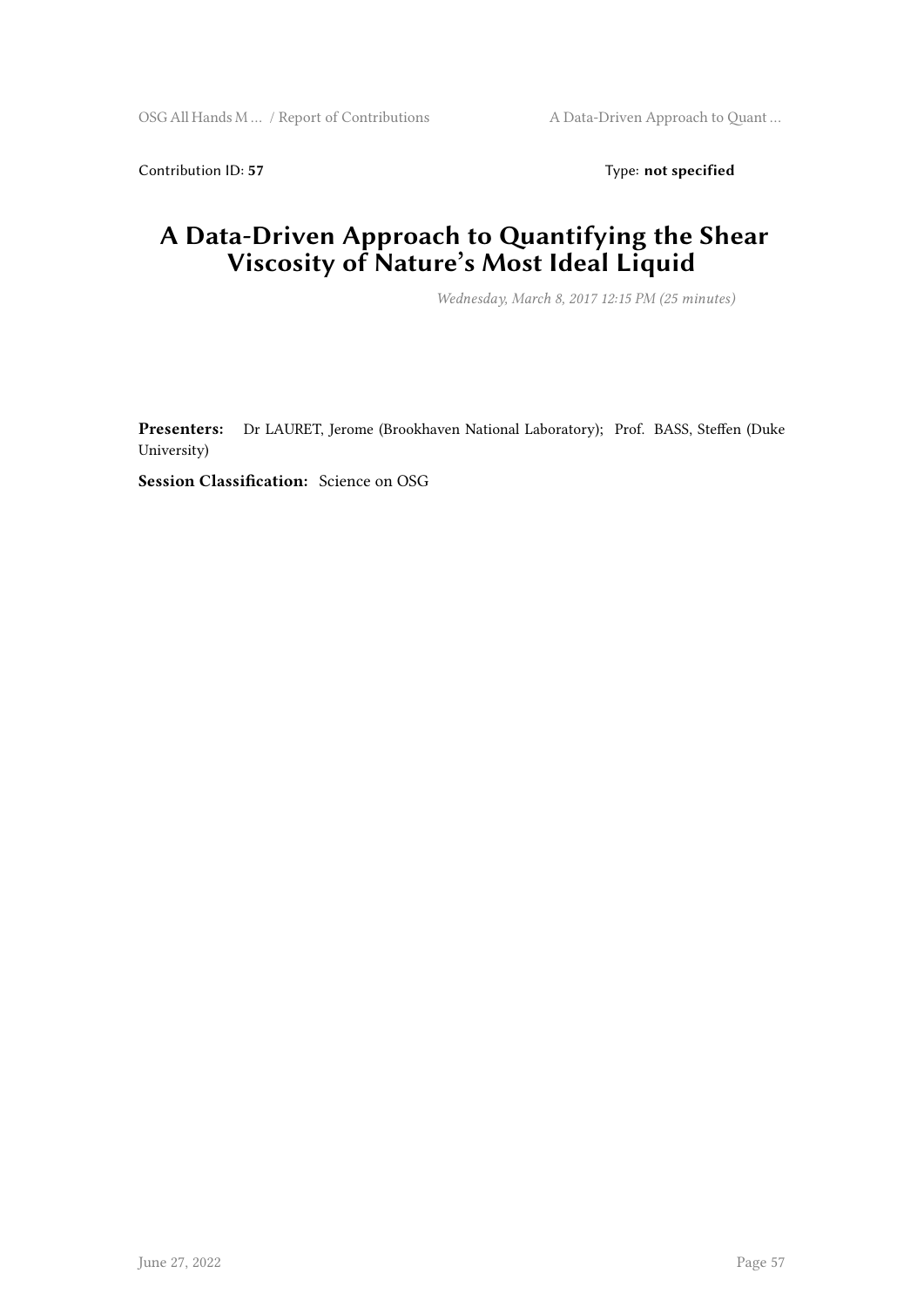OSG All Hands M … / Report of Contributions JPL

Contribution ID: 58 Type: **not specified** 

#### **JPL**

*Monday, March 6, 2017 2:45 PM (20 minutes)*

**Presenter:** BALES, Bryan (JPL)

**Session Classification:** Intensity & Cosmic Frontiers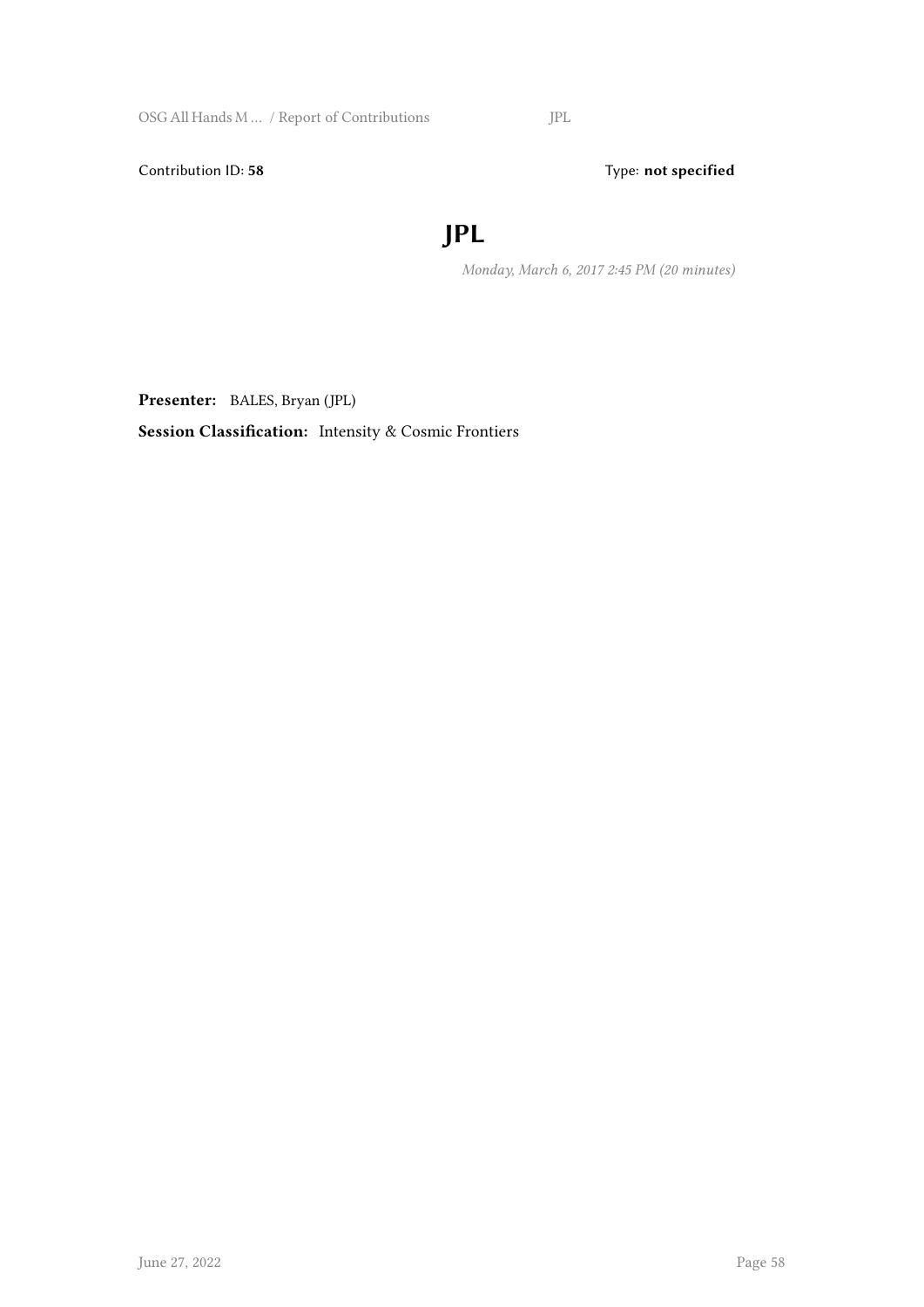Contribution ID: 59 Type: **not specified** 

#### **Cancer Computer**

*Tuesday, March 7, 2017 4:00 PM (20 minutes)*

Cancer Computer is a non-profit with a goal to create a computing platform, as a service, for cancer researchers. In just under 2 years since founding, we've received enough donations, to deploy a modest cluster, supporting OSG, the Galaxy Project, researchers in private virtual environments, and scavenging spare CPU and GPU cycles for public projects such as Rosetta and Folding at Home, and the World Community Grid. We've recently hired an ex-fortune 500 VP as our Executive Director, a professional fundraiser has offered to volunteer time to us, and we are about to sign an agreement, with a Federal Canadian Agency, to secure all of their evergreened computing, networking, and storage hardware, for several years.

**Presenter:** CHARTIER, Roy

**Session Classification:** Life Sciences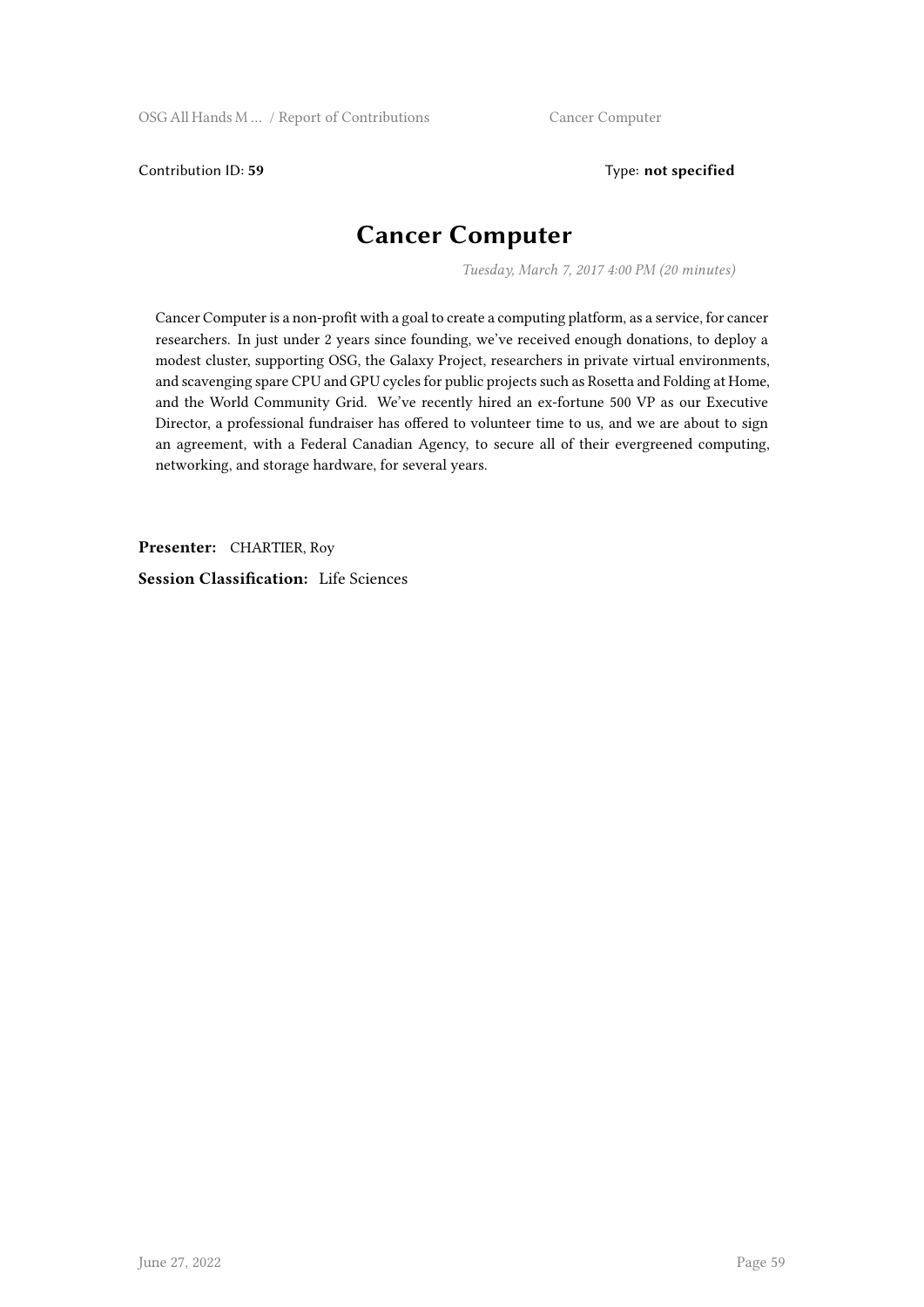Contribution ID: 60 Type: not specified

#### **fsurf: an OSG FreeSurfer execution service**

*Tuesday, March 7, 2017 4:20 PM (20 minutes)*

FreeSurfer is a software suite for processing and analyzing human MRI images. Freesurfer takes several hours to process a typical MRI scan (~40MB in size) and generates about 300MB of results. This makes it a good fit for computation on OSG. We present FSurf, a computational service that allows users to easily run typical FreeSurfer workflows on OSG.

**Presenter:** Mr THAPA, Suchandra (Computation Institute / University of Chicago)

**Session Classification:** Life Sciences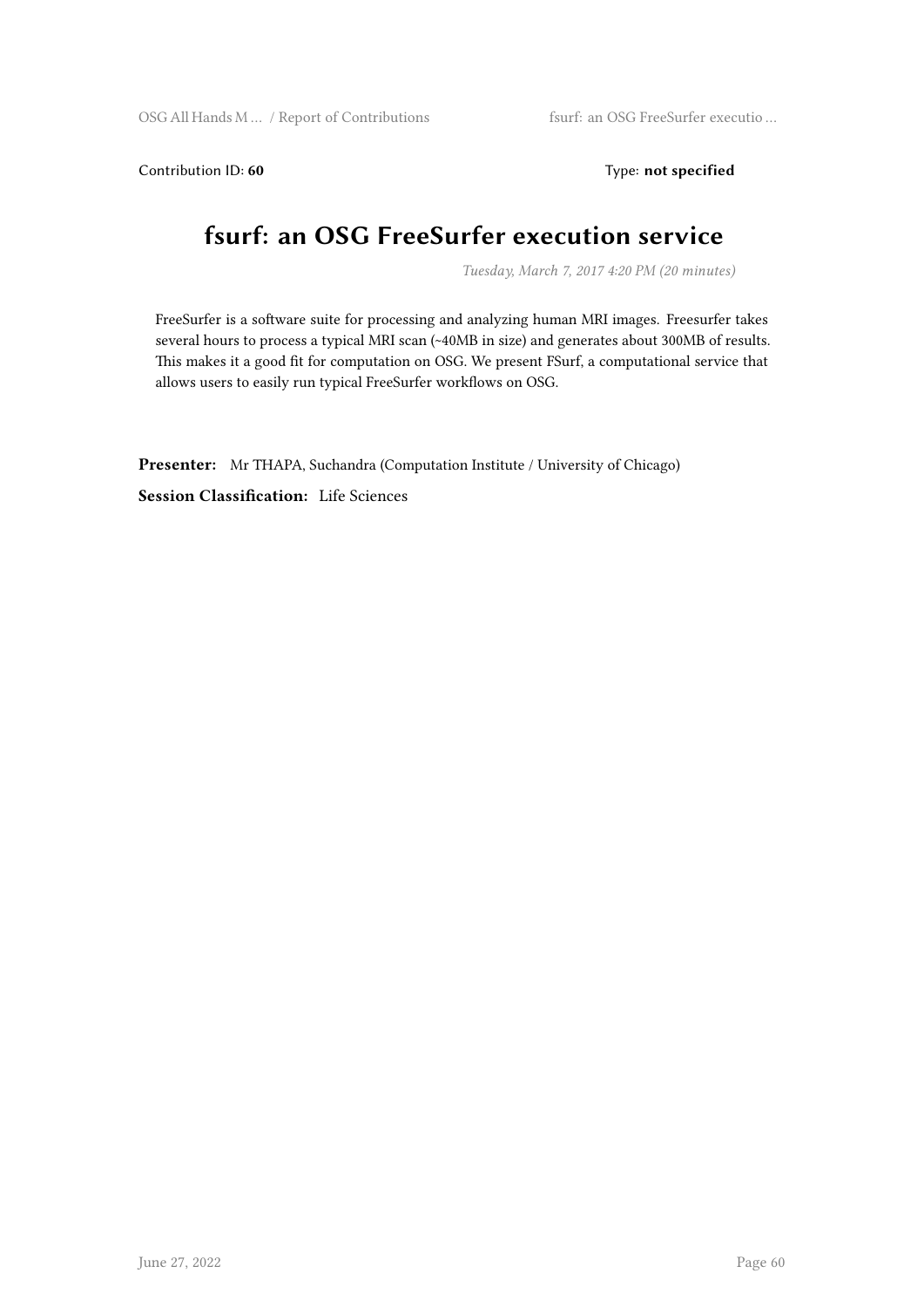#### Contribution ID: **61** Type: **not specified**

#### **Evolving strategies for life in an uncertain world**

*Tuesday, March 7, 2017 4:40 PM (20 minutes)*

Molecular processes are fundamentally stochastic. Randomness is the rule in transcription, translation, cell-to-cell variation in protein levels, and heterogeneity in interactions. One common assumption is that such phenotypic variation is simply noise, and scientists often appeal to the statistics of large numbers when developing deterministic theories, ignoring any potentially adaptive role of stochasticity. Yet evidence is accumulating that phenotypic variance constitutes an evolutionary driving force across diverse biological processes, including the adaptive immune system, the development of cancerous neoplasms, and the persistence of pathogens under drug pressure. All these systems are fundamentally characterized by high levels of environmental change and uncertainty: either persistent, global, temporal fluctuations in selection pressure, or local, micro-environmental and spatially-defined selective forces. Can evolution prepare organisms for this environmental stochasticity? I will talk about the genetic signatures of this commonplace yet unpredictable environmental variation. I will particularly focus on exploring the evolutionary advantage of alleles that confer the ability to express a range of phenotypes, a type of evolutionary bet-hedging that need not confer a direct benefit to a single individual, but can increase the chance of long-term survival of a lineage. I will also discuss implications of these results in the context of therapies designed to eradicate populations of pathogens or aberrant cellular lineages.

**Presenter:** Dr CARJA, Oana (University of Pennsylvania) **Session Classification:** Life Sciences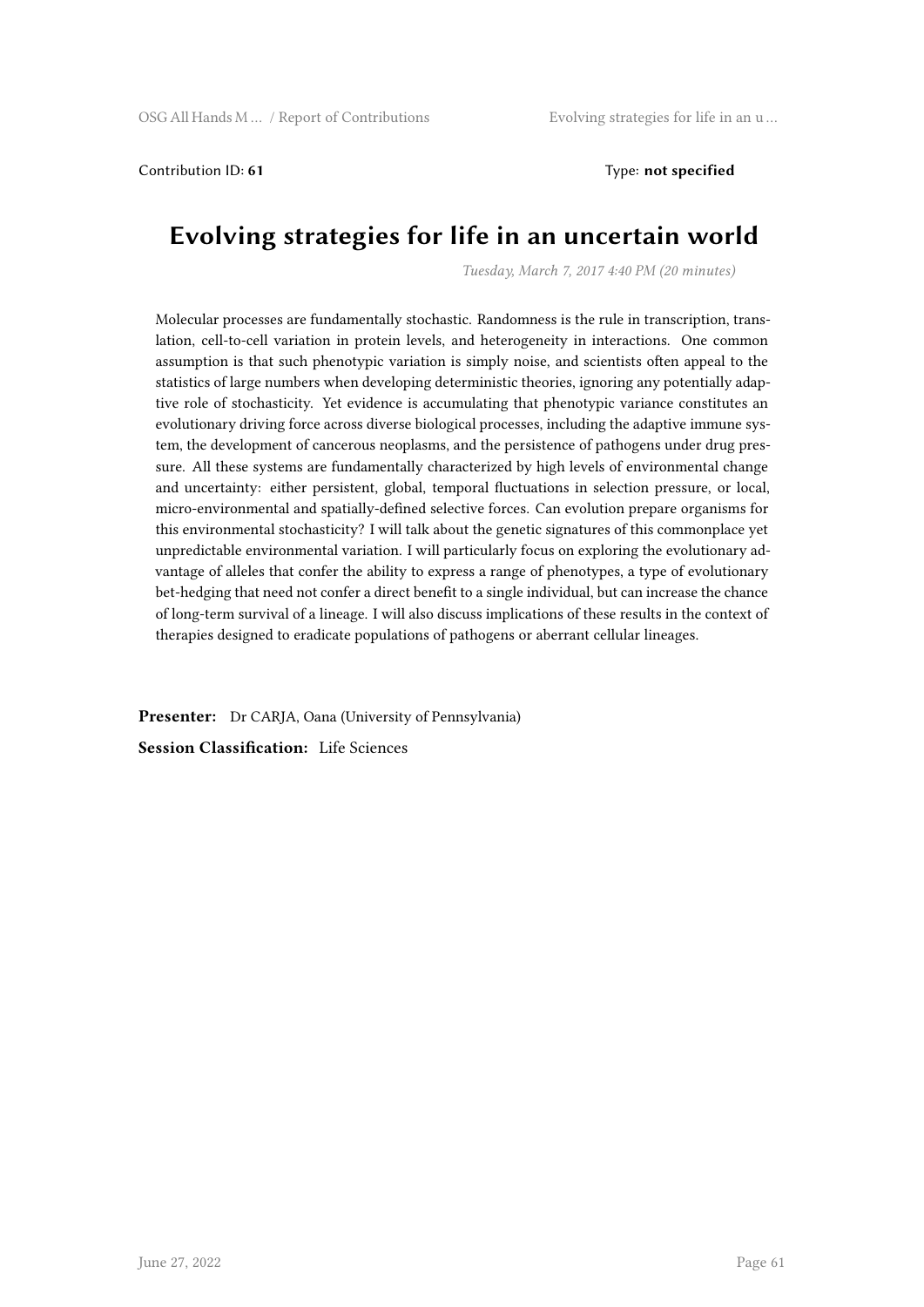Contribution ID: 62 Type: **not specified** 

#### **Large-Scale Genomics Experiments Enabled by OSG Connect Resources**

*Tuesday, March 7, 2017 5:00 PM (20 minutes)*

Several petabytes of raw DNA sequencing data have been deposited into public databases in recent years, introducing novel opportunities for mining useful biological information. The Open Science Grid (OSG) provides hardware and software infrastructure that have enabled us to address complex biological questions at a larger scale than previously possible with our local HPC resources at Clemson. With the help of the OSG support staff, we have developed two functional Pegasus workflows for processing and interpreting large genomic datasets. From software compilation to workflow optimization, we have encountered technical challenges that were quickly eased by the dedicated support of the OSG staff. The successes and challenges that we have encountered throughout this process will be discussed.

**Presenters:** Prof. FICKLIN, Stephen (Washington State University); Mr POEHLMAN, William (Clemson University)

**Session Classification:** Life Sciences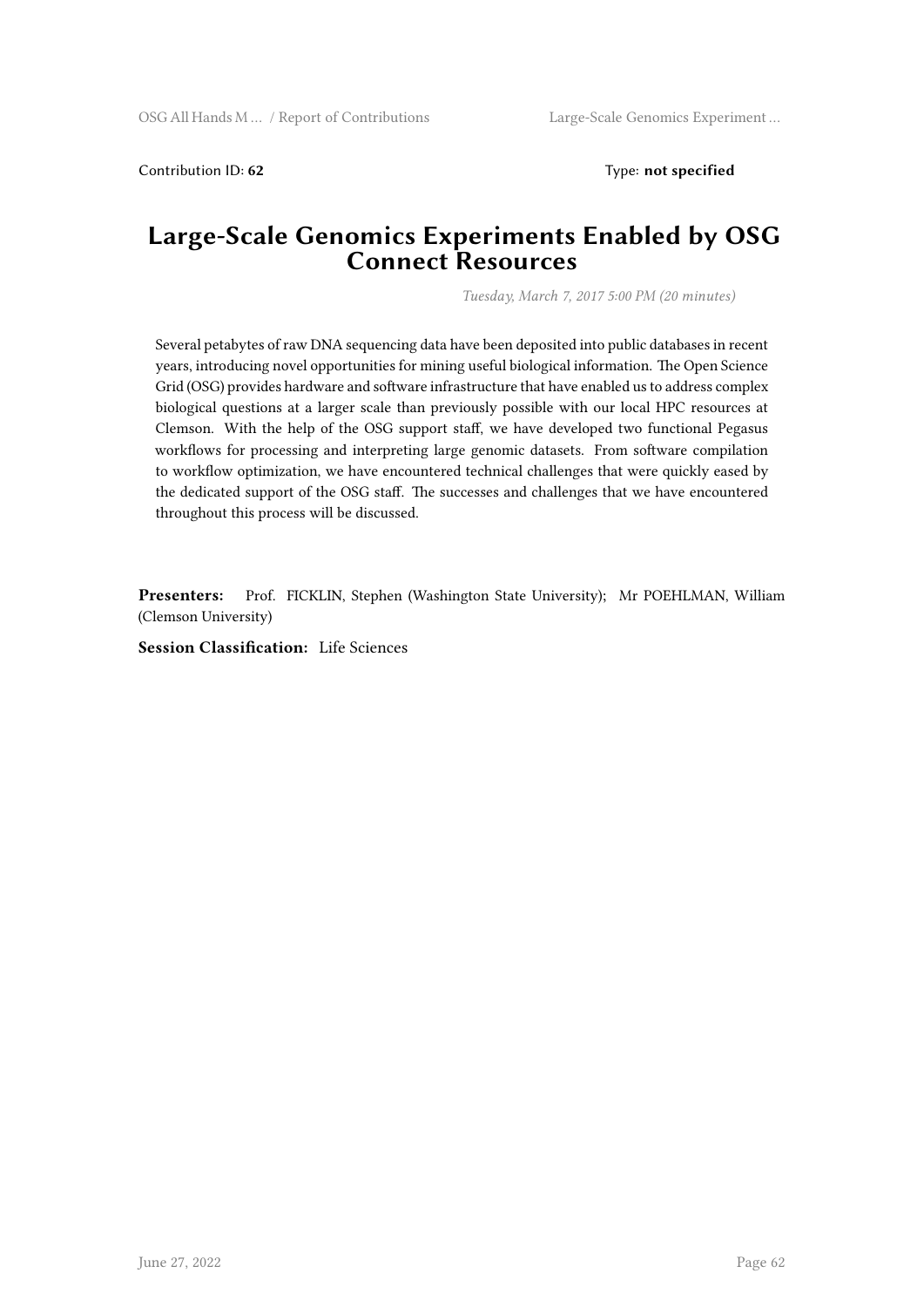OSG All Hands M ... / Report of Contributions IPAC

Contribution ID: 63 Type: **not specified** 

#### **IPAC**

*Monday, March 6, 2017 11:40 AM (20 minutes)*

**Presenter:** GROOM, Steve (IPAC)

**Session Classification:** Intensity & Cosmic Frontiers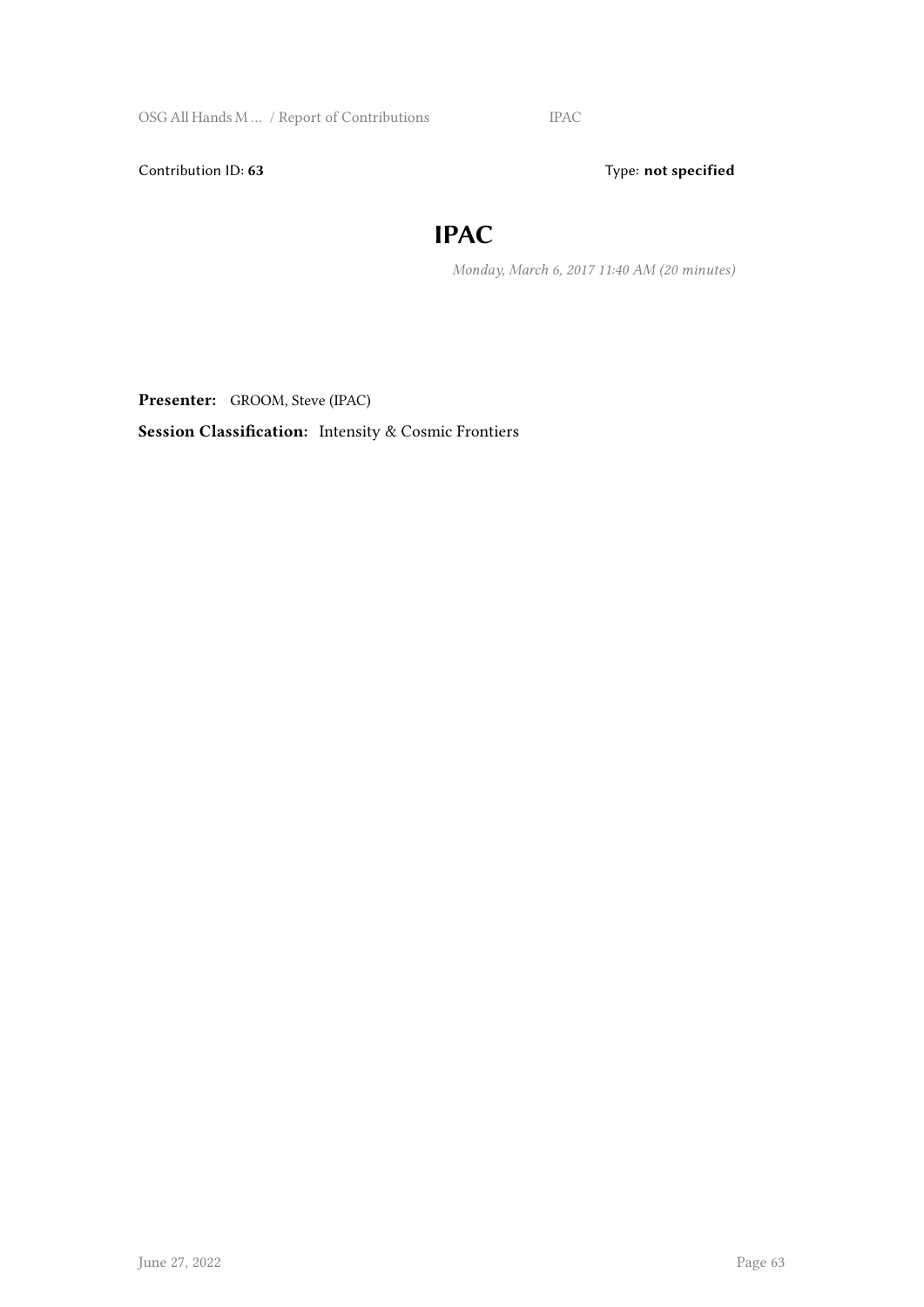Contribution ID: 64 Type: **not specified** 

# **Close / What's next?**

*Thursday, March 9, 2017 12:20 PM (10 minutes)*

**Session Classification:** User Training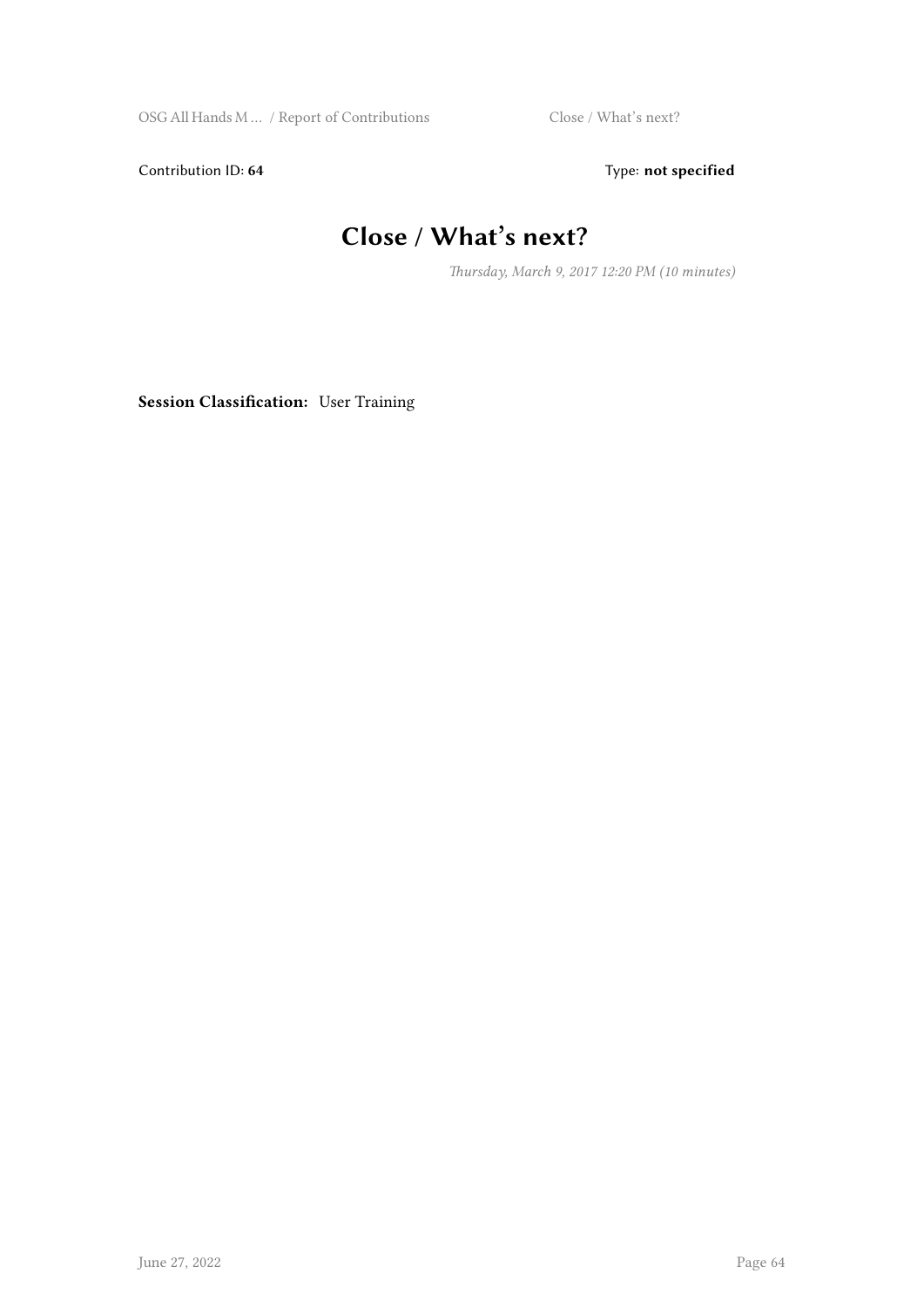Contribution ID: 65 Type: **not specified** 

# **CMS use of HPC resources**

*Monday, March 6, 2017 5:10 PM (20 minutes)*

**Presenter:** HUFNAGEL, Dirk (Fermilab)

**Session Classification:** Joint ATLAS, CMS Session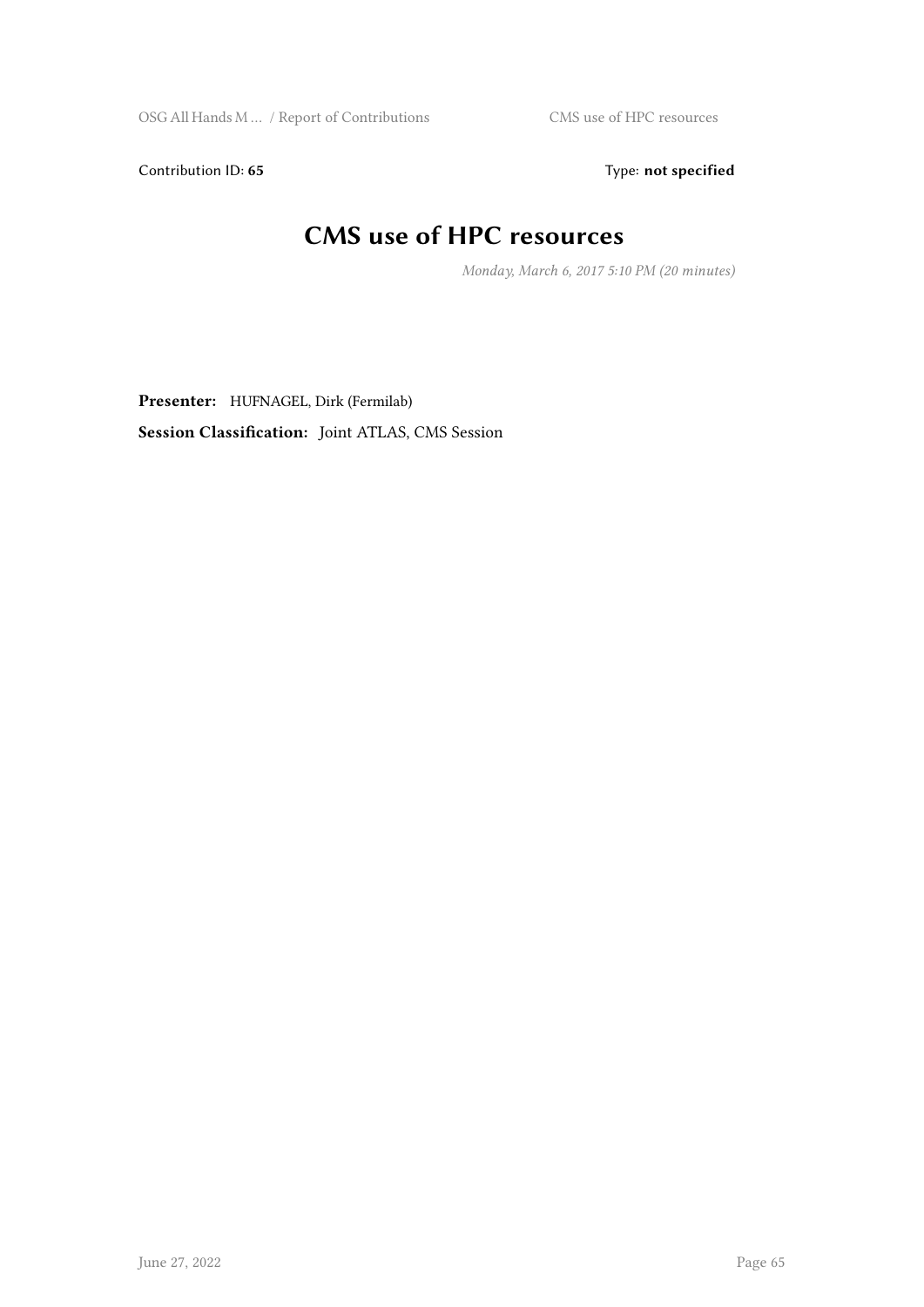Contribution ID: 66 Type: **not specified** 

# **Introductory Remarks**

*Thursday, March 9, 2017 9:00 AM (10 minutes)*

**Primary author:** Dr SWANSON, David (University of Nebraska-Lincoln) **Session Classification:** OSG Council Meeting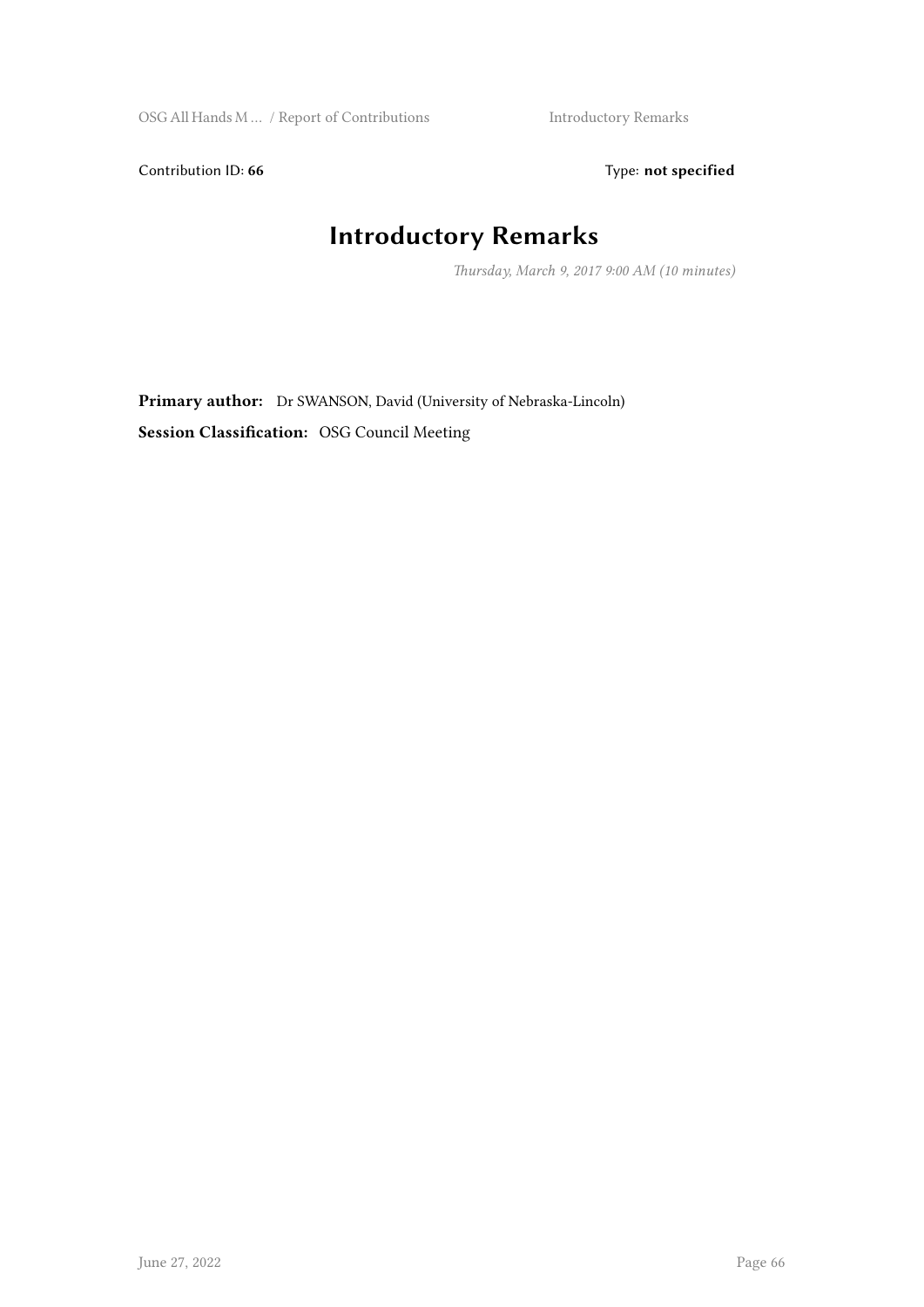OSG All Hands M … / Report of Contributions OAC RFI

Contribution ID: 67 Type: **not specified** 

#### **OAC RFI**

*Thursday, March 9, 2017 12:20 PM (10 minutes)*

**Session Classification:** OSG Council Meeting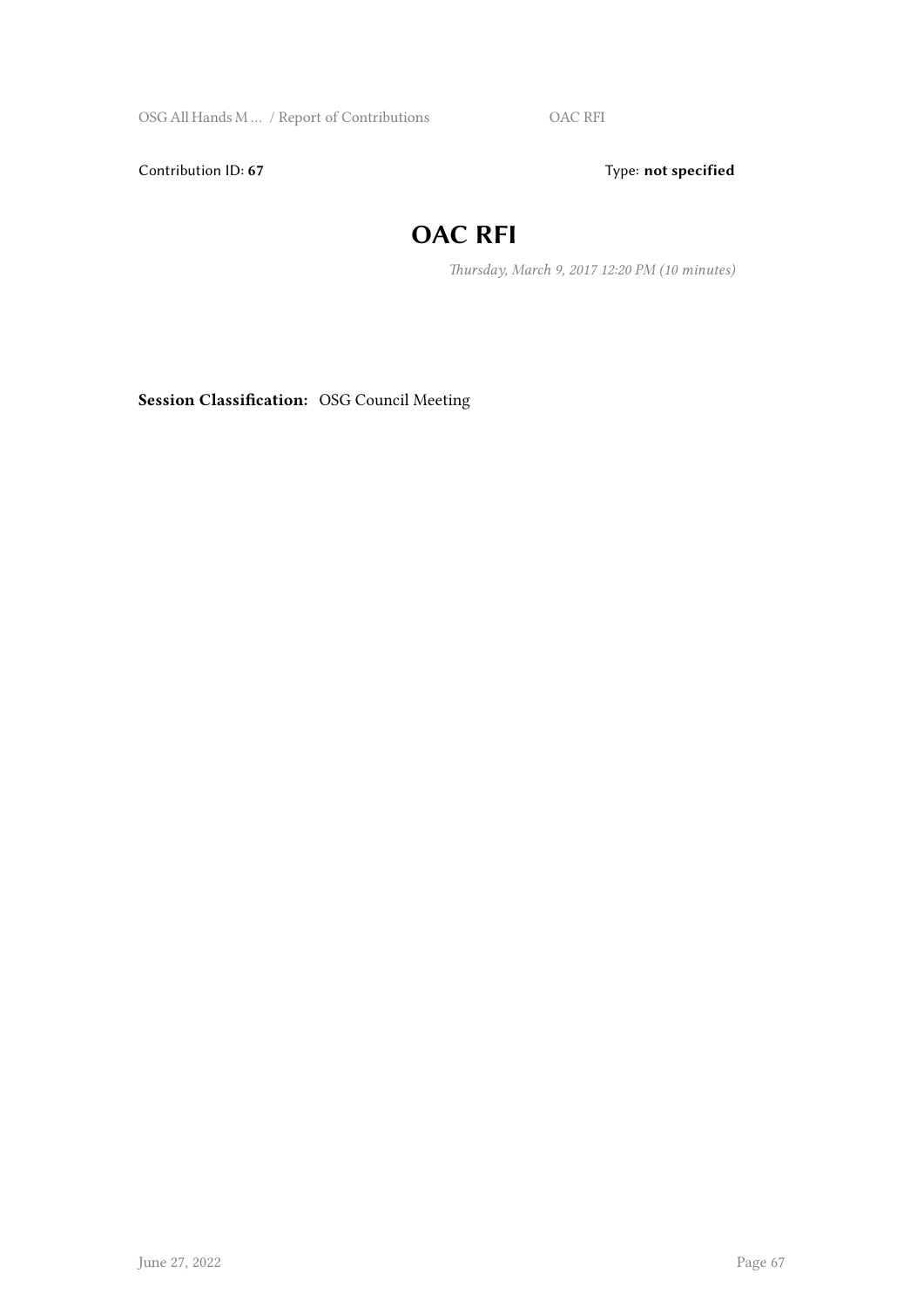OSG All Hands M ... / Report of Contributions Production update

Contribution ID: 68 Type: **not specified** 

# **Production update**

*Thursday, March 9, 2017 11:10 AM (25 minutes)*

**Primary author:** QUICK, Rob (Indiana University) **Session Classification:** OSG Council Meeting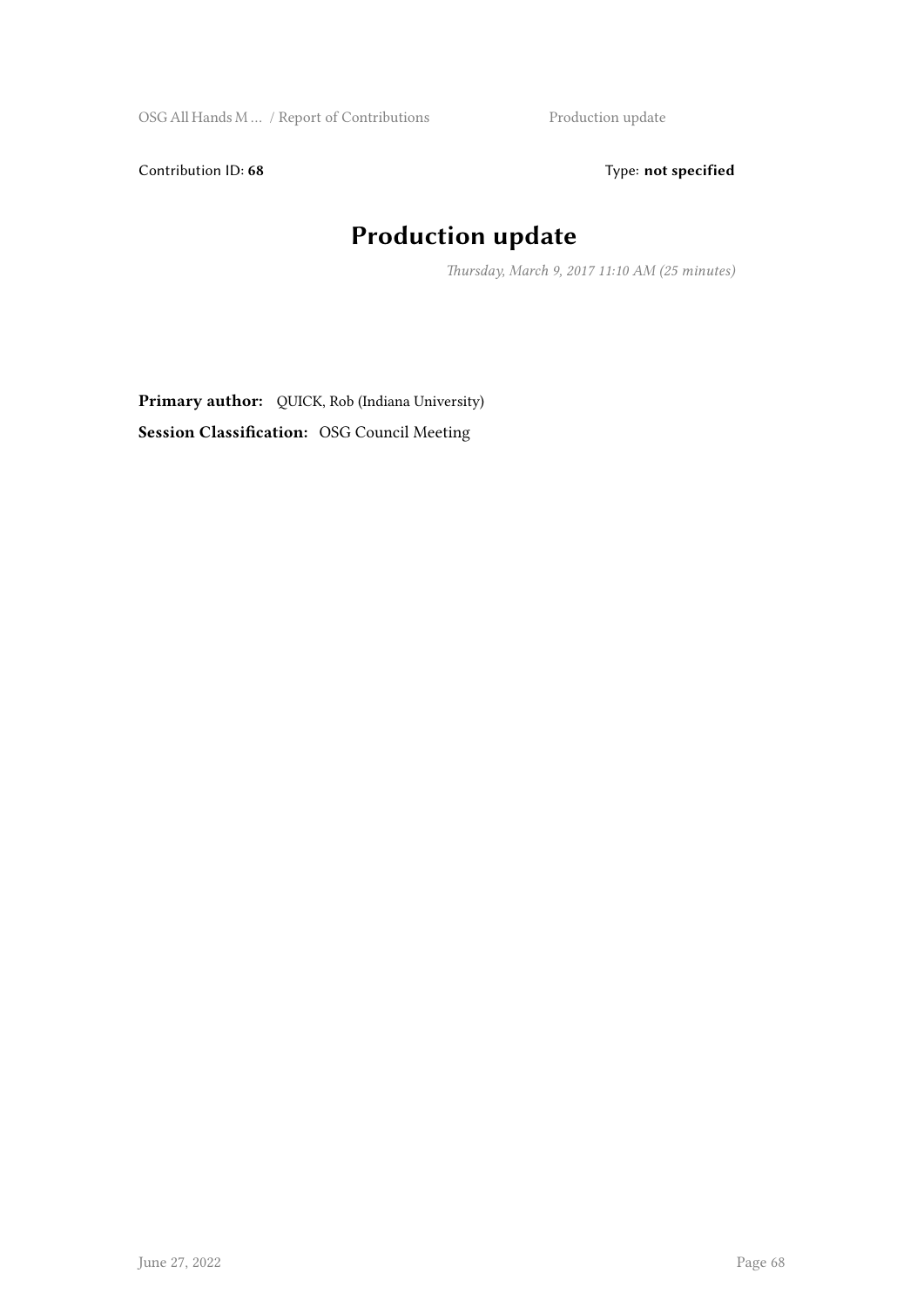Contribution ID: 69 Type: **not specified** 

# **AGIS integration**

*Thursday, March 9, 2017 11:35 AM (15 minutes)*

**Primary author:** QUICK, Rob (Indiana University) **Session Classification:** OSG Council Meeting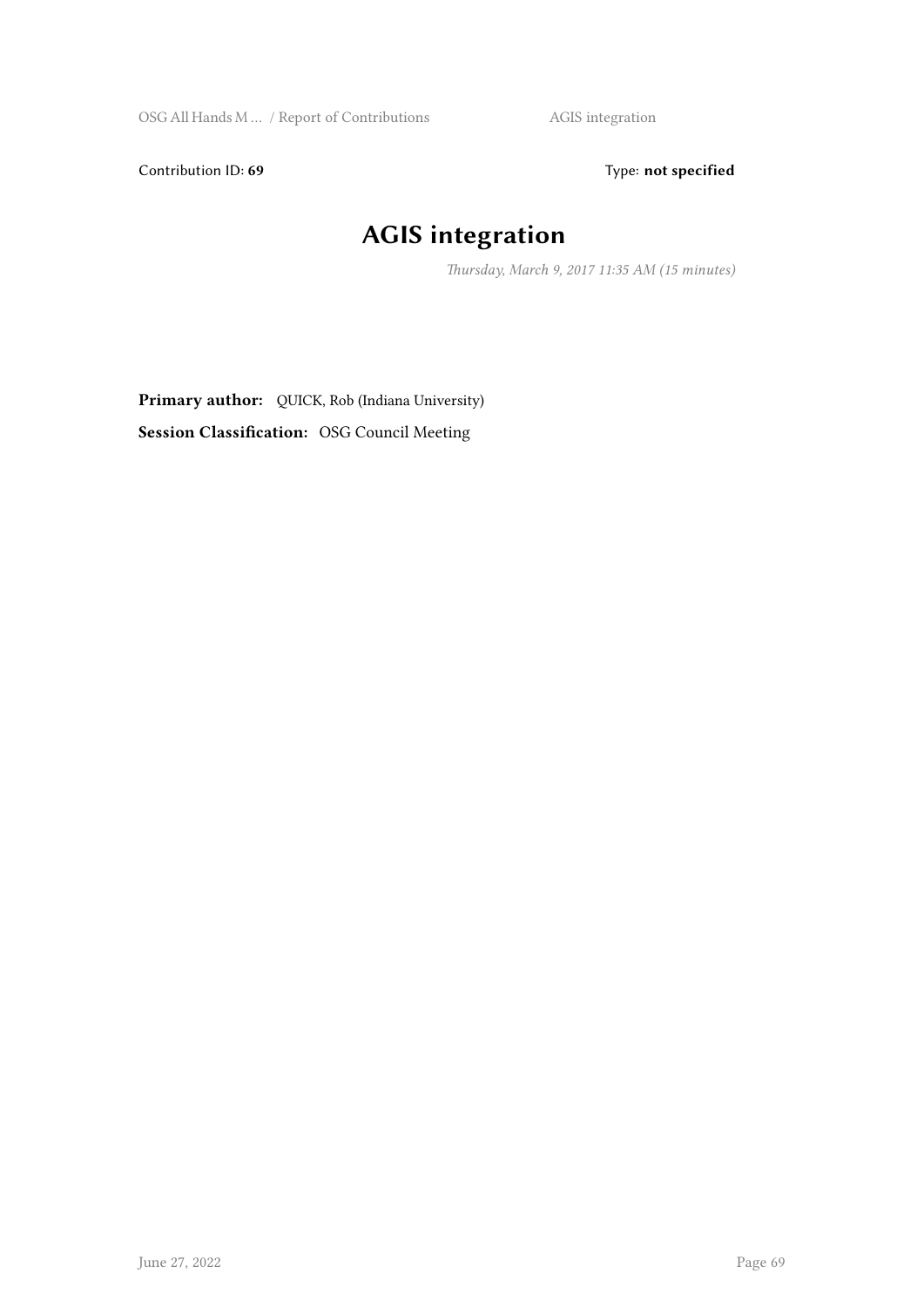OSG All Hands M ... / Report of Contributions Year 6 planning

Contribution ID: 70 Type: not specified

# **Year 6 planning**

**Primary author:** Prof. WUERTHWEIN, Frank (UCSD)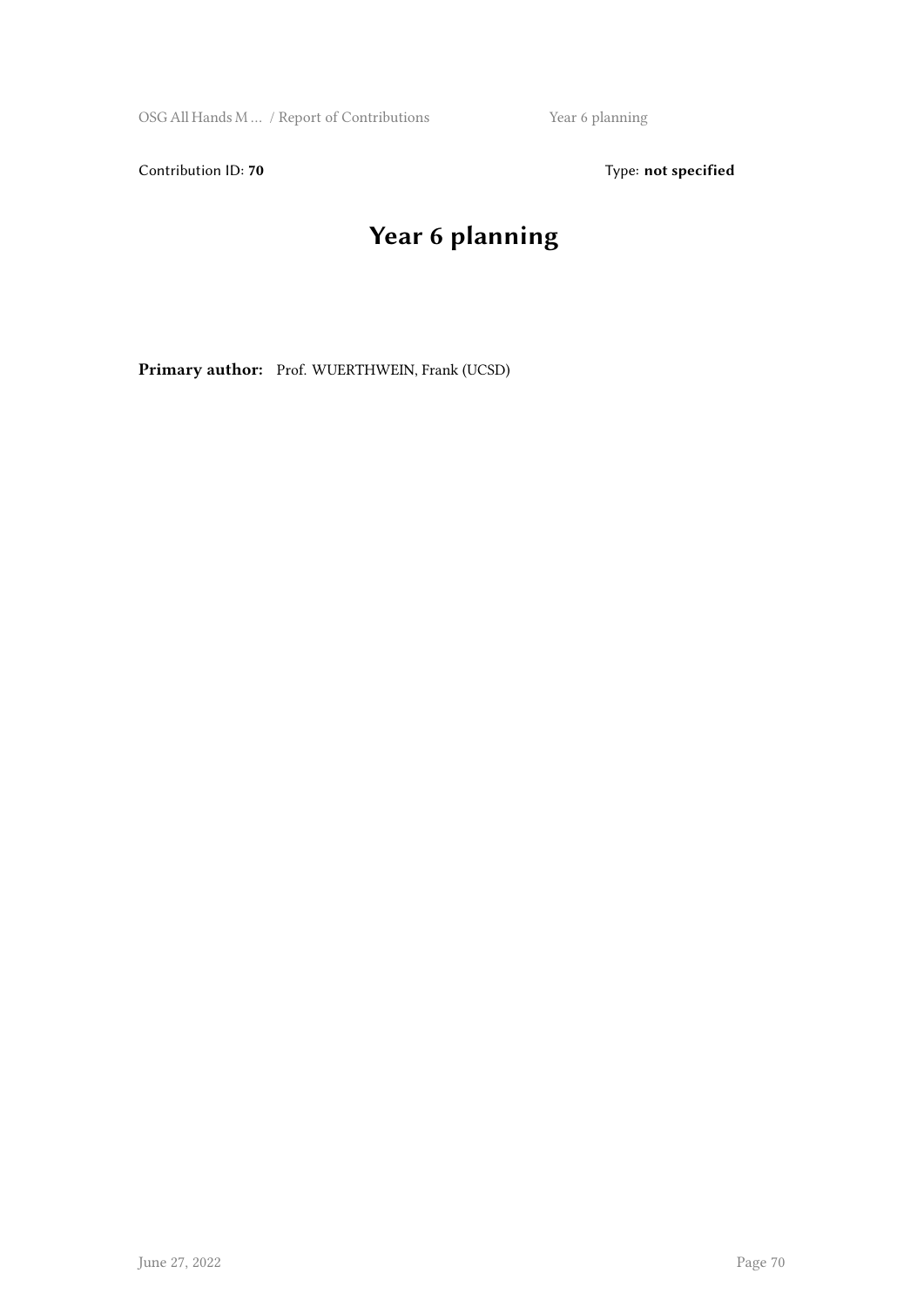OSG All Hands M … / Report of Contributions TBD

Contribution ID: 71 Type: **not specified** 

#### **TBD**

*Thursday, March 9, 2017 3:10 PM (20 minutes)*

**Session Classification:** OSG Council Meeting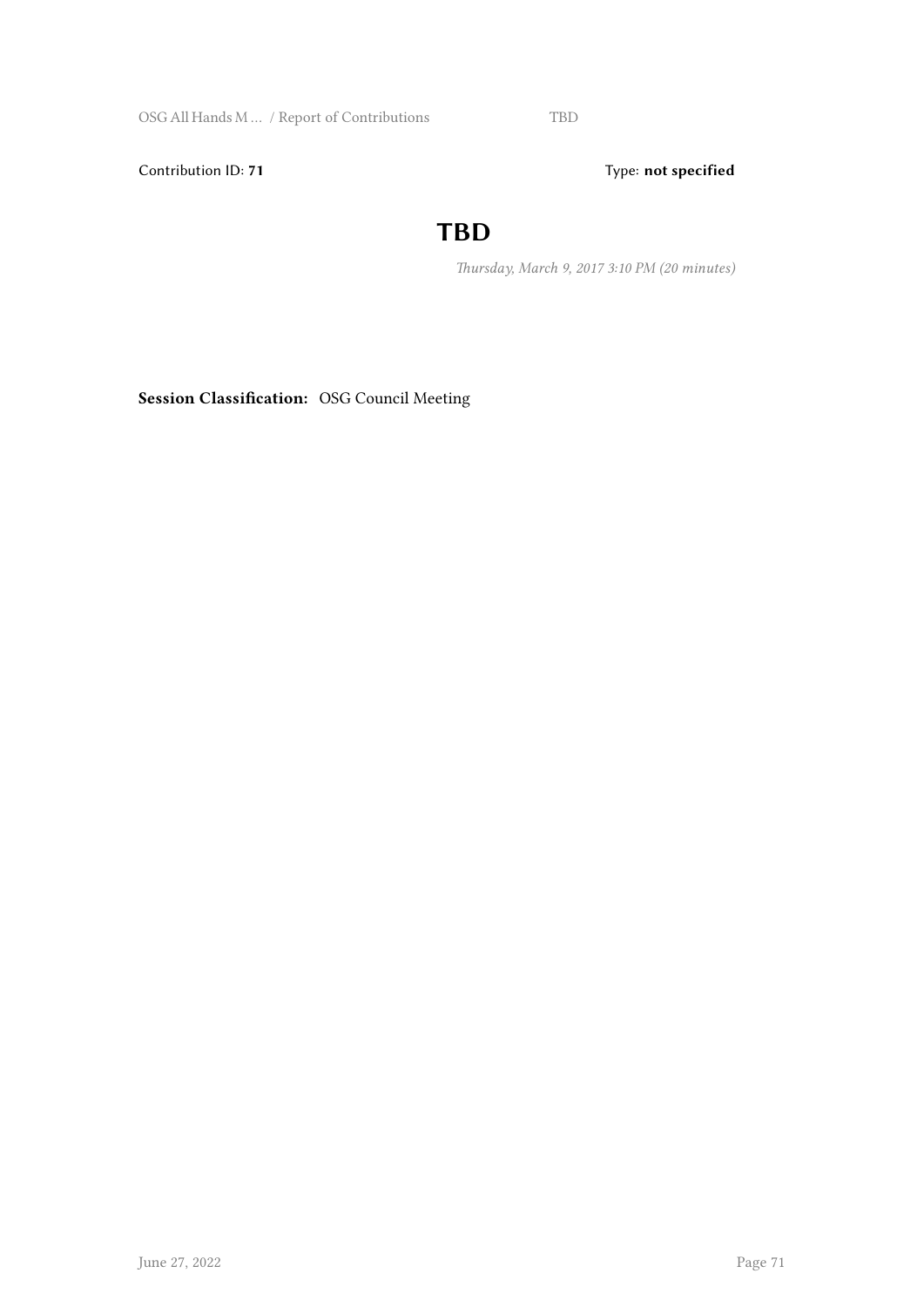Contribution ID: 72 Type: **not specified** 

# **RR: ATLAS (Kaushik)**

**Primary author:** DE, Kaushik (Univ. of Texas at Arlington)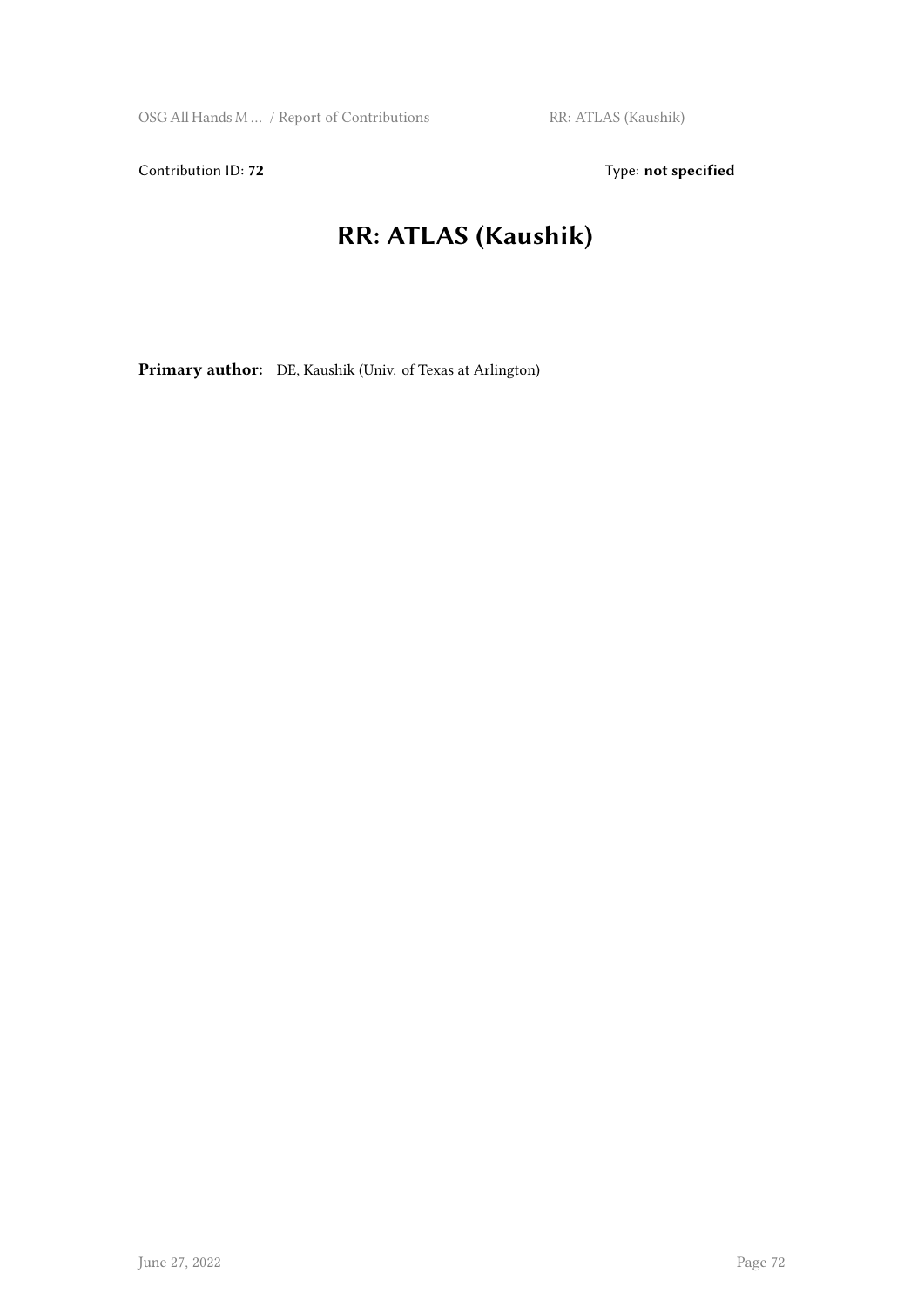Contribution ID: 73 Type: **not specified** 

# **RR: SDSC (Norman)**

*Thursday, March 9, 2017 11:00 AM (10 minutes)*

**Primary author:** VAN NORMAN, Michael (University of California, Los Angeles) **Session Classification:** OSG Council Meeting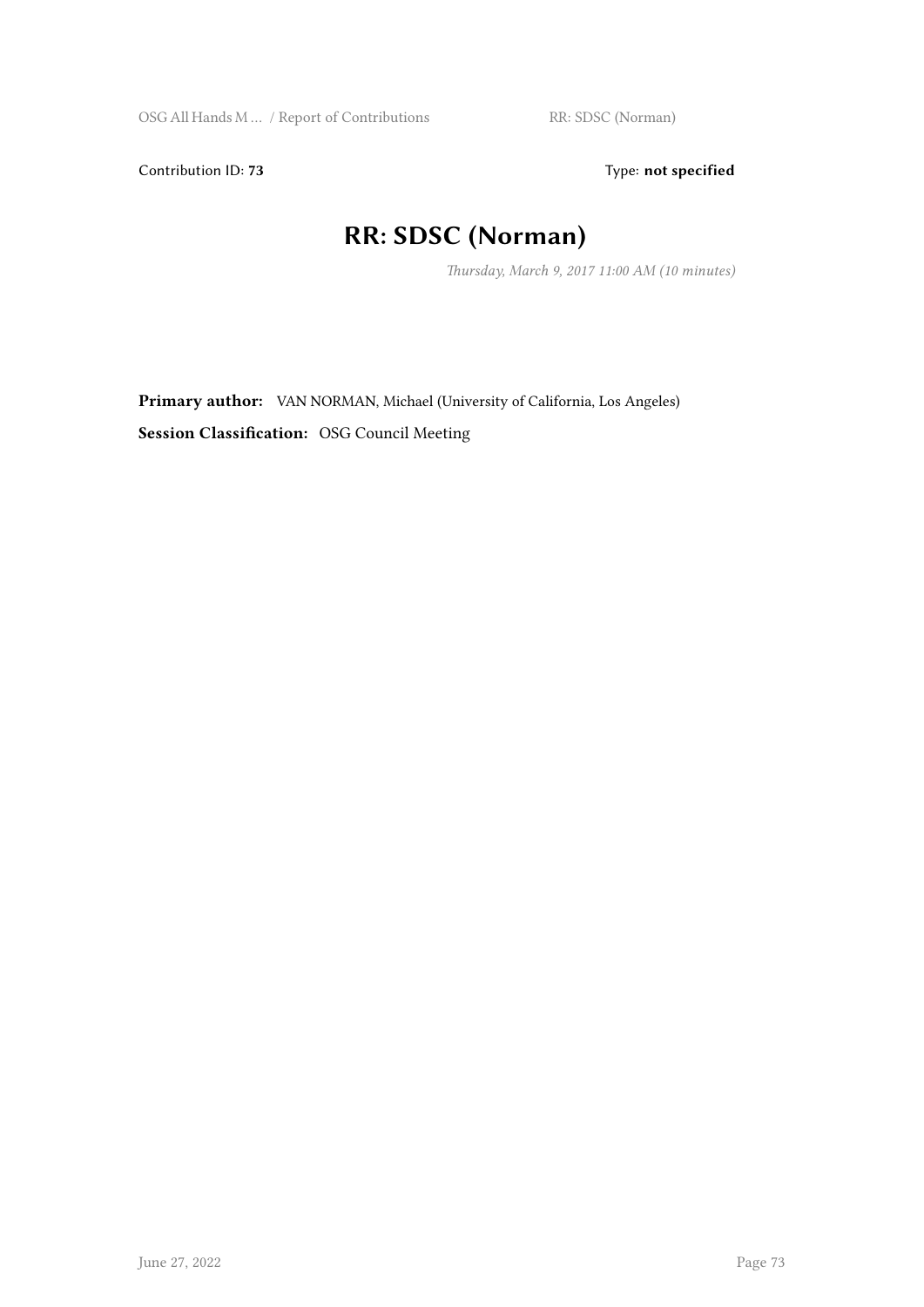Contribution ID: 74 Type: **not specified** 

# **Campus / User Support update**

*Thursday, March 9, 2017 2:00 PM (30 minutes)*

**Presenter:** Prof. GARDNER, Robert (University of Chicago) **Session Classification:** OSG Council Meeting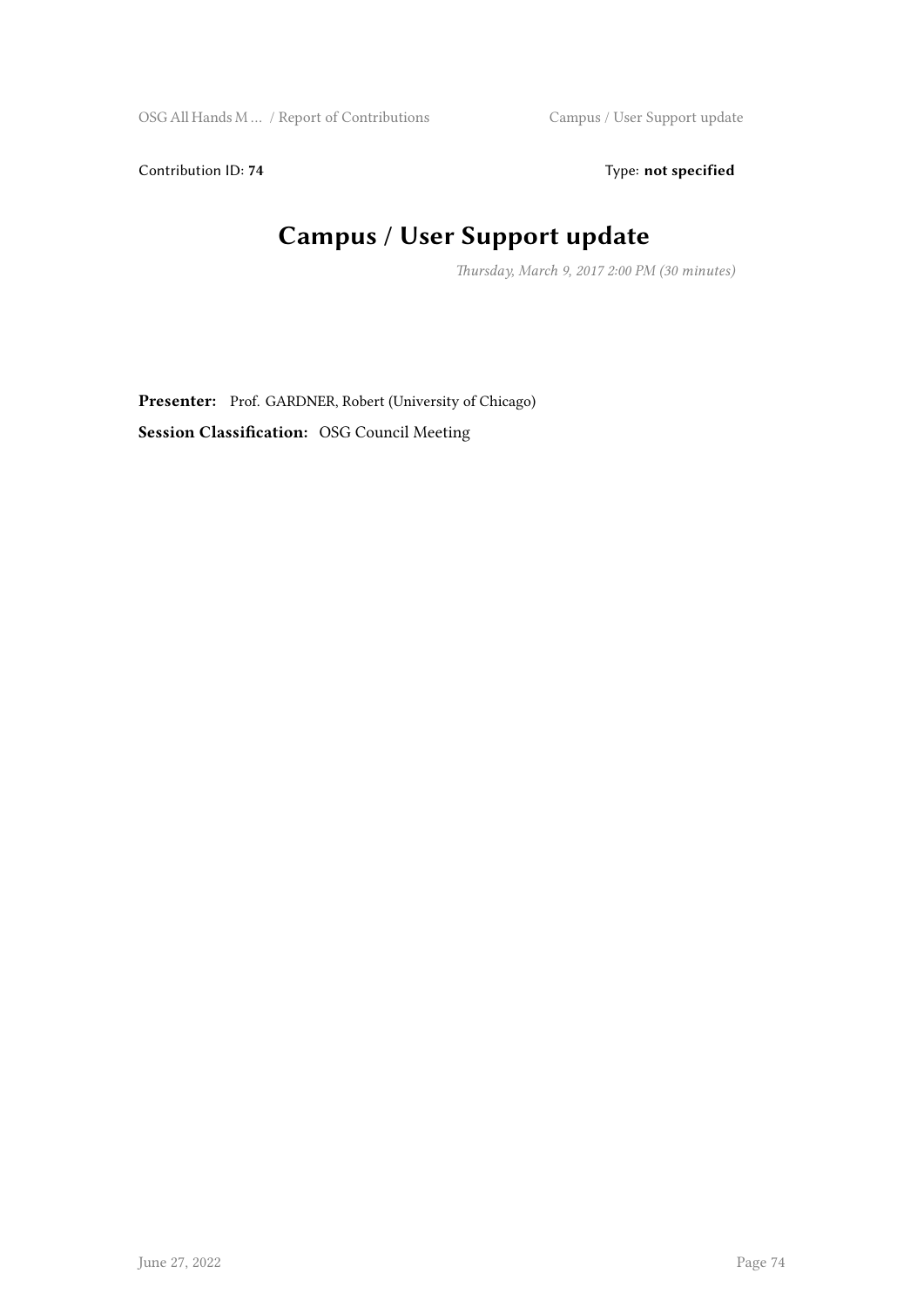Contribution ID: 75 Type: **not specified** 

# **RR: STAR (Jerome)**

*Thursday, March 9, 2017 12:00 PM (10 minutes)*

**Primary author:** Dr LAURET, Jerome (Brookhaven National Laboratory) **Session Classification:** OSG Council Meeting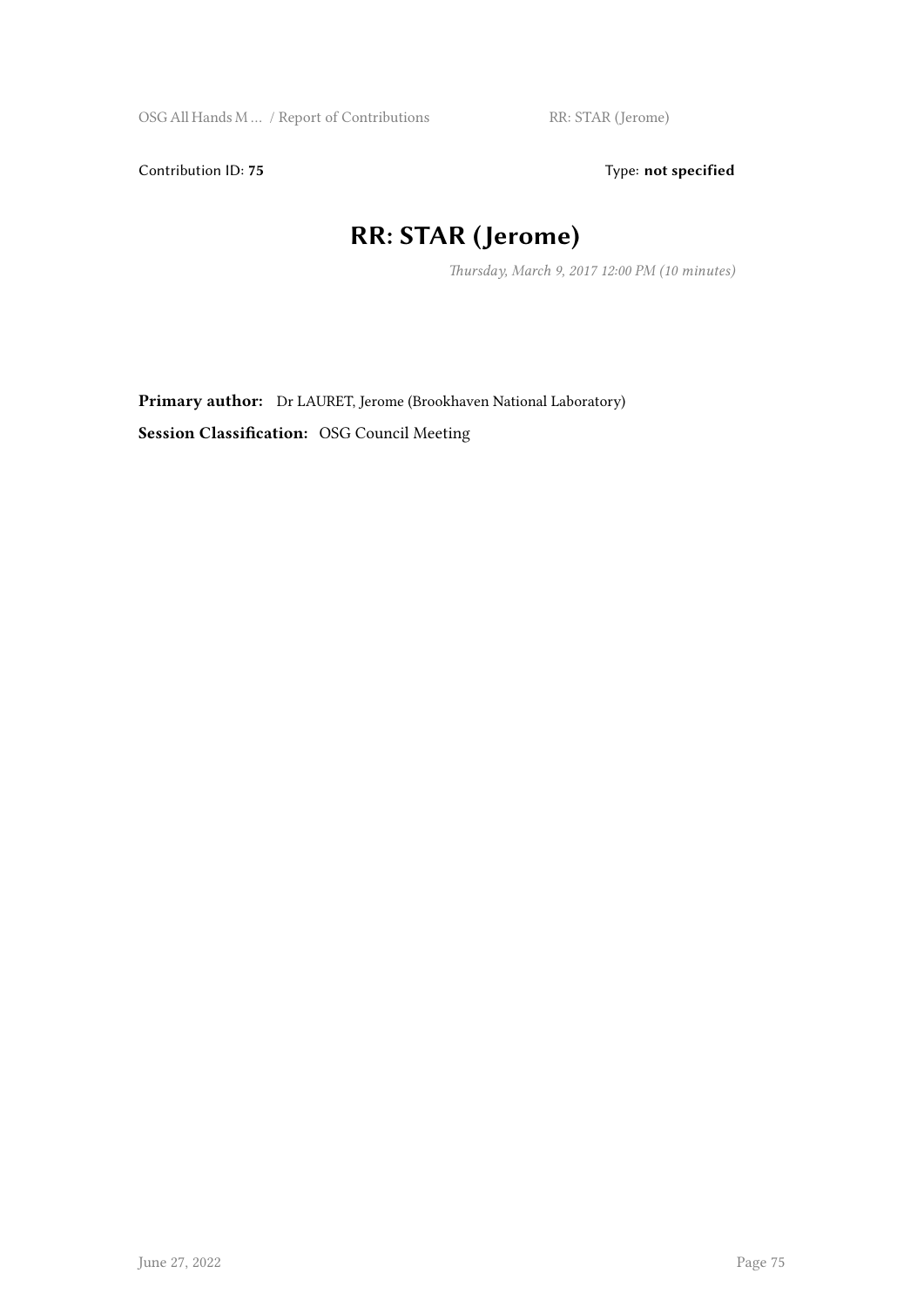Contribution ID: 76 Type: not specified

# **RR: CMS (Bloom)**

*Thursday, March 9, 2017 9:10 AM (10 minutes)*

**Primary author:** BLOOM, Ken (University of Nebraska-Lincoln) **Session Classification:** OSG Council Meeting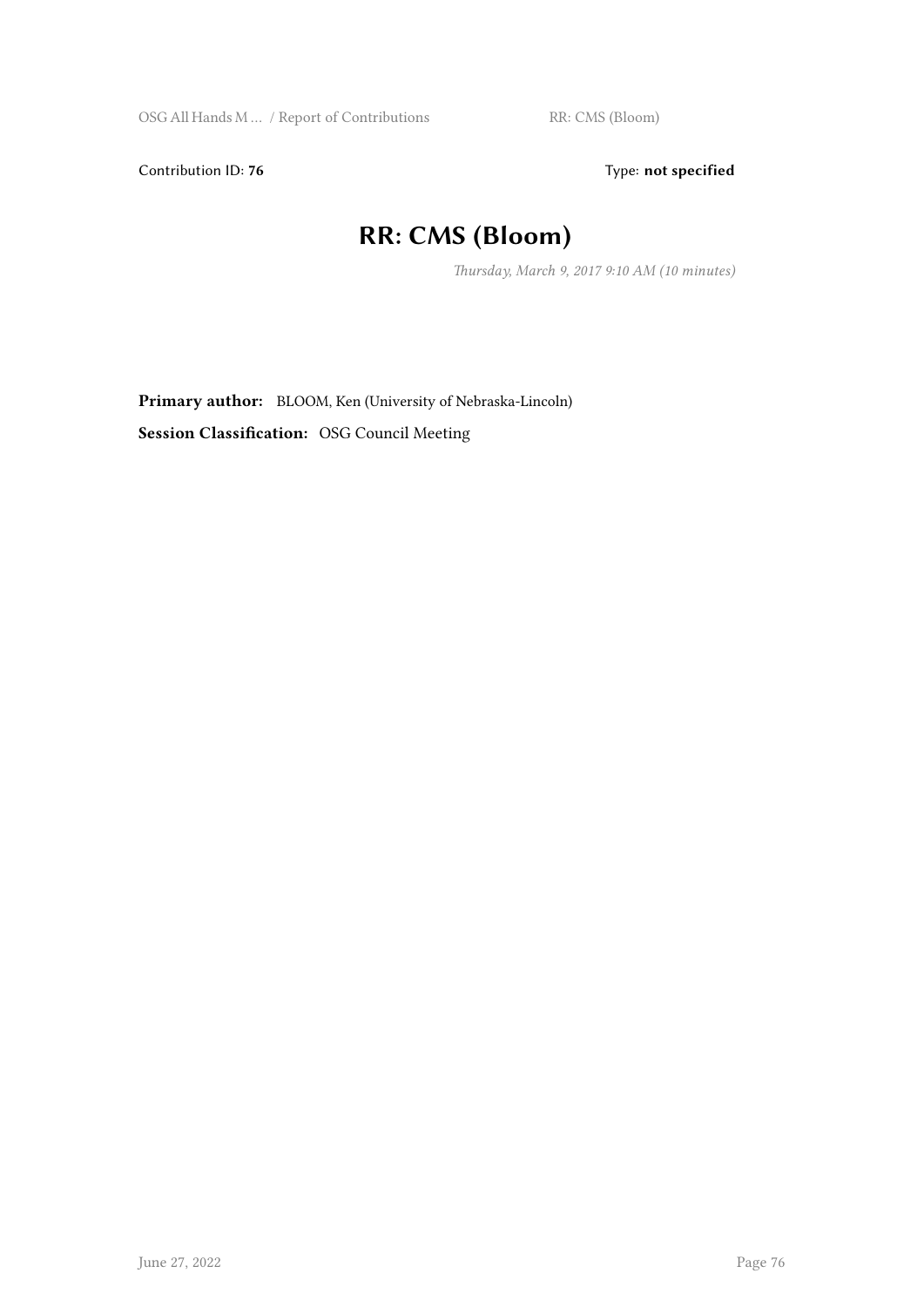Contribution ID: 77 Type: **not specified** 

#### **Site Install Overview**

*Thursday, March 9, 2017 11:00 AM (45 minutes)*

**Presenter:** LIN, Brian (University of Wisconsin-Madison) **Session Classification:** Site Admin Training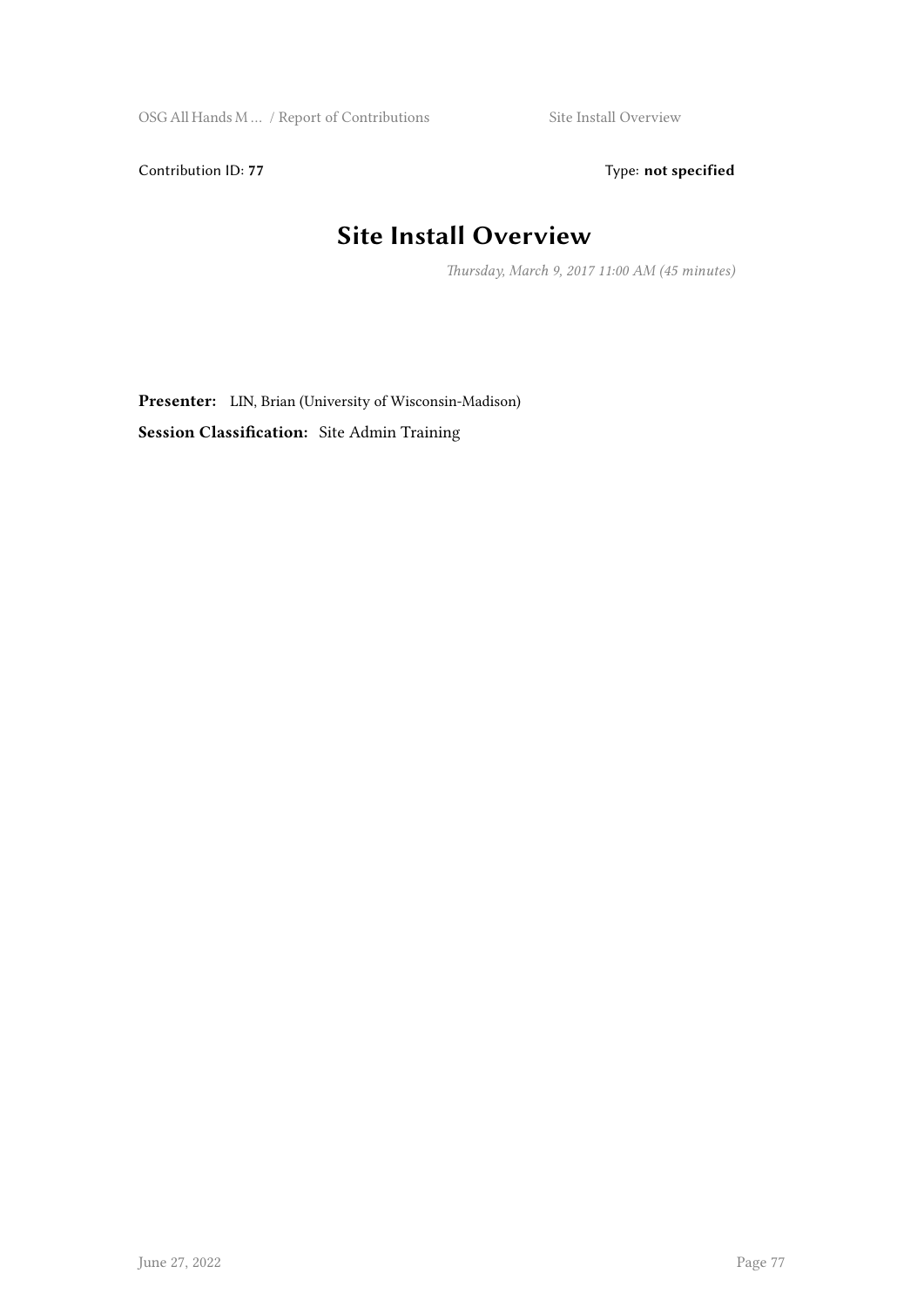OSG All Hands M  $\dots$  / Report of Contributions Singularity

Contribution ID: 78 Type: not specified

# **Singularity**

*Thursday, March 9, 2017 11:45 AM (10 minutes)*

**Presenter:** Dr WEITZEL, Derek (University of Nebraska - Lincoln) **Session Classification:** Site Admin Training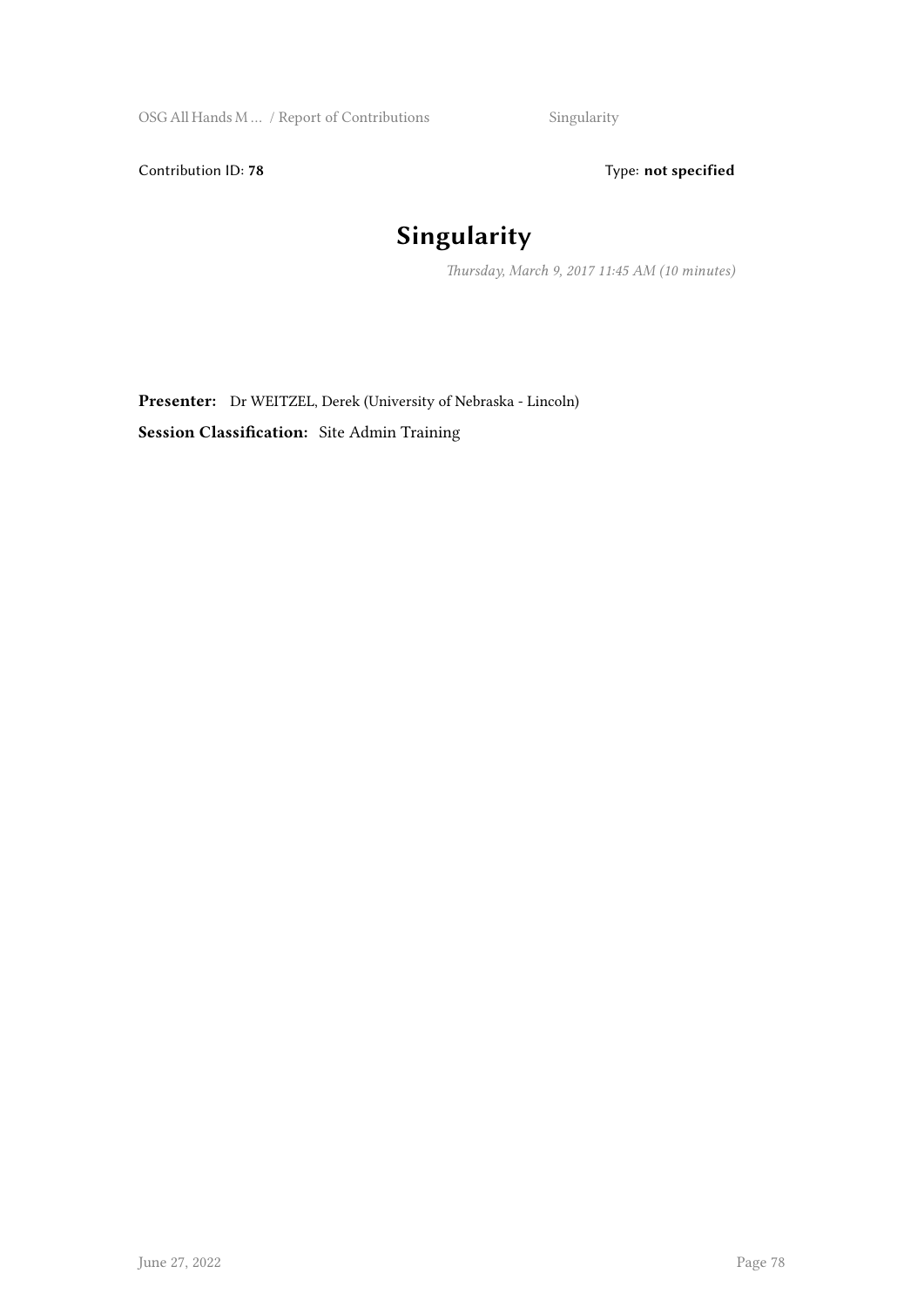Contribution ID: 79 Type: not specified

#### **RR: DOSAR (Horst)**

*Thursday, March 9, 2017 11:50 AM (10 minutes)*

**Primary author:** Dr SEVERINI, Horst (University of Oklahoma) **Session Classification:** OSG Council Meeting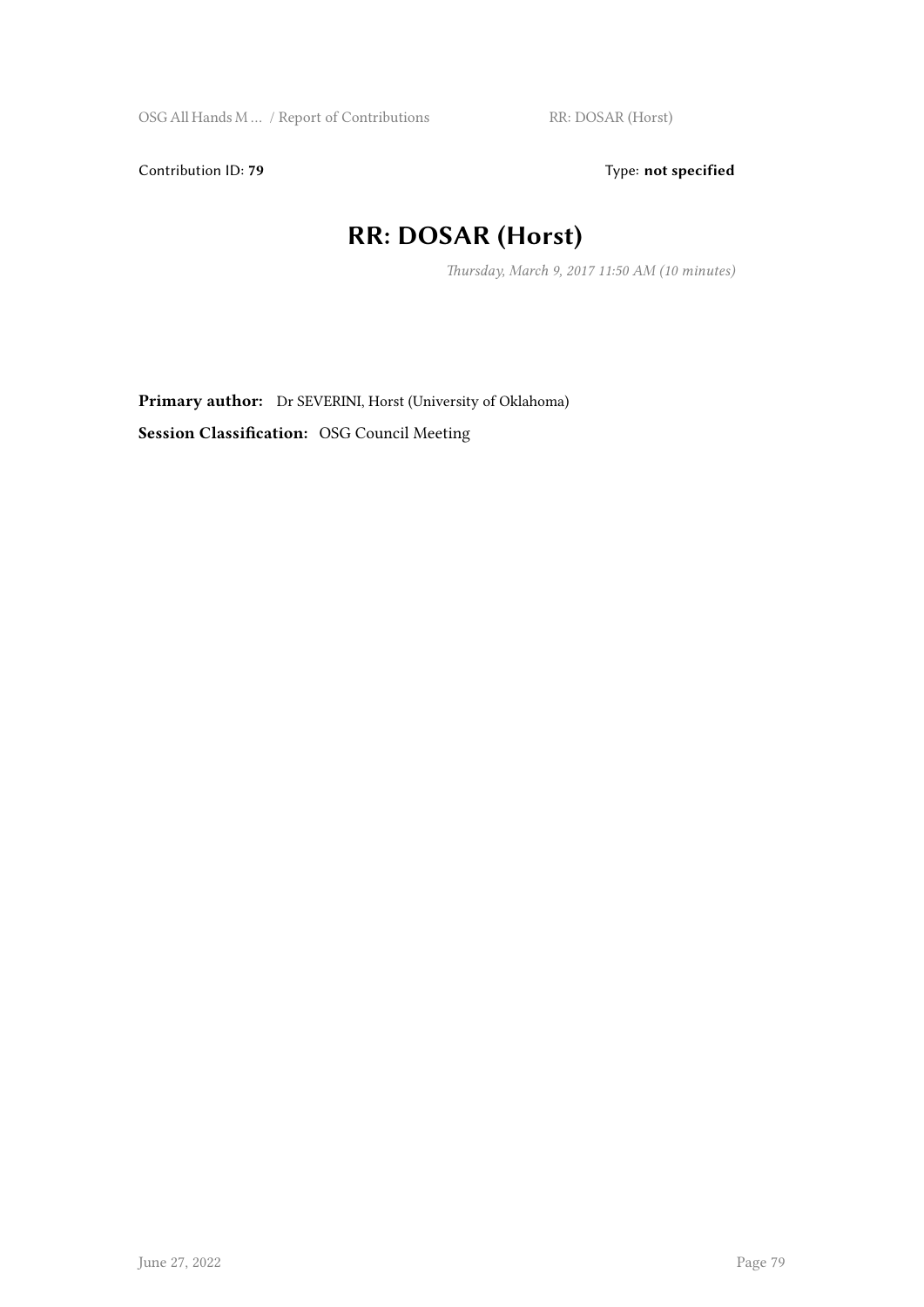Contribution ID: 80 **Type:** not specified

#### **RR: Rob (Globus)**

*Thursday, March 9, 2017 3:00 PM (10 minutes)*

**Primary author:** Prof. GARDNER, Robert (University of Chicago) **Session Classification:** OSG Council Meeting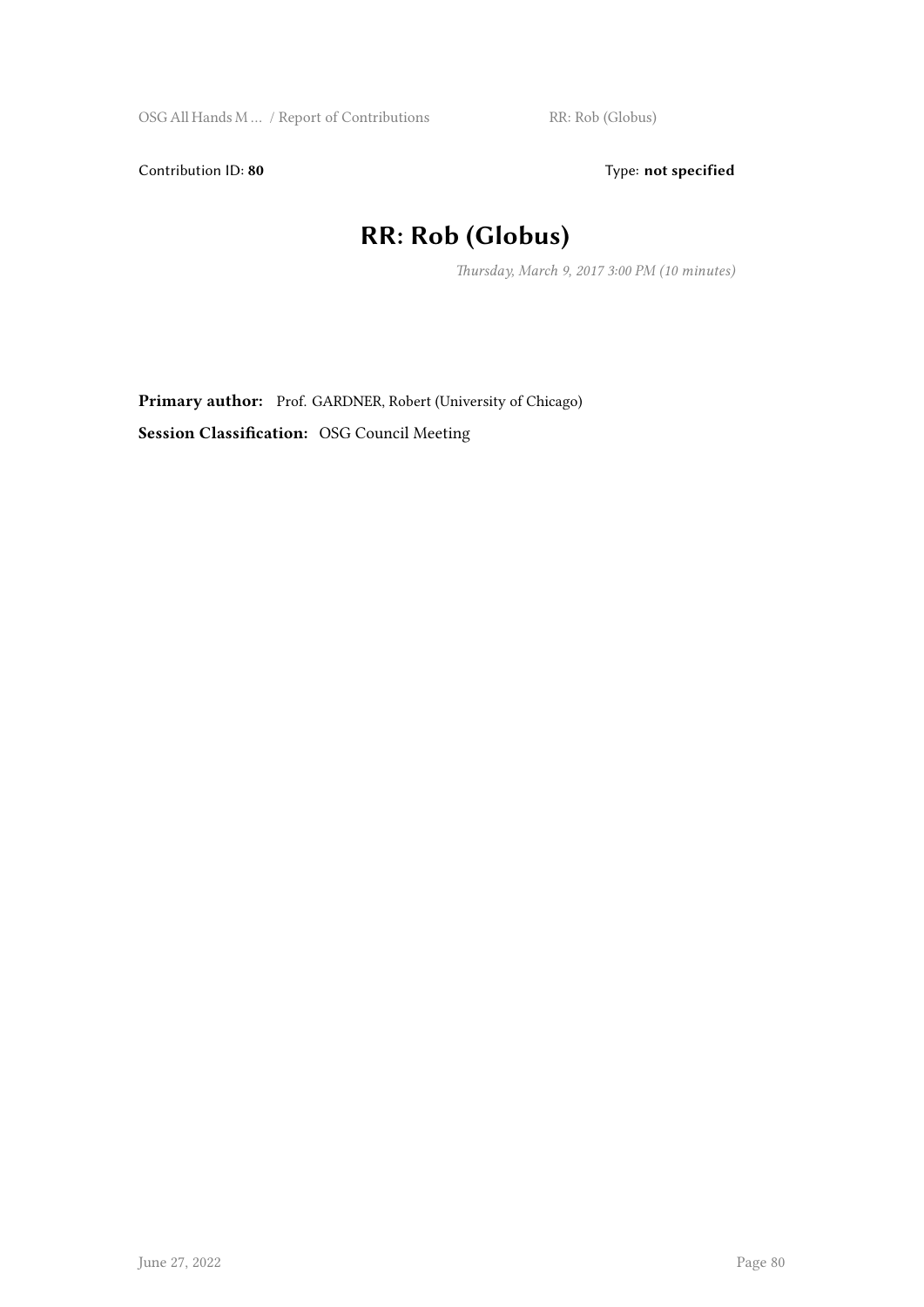Contribution ID: 81 Type: **not specified** 

# **RR: Condor (Tim)**

*Thursday, March 9, 2017 12:10 PM (10 minutes)*

**Primary author:** CARTWRIGHT, Tim (University of Wisconsin–Madison) **Session Classification:** OSG Council Meeting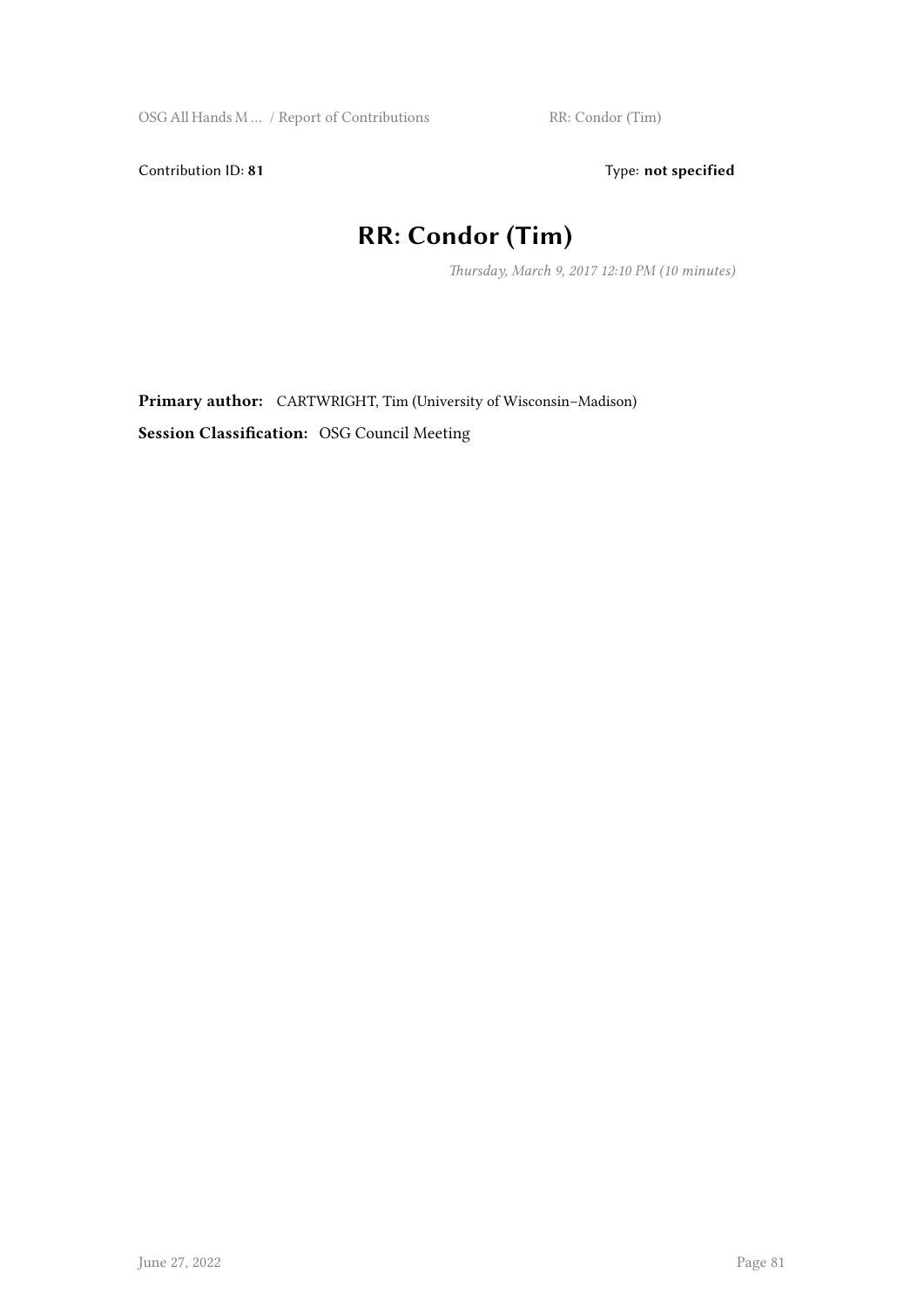Contribution ID: 82 Type: **not specified** 

#### **RR: IU (Rob)**

*Thursday, March 9, 2017 2:50 PM (10 minutes)*

**Primary author:** QUICK, Rob (Indiana University) **Session Classification:** OSG Council Meeting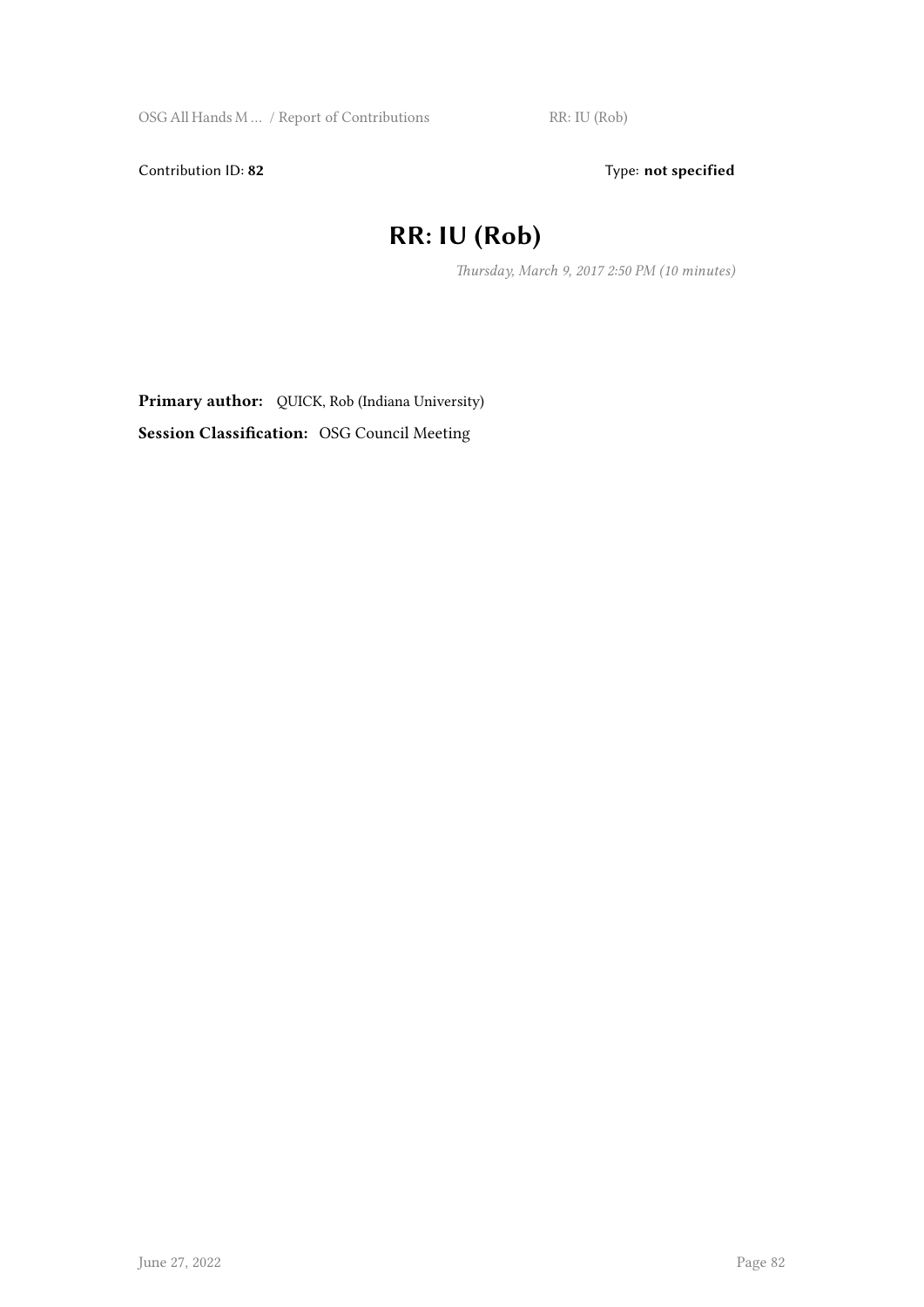Contribution ID: 83 Type: **not specified** 

# **RR: FNAL (Liz)**

*Thursday, March 9, 2017 10:10 AM (10 minutes)*

**Session Classification:** OSG Council Meeting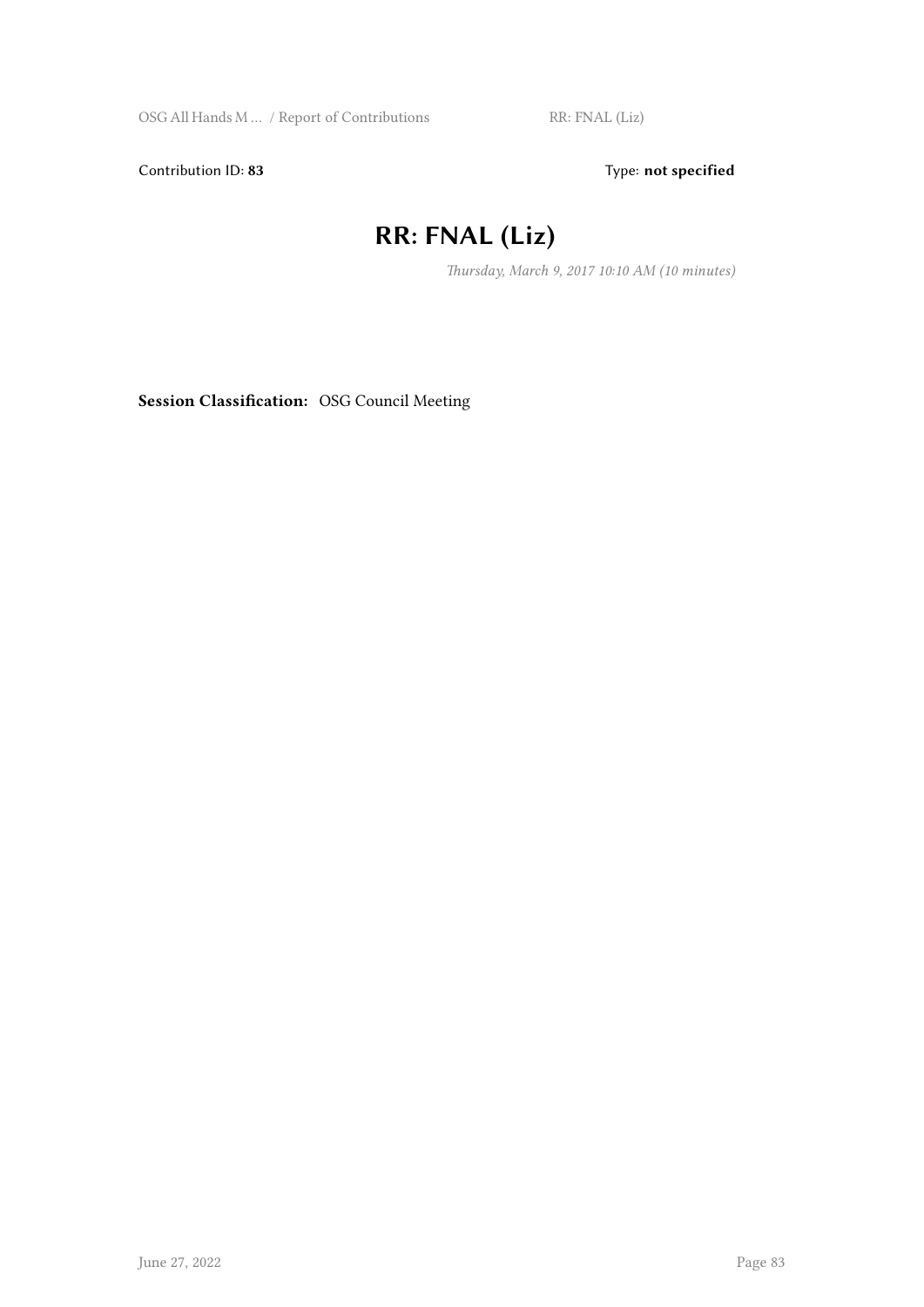Contribution ID: 84 Type: **not specified** 

# **Security update**

*Thursday, March 9, 2017 2:30 PM (20 minutes)*

Primary author: SONS, Susan (Indiana University) **Session Classification:** OSG Council Meeting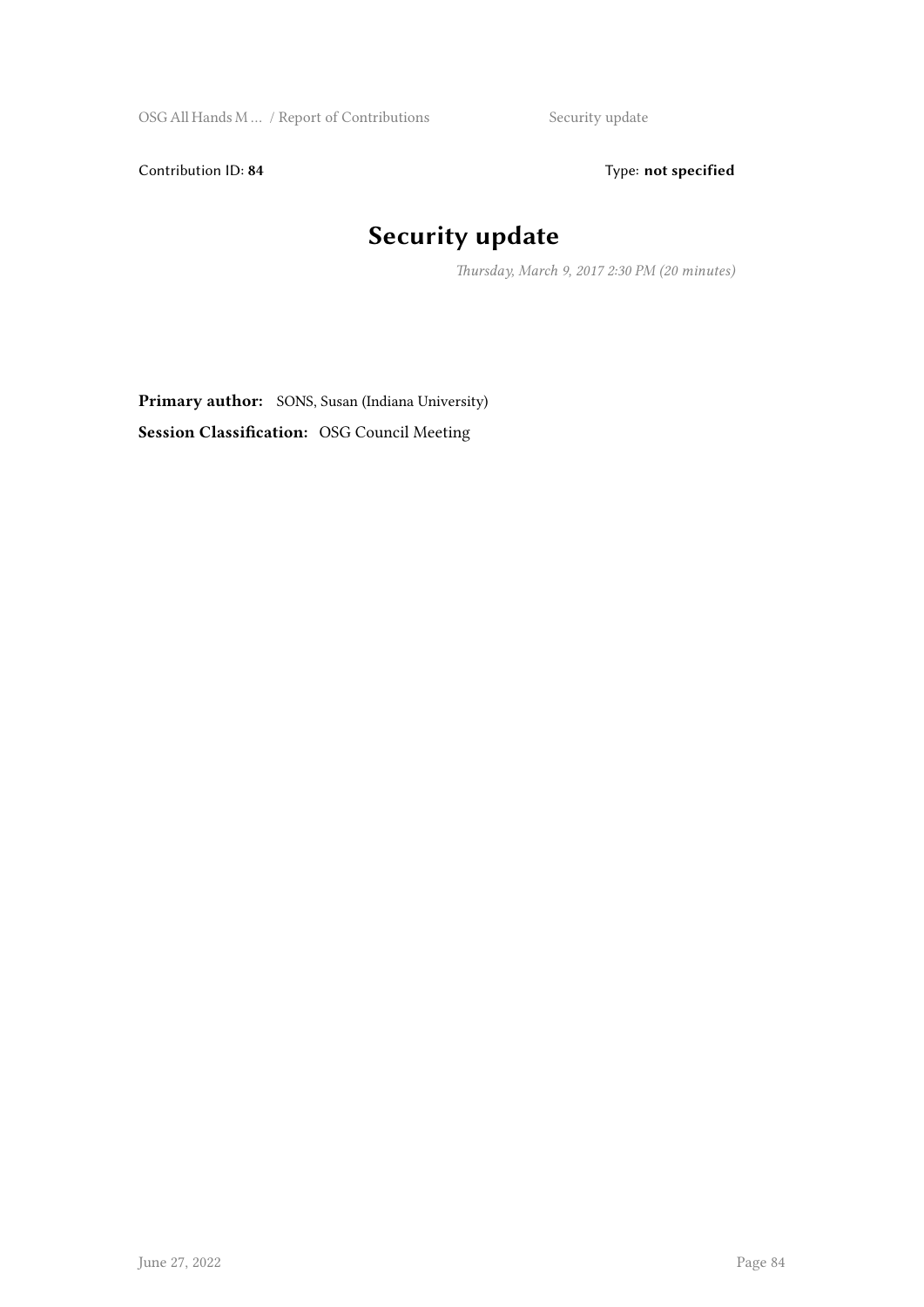Contribution ID: 85 Type: **not specified** 

# **Year 6 plans**

*Thursday, March 9, 2017 9:20 AM (50 minutes)*

Primary author: Prof. WUERTHWEIN, Frank (UCSD) **Presenter:** Prof. WUERTHWEIN, Frank (UCSD) **Session Classification:** OSG Council Meeting